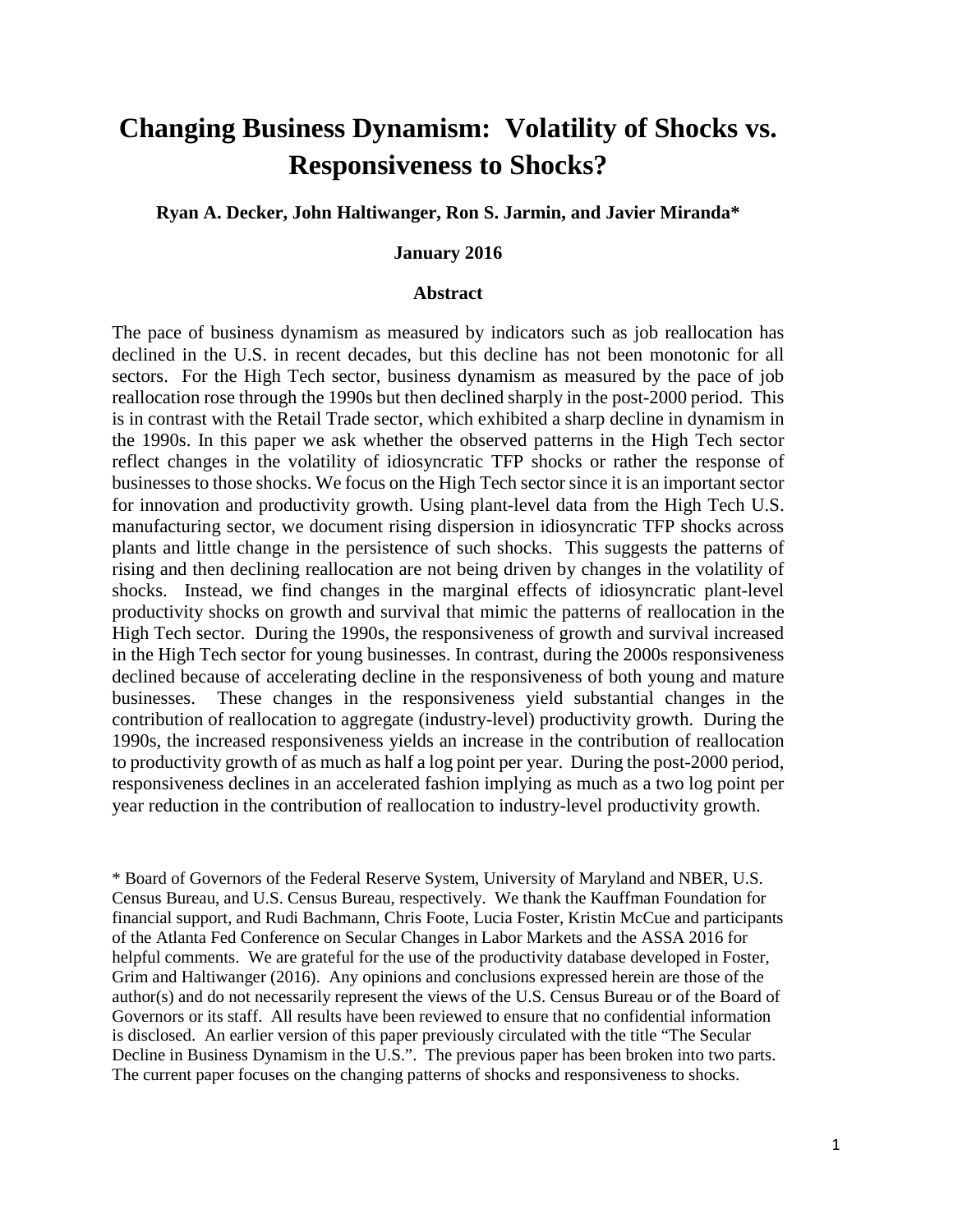A hallmark of market economies, such as the United States, is the continual reallocation of resources from less-valued or less-productive activities to more-valued or more-productive ones. Business dynamics – the process of business birth, growth, decline and exit – is a critical component of the reallocative process. An optimal pace of business dynamics balances the benefits of productivity and economic growth against the costs associated with reallocation – which can be high for certain groups of firms and individuals. While it is difficult to prescribe what the optimal pace should be, there is accumulating evidence from multiple datasets and a variety of methodologies that the pace of business dynamism in the U.S. has fallen over recent decades and that this downward trend accelerated after 2000 (see Davis et al. (2007), Haltiwanger, Jarmin and Miranda (2011), Reedy and Litan (2011), Hyatt and Spletzer (2013), Davis and Haltiwanger (2014) and Decker et al. (2014)).

One key finding that has emerged from the recent literature is that this decline in business dynamism is largely occurring within cells defined by sectors, geographic regions, and firm size and age classes. One compositional change that accounts for a significant fraction (about 25 percent) of the decline in dynamism is the decline in startups and the accompanying reduction in the share of activity accounted for by young firms. Young firms exhibit more volatility than older firms, so the aging of U.S. firms yields less dynamism. But this is offset in part by the well-known sectoral reallocation away from goods producing industries. The latter have lower rates of dynamism.

While most of the decline in dynamism is within cells, there are striking differences in the nature of the decline across different sectors. In the 1980s and 1990s, the decline in dynamism is dominated by the Retail Trade sector. Retail Trade is also the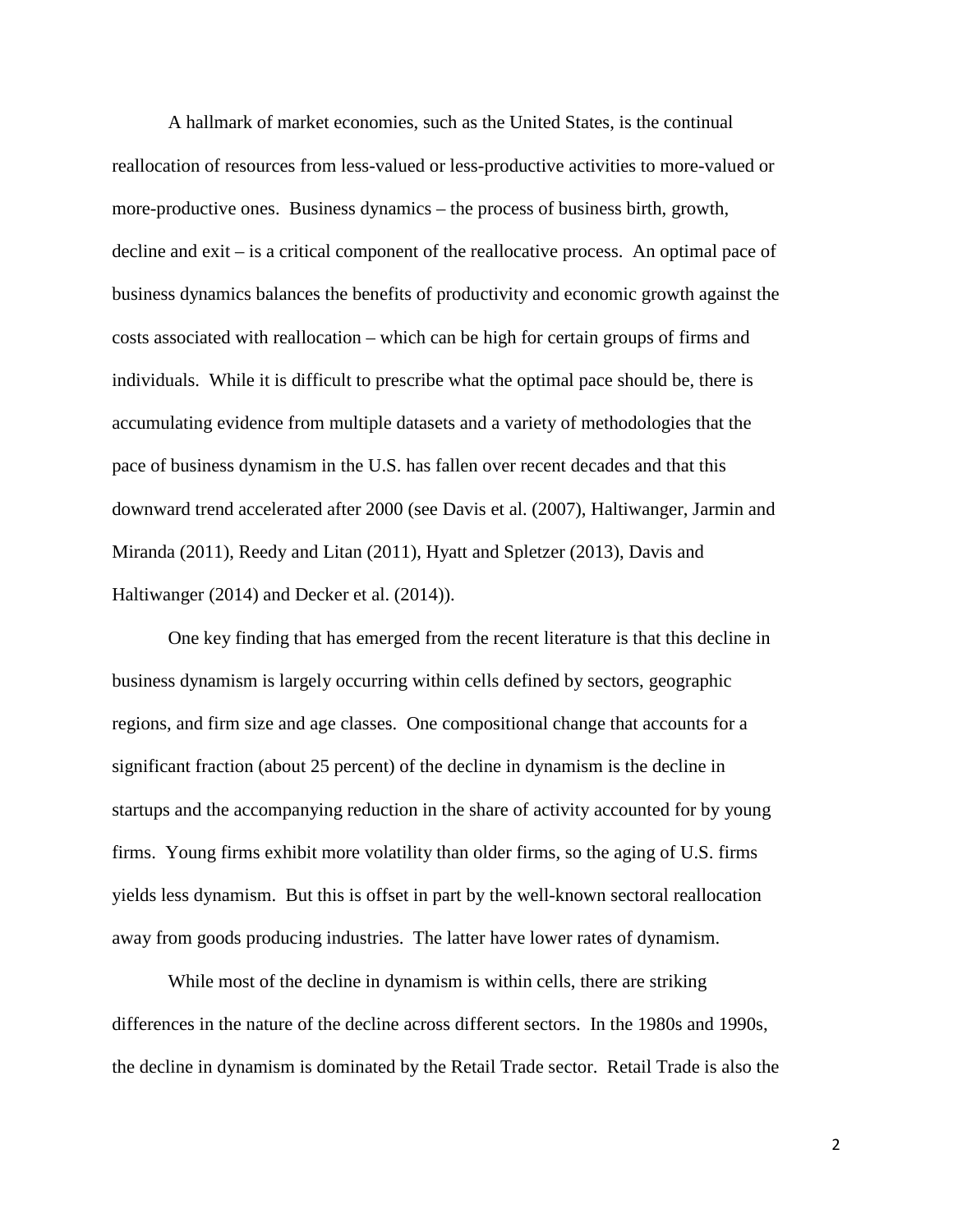sector with the largest declines in startups during this period of time. These declines are arguably due to a change in the business model in response to improvements in information and communications technologies and demand factors that favors large, national chains.<sup>[1](#page-2-0)</sup> The evidence suggests that large, national chains are more productive than single unit ("Mom and Pop") firms in the Retail Trade sector. In that respect, the declines in dynamism in the Retail Trade sector may reflect appropriate and welfareenhancing responses to market signals that have yielded both increased productivity and less business volatility.

If the decline in dynamism and startups observed were productivity enhancing across all sectors this may not be of much concern. However, startups and reallocation display distinctly different patterns in key innovative sectors like the High Tech sector (defined below) suggesting very different underlying mechanisms for the decline. The pace of reallocation in the High Tech sector increased in the 1980s and 1990s but has sharply declined in the post-2000 period. In this paper, after briefly documenting the patterns discussed above, we explore the relationship between productivity and reallocation by focusing only on the High Tech sector. We examine the component of the High Tech sector that is within manufacturing due to data limitations. However, we show that the manufacturing component of the High Tech sector has reallocation dynamics similar to those for the overall High Tech sector suggesting our results are likely to have broader applicability.

<span id="page-2-0"></span><sup>&</sup>lt;sup>1</sup> There is an extensive literature documenting the shift away from single unit establishment firms ("Mom and Pop" firms) to large national chains (see, for example, Foster et. al. (2006) and Jarmin et. al. (2009)). For evidence, that establishments of large national chains are more productive and more stable see Foster et. al. (2006) and Foster et. al. (2015c).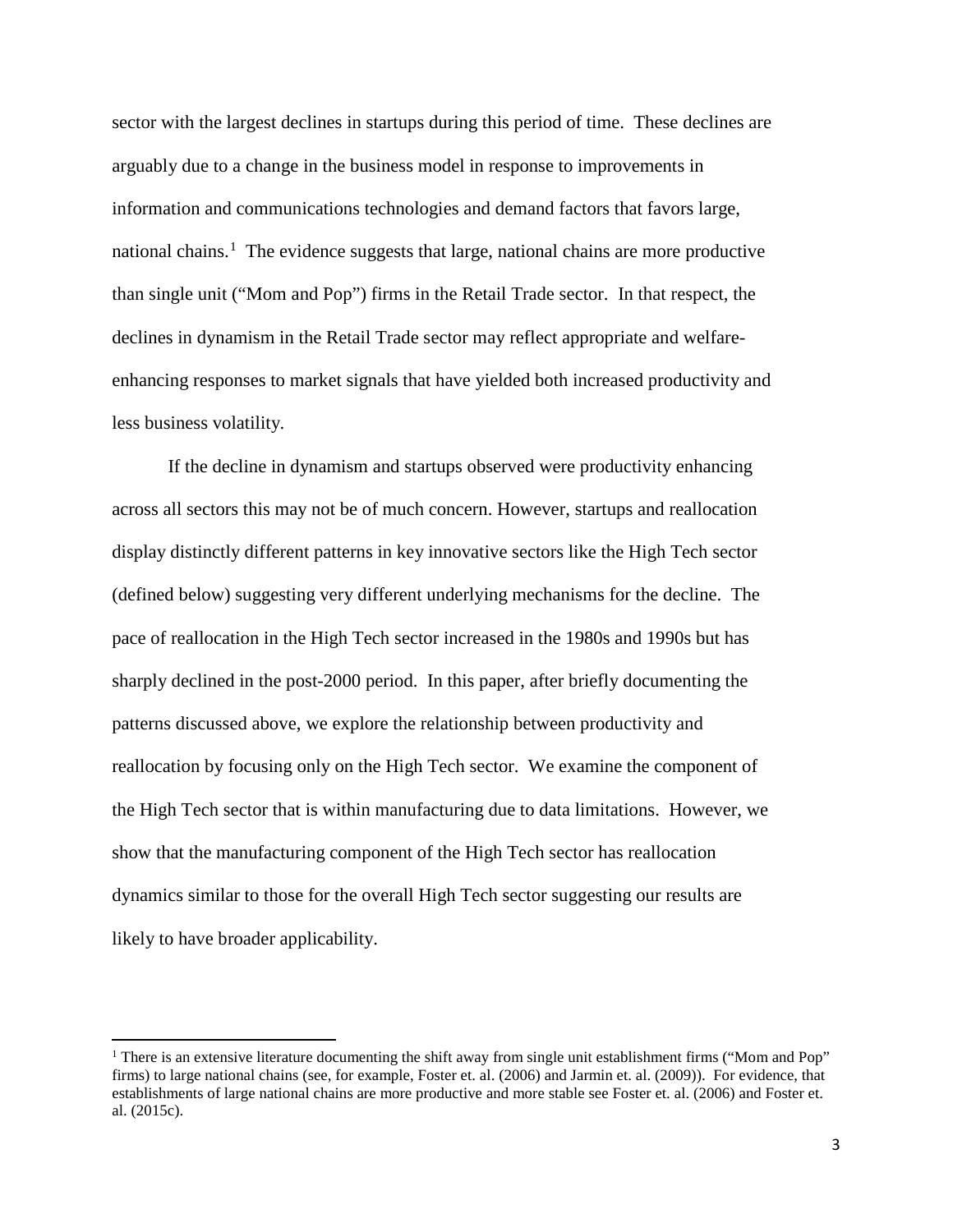For the High Tech sector, the main hypotheses that we investigate are motivated by canonical models of firm dynamics such as Jovanovic (1982), Hopenhayn (1992), Hopenhayn and Rogerson (1993) and Ericson and Pakes (1995). These models suggest that the observed pace of firm volatility is driven by the interaction between idiosyncratic (firm- or plant-specific) shocks and the frictions of adjustment (entry, exit, expansion, contraction) for firms. Viewed from this perspective, a change in the pace of indicators of dynamism such as reallocation broadly has two possible sources. One is a change in the intensity of idiosyncratic shocks inducing firm dynamics. The other is a change in the benefits and/or costs associated with firms responding to these shocks.<sup>[2](#page-3-0)</sup> We investigate these issues for the High Tech component of the Manufacturing sector where we can measure establishment-level TFP to capture idiosyncratic shocks along with the observed patterns of growth and survival. We also compare and contrast our findings for the High Tech components of Manufacturing with the remainder of the Manufacturing sector.

We find that the dispersion of idiosyncratic productivity within High Tech manufacturing is rising over time.<sup>[3](#page-3-1)</sup> We also find that the persistence in idiosyncratic TFP exhibits little or no trend over time. Thus, there is little evidence that the time variation in the distribution of productivity shocks can account for the changing pattern of reallocation in the High Tech sector. Instead, we find that the responsiveness to productivity shocks has been changing over time in the High Tech sector. During the 1980s and 1990s we find that plant-level survival and growth became more responsive to

 $\overline{\phantom{a}}$ 

<span id="page-3-0"></span><sup>&</sup>lt;sup>2</sup> It may be that these two forces interact. For example, a rise in the second moment of shocks can induce changes in responsiveness as in Bloom (2009). We discuss this further below.

<span id="page-3-1"></span> $3$  Andrews, Criscuolo, and Gal (2015) likewise describe international evidence of rising firm-level productivity dispersion, a finding that is consistent with our results. Our additional finding of declining productivity responsiveness may shed light on that study's questions about technology diffusion.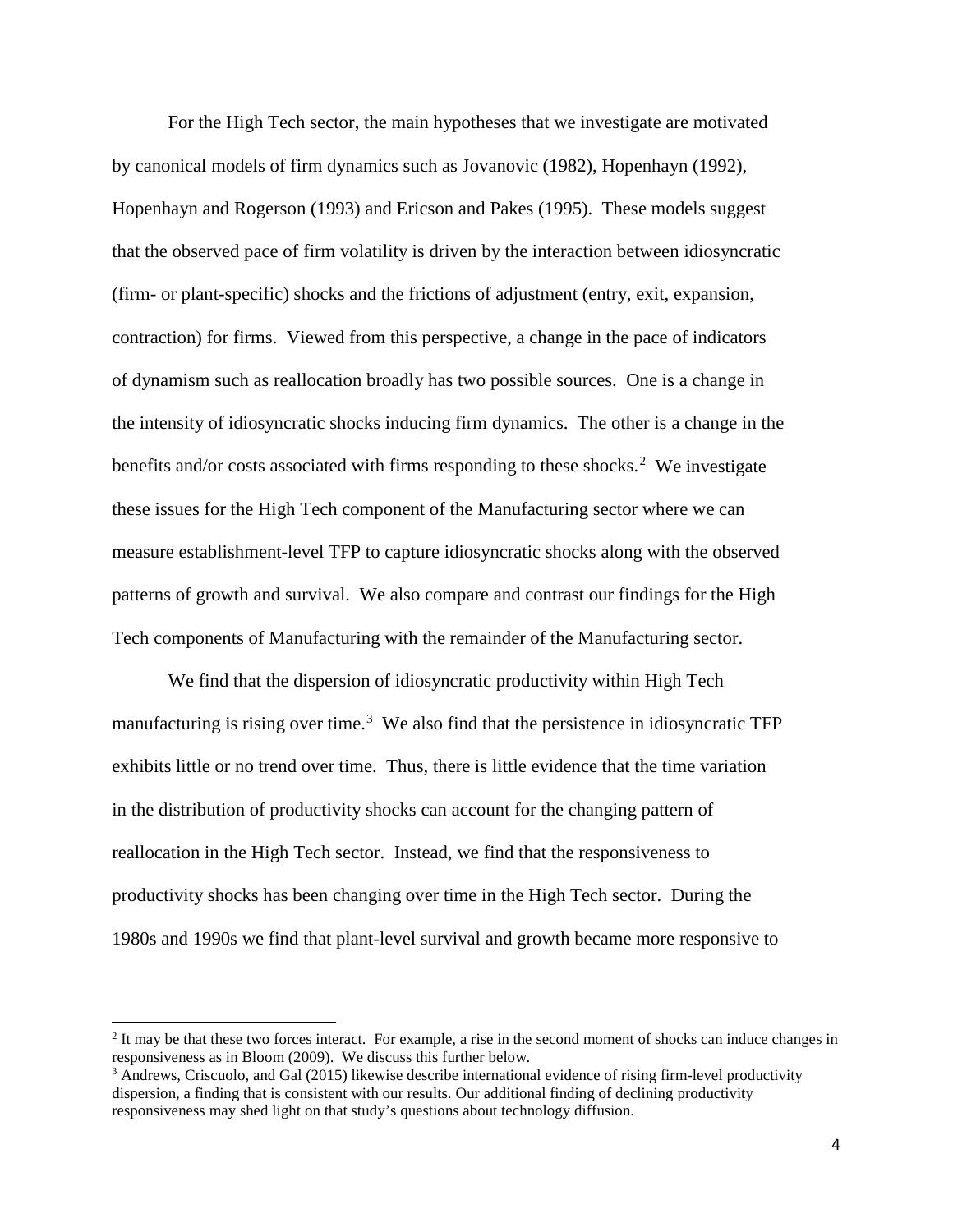idiosyncratic TFP differences across plants. But in the post-2000 period, the responsiveness declined substantially. We show that this changing responsiveness to plant-level idiosyncratic productivity differences has important consequences for aggregate productivity. Using a simple accounting decomposition, the increased responsiveness of the 1980s and 1990s yielded as much as a half a log point annual boost in industry-level TFP in the High Tech sector in the second half of the 1990s. The declining responsiveness of the 2000s yielded as much as a two log point drag on annual productivity in industry-level TFP by 2010, a finding that may shed light on the 2000s change in trend productivity growth in the IT sector documented by Fernald (2014).

The paper proceeds as follows. Section II describes the data and basic facts about the declining pace of business dynamism. In section III, we turn to our main focus which is whether the evidence implies a change in the distribution of shocks or a change in the response to those shocks in the High Tech sector. Section IV considers the implications for aggregate (industry-level) productivity. Concluding remarks are in section VII.

#### **II. Business Dynamics: Basic Facts**

 $\overline{\phantom{a}}$ 

Most of the findings reported in this paper are based on the Census Bureau's Longitudinal Business Database  $(LBD)^4$  $(LBD)^4$  and the public domain statistics on business dynamics that have been generated from the LBD – namely, the Business Dynamics Statistics (BDS).<sup>[5](#page-4-1)</sup> The LBD covers the universe of establishments and firms in the U.S.

<span id="page-4-0"></span><sup>4</sup> We note that the LBD employment and job creation numbers track closely those of the County Business Patterns and Statistics of U.S. Business programs of the U.S. Census Bureau (see Haltiwanger, Jarmin and Miranda (2009)) as they all share the Census Bureau's Business Register (BR) as their source data. Further details about the LBD and its construction can be found in Jarmin and Miranda (2002).

<span id="page-4-1"></span><sup>5</sup> BDS data are available at http://www.census.gov/ces/dataproducts/bds/.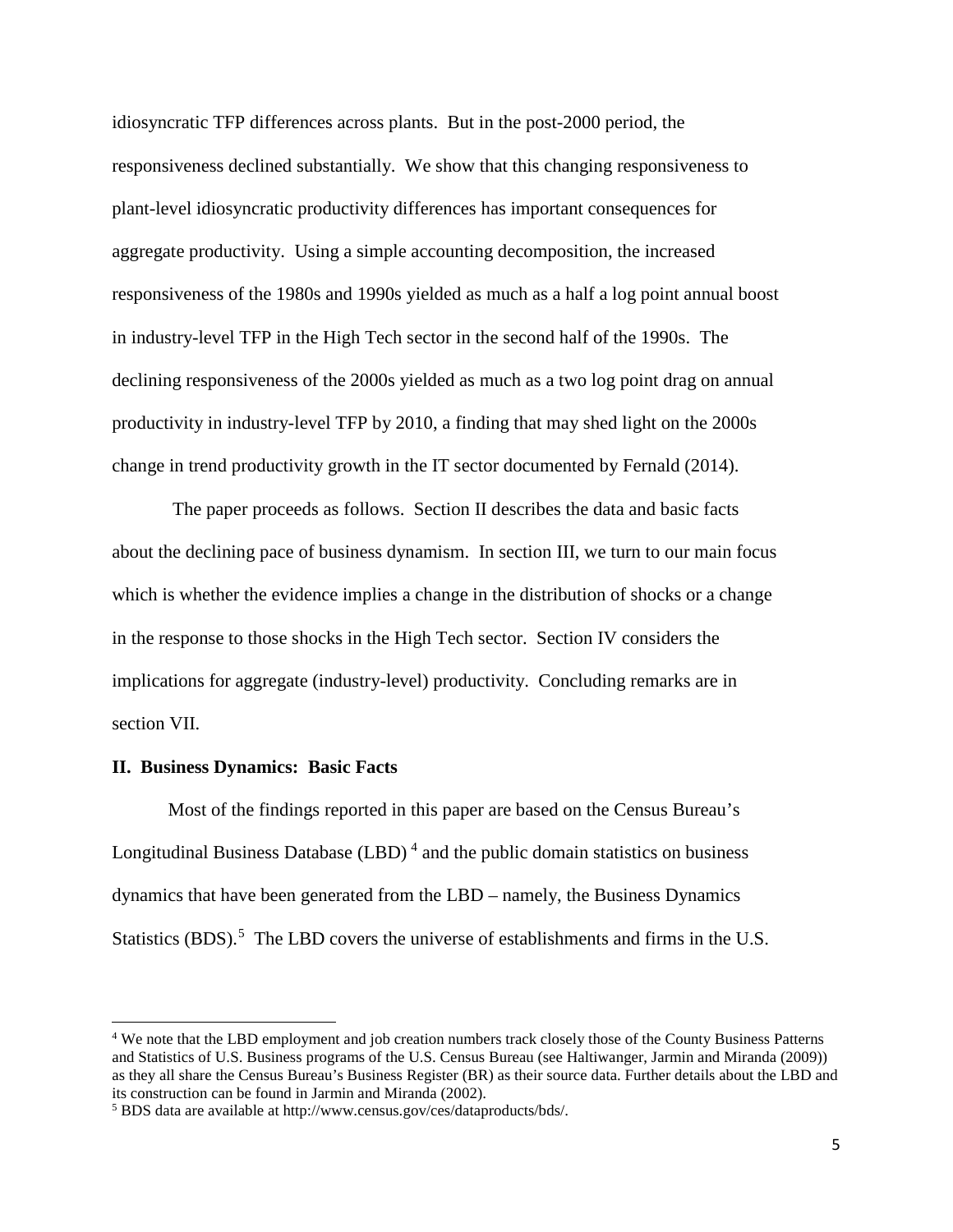nonfarm business sector with at least one paid employee. The LBD includes annual observations beginning in 1976, and we use the LBD through 2011 (this version of the data has consistent NAICS codes for the entire period as constructed by Fort (2013)). It provides information on detailed industry, location and employment for every establishment in the private, non-farm sector. Employment observations in the LBD are for the payroll period covering the 12th day of March in each calendar year. We use the public domain summary statistics from the BDS through 2012.

A unique advantage of the LBD is its comprehensive coverage of both firms and establishments. Only in the LBD is firm activity captured up to the level of operational control instead of being based on an arbitrary taxpayer ID. $<sup>6</sup>$  $<sup>6</sup>$  $<sup>6</sup>$  The ability to link</sup> establishment and firm information allows firm characteristics such as firm size and firm age to be tracked for each establishment. Firm size measures are constructed by aggregating the establishment information to the firm level using the appropriate firm identifiers. The construction of firm age follows the approach adopted for the BDS and based on our prior work (see, *e.g.*, Becker et al. (2006), Davis et al. (2007) and Haltiwanger, Jarmin and Miranda (2013)). Namely, when a new firm ID arises for whatever reason, we assign the firm an age based on the age of the oldest establishment that the firm owns in the first year in which the new firm ID is observed. The firm is then allowed to age naturally (by one year for each additional year it is observed in the data) regardless of any acquisitions and divestitures as long as the firm as a legal entity

 $\overline{\phantom{a}}$ 

<span id="page-5-0"></span> $6$  A closely related database at the BLS tracks quarterly job creation and destruction statistics (Business Employment Dynamics). The BED has advantages in terms of both frequency and timeliness of the data. However, the BED only can capture firm dynamics up to the level of establishments that operate under a common taxpayer ID (EIN). There are many large firms that have multiple EINs – it is not unusual for large firms operating in multiple states to have at least one EIN per state.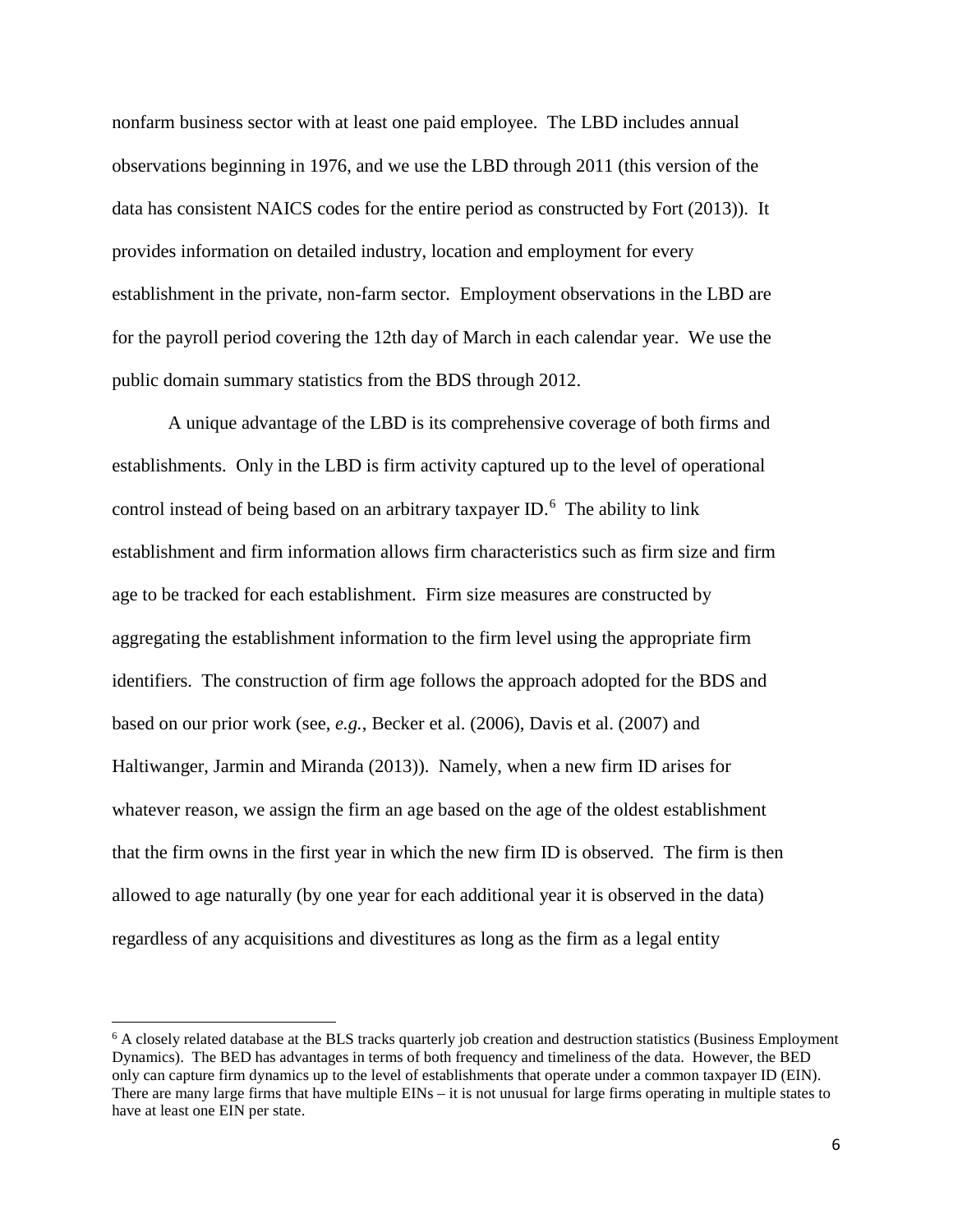continues operations. We utilize the LBD to construct annual establishment-level and firm-level growth rates. In this paper, we focus on establishment-level growth rates and associated job reallocation to capture indicators of dynamism. Reallocation is a summary measure of cross-sectional dispersion in establishment-level growth rates. In a companion paper (Decker et al. (2015)), we show that the patterns for establishment-level job reallocation are very similar for firm-level job reallocation as well as alternative measures of within-firm and establishment volatility.

Figure 1a depicts the annual pace of establishment-level job reallocation from 1980-2012 from the BDS. The actual series and the Hodrik-Prescott (hereafter HP) filtered trend series are depicted. The secular decline is evident with the HP-filtered series declining by about 25 percent over this period. It is also apparent that there is an acceleration of the trend decline in the post-2000 period given the 17 percent decline in reallocation in this period. Other data sources confirm the long-term trend and post-2000 acceleration. For example, Figure 1b reports quarterly establishment-level reallocation rates from BLS Business Employment Dynamics data (extended back to 1990 by Davis, Faberman and Haltiwanger (2012)). Figure 1b also shows that the trend decline continued through 2014.

Figure 2 shows the trends in job reallocation (using HP trends) for selected sectors. Retail Trade exhibits the sharpest decline in job reallocation rates during the 1980s and 1990s. In contrast, Information and FIRE exhibit increases in the pace of reallocation until about 2000 and then sharply decline thereafter. In a related fashion, Figure 3 shows the share of employment accounted for by young firms for the same sectors. Neither FIRE nor Information exhibits the declines in young firm activity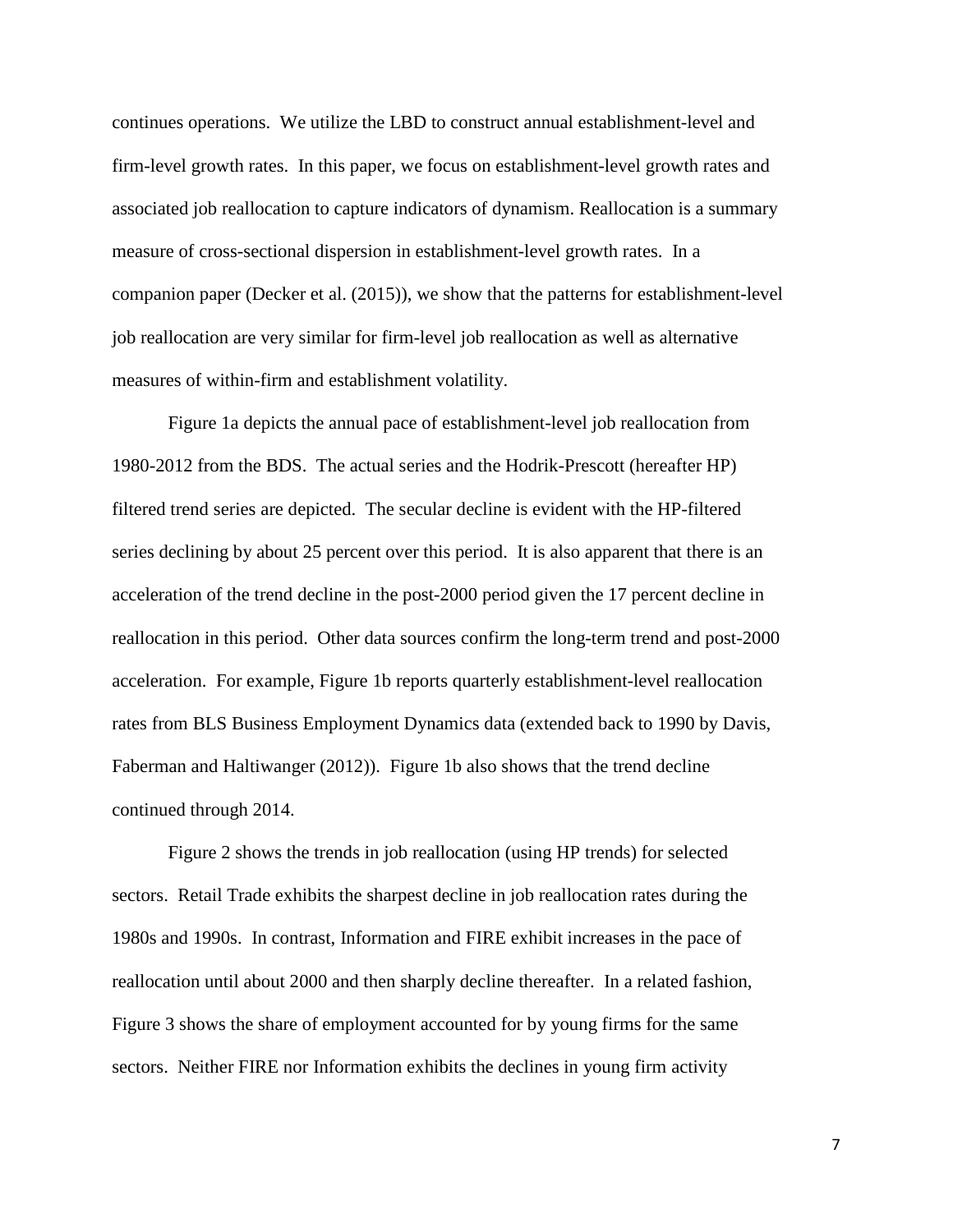through 2000 exhibited by sectors such as Services and Retail Trade. The share of employment accounted for by young firms in the Information sector rises in the second half of the 1990s then declines after 2000. Figures 2 and 3 together highlight that not all sectors have exhibited a monotonic decline in indicators of business dynamism and entrepreneurial activity.

The changing patterns of the share of young activity in Figure 3 help account for the changing patterns of reallocation in Figure 2. Figure 4a shows the annualized change in reallocation rates for the same broad NAICS sectors from the business cycle peak in the late 1980s to the business cycle peak in the late 1990s, and Figure 4b shows the decline from the business cycle peak in the late 1990s to the mid 2000s (we use threeyear averages in 1987-89, 1997-99, and 2004-06 for this purpose). Also depicted are the annualized changes holding the age composition of businesses constant within each of these sectors. During the 1990s, the sharp decline in reallocation in the Retail Trade sector and the increase in reallocation in the Information sector are evident. The changing age composition helps account for both of these patterns. The declining share of young business activity accounts for 32 percent of the decline in reallocation in Retail Trade, and the rising share of young business activity in Information accounts for 23 percent of the rise in reallocation in that sector. The Services sector exhibited a relatively smaller decline in reallocation rates in the 1990s, but interestingly 100 percent of the 1990s decline is accounted for by the declining share of young business activity in that sector. Turning to the post-2000 period, it is evident that the pace of decline in job reallocation accelerated. During the post-2000 period all broad sectors exhibited a decline (unlike the 1990s). The Information sector exhibits the sharpest decline in the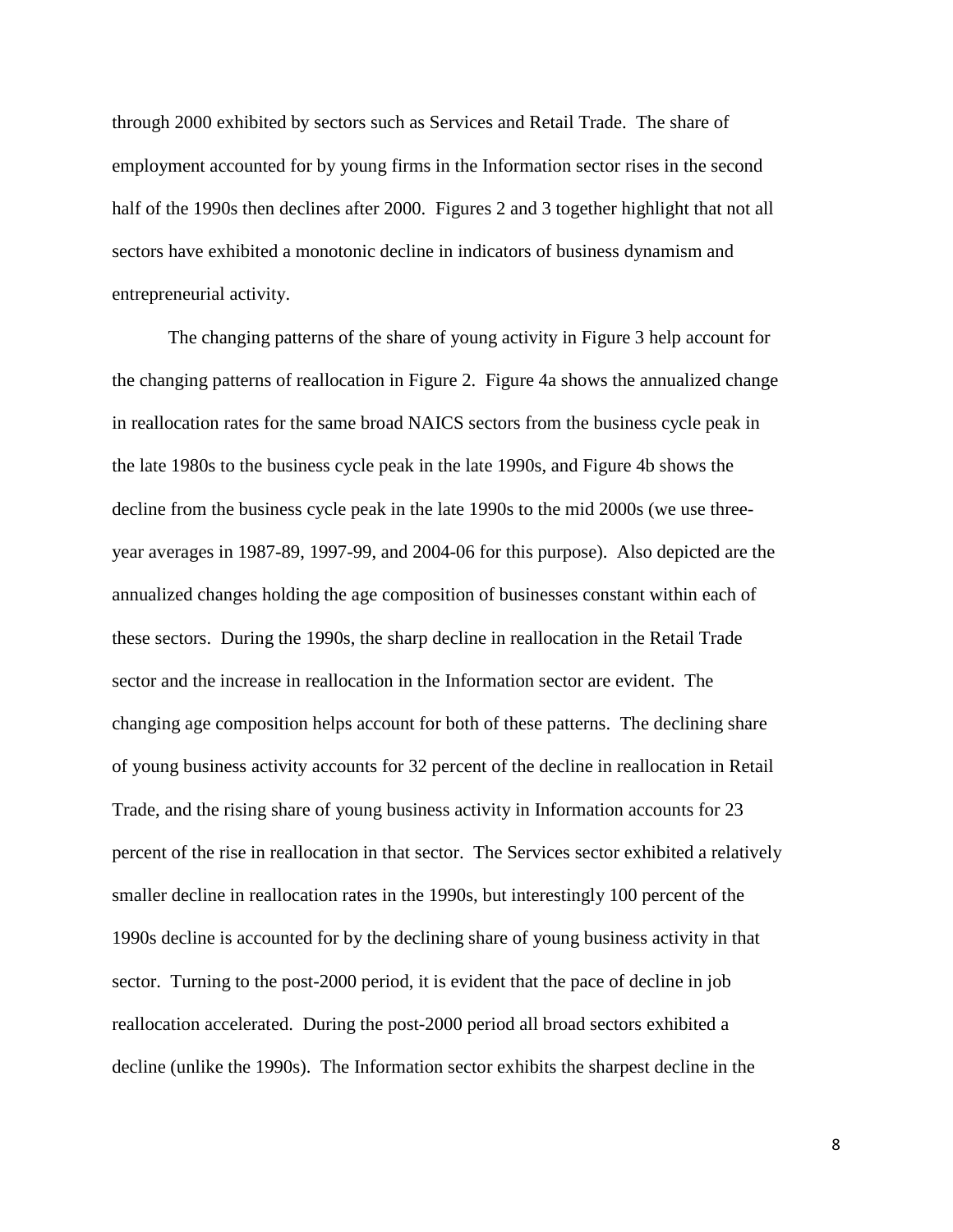post-2000 period, with 18 percent of the decline accounted for by a decline in young business activity.

The Information sector includes some (but not all) of the sectors that are typically considered the High Tech sectors of the economy. Included in Information are sectors such as Software Publishing (NAICS 5112) and Internet Service Providers and Web Search Portals (NAICS 5161), but there are other High Tech sectors in Manufacturing such as Computer Hardware and Peripherals (NAICS 3341). We also note that Information includes sectors that are not considered part of the High Tech sector such as Newspaper, Periodical and Book Publishing (NAICS 5111) and Radio and Television Broadcasting (excluding cable) (NAICS 5151). For this purpose, we follow Hecker (2005) and construct a High Tech sector based on the 14 4-digit NAICS sectors with the largest shares of STEM workers. The 14 sectors are listed in Table A.1 in the appendix.<sup>[7](#page-8-0)</sup>

Figure 5 shows the Hodrick-Prescott trends for the Information sector, the High Tech sector so defined, the manufacturing component of the High Tech sector, and the overall Manufacturing sector. All exhibit very similar patterns highlighting that there was a rising pace of business dynamism in the high tech part of the economy through 2000, but this has declined sharply in the post-2000 period. Focusing on the High Tech sector is of interest since it is a critical sector for innovation and productivity growth. As Fernald (2014) highlights, much of the surge in productivity growth in the overall U.S. economy in the 1990s was due to a surge in productivity in the IT-producing and ITusing sectors. Moreover, Fernald (2014) finds that there began a trend slowdown in

 $\overline{\phantom{a}}$ 

<span id="page-8-0"></span><sup>&</sup>lt;sup>7</sup> Haltiwanger, Hathaway and Miranda (2014) use this same High Tech classification and show that there has been a rising pace of job reallocation and entrepreneurial activity in the high tech sector through 2000 and a decline thereafter.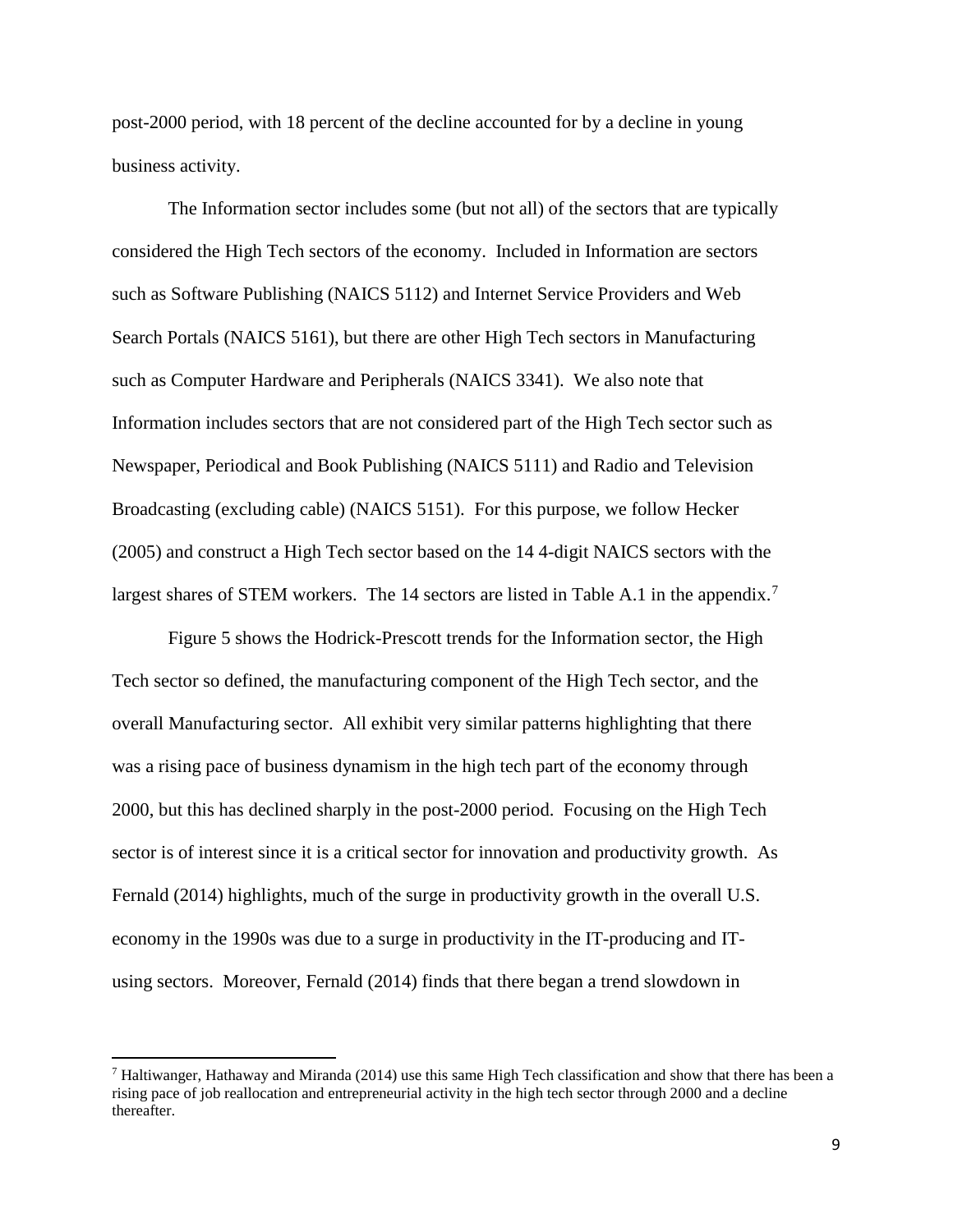productivity shortly after 2000 driven by a slowdown in IT-producing and using industries. Interestingly, Figure 5 shows a sharp decline in the pace of job reallocation in the post-2000 period in the High Tech sector.

Figure 6 shows the shares of young firm activity in the Information sector, the High Tech sector, and the High Tech component of manufacturing. The overall High Tech sector and the Information sector exhibit very similar patterns. The High Tech manufacturing component does not exhibit the "dot com" spike in the late 1990s, but still the share rises throughout the 1990s and then falls in the post-2000 period like the overall High Tech sector.

The sectoral patterns suggest that more than one mechanism is at work for the decline in dynamism and that the alternative mechanisms are working over different horizons. During the 1980s and 1990s, the decline in reallocation and young business activity was especially large in the Retail Trade sector. This is consistent with the studies that have shown that there has been a shift in the business model in the Retail Trade sector as "Mom and Pop" businesses were displaced by large, national chains (see Jarmin, Klimek and Miranda (2009) and Foster, Haltiwanger and Krizan (2006)). However, over this same period there was actually a rise in young business activity and a rise in dynamism in the Information sector. In turn, there was a rise in the pace of reallocation in the High Tech sector – including in the manufacturing component of High Tech. But after 2000 there was a sharp decline in young firm activity and in indicators of business dynamism in the Information and High Tech sectors. In the remainder of this paper, we focus on the High Tech component of the manufacturing sector as this is a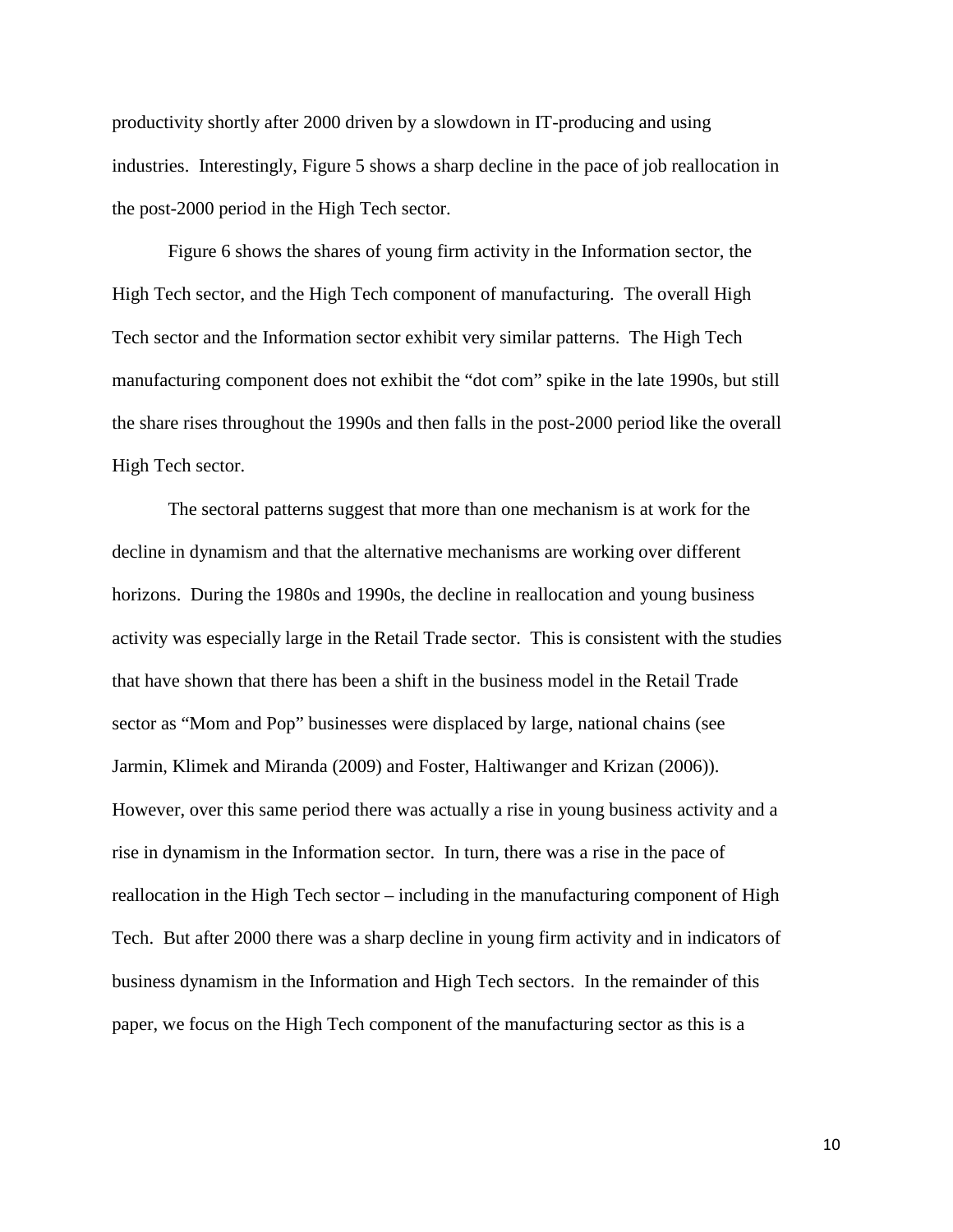sector where we can track the evolution of the distribution of productivity as well as growth dynamics of establishments over a long period of time.

### **III. Change in Volatility of Shocks or Response to Shocks?**

#### **A. Theoretical underpinnings**

 $\overline{\phantom{a}}$ 

Canonical models of firm<sup>[8](#page-10-0)</sup> dynamics suggest that a within-sector decline in the pace of reallocation is either due to a change in the volatility of shocks impacting firms or a change in the response to those shocks. A classic reference for our purposes is Hopenhayn and Rogerson (1993). In that paper, firms face idiosyncratic productivity shocks and adjustment frictions for labor. They show that an increase in adjustment frictions reduces the dispersion of firm-level growth rates and reduces aggregate productivity because productivity-enhancing reallocation is reduced.

There is a very large literature on firm dynamics models with adjustment frictions and idiosyncratic shocks. We do not survey this literature here but draw further upon some of the insights and findings to motivate our empirical analysis below. Cooper, Haltiwanger and Willis (2007, 2015) develop theoretical frameworks for estimating the structure of firm-level adjustment frictions of labor from key micro moments on the distribution of firm-level employment growth rates.<sup>[9](#page-10-1)</sup> The key state variables for employment-growth dynamics for firms in these models are the realization of productivity/profitability shocks (inclusive of demand and cost shocks) and the initial level of employment in the period. Firms with high realizations of productivity grow while those with low realizations contract. They show that the dispersion of

<span id="page-10-0"></span><sup>&</sup>lt;sup>8</sup> We use the term "firms" loosely in this section. Much of the literature focuses on establishment-level dynamics but we use the term "firm" in this section for expositional ease. Our empirical work does focus on establishmentlevel dynamics for the most part although we exploit firm-level characteristics such as firm age.

<span id="page-10-1"></span><sup>9</sup> Cooper and Haltiwanger (2006) use a similar approach for estimating the structure of firm-level adjustment frictions of capital from key micro moments of the distribution of investment rates.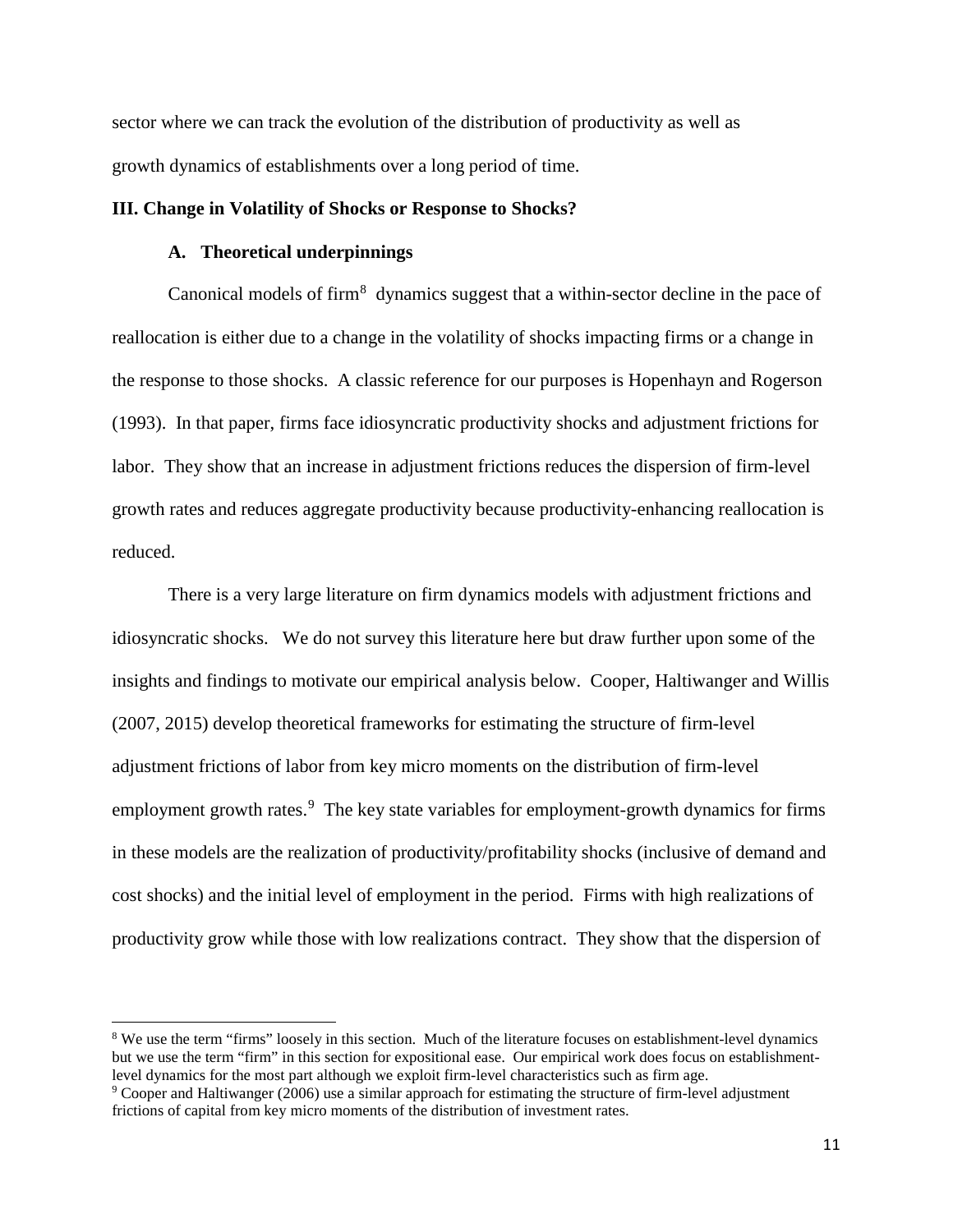growth rates will depend on the dispersion of the realizations of productivity and the marginal responses of firms to these realizations that, in turn, depend on the adjustment frictions. Like in Hopenhayn and Rogerson, they find that increases in adjustment frictions induce a reduction in the dispersion of firm-level growth rates. Cooper, Haltiwanger and Willis (2007, see Table 10) also show that in the steady-state a decrease in the dispersion of idiosyncratic shocks yields a decrease in the dispersion of firm-level growth rates.<sup>[10](#page-11-0)</sup> In work highly relevant for the current study, Cairó (2013) uses an increase in the fixed cost of adjusting employment to account for the patterns of declining business dynamism in the U.S. economy.<sup>[11](#page-11-1)</sup>

The recent literature on uncertainty (see, *e.g.*, Bloom (2009) and Bayer and Bachmann (2013)) highlights that in some model setups there may be an inverse relationship between the second moment of idiosyncratic shocks and the inaction range in the adjustment to those shocks. Much of the focus of this recent literature is on the relevance of uncertainty shocks for business cycles (*i.e.,* transitory but persistent increases in the second moment). Our focus is on lowerfrequency variation, but this type of interaction between the volatility of idiosyncratic shocks and responsiveness is still potentially relevant for our findings. For example, as this recent literature highlights, with fixed or linear costs of adjustment, an increase in dispersion of shocks will expand the (S,s) range of inaction because of a real options/uncertainty effect. While this increase in the inaction range tends to reduce responsiveness other things equal, the direct effect of the increase in the dispersion of shocks works in the opposite direction (*i.e.*, firms are more

 $\overline{\phantom{a}}$ 

<span id="page-11-1"></span><span id="page-11-0"></span><sup>&</sup>lt;sup>10</sup> In the analysis for their Table 10, they use a specification that has fixed and linear vacancy posting costs. <sup>11</sup> She motivates this with interesting evidence that the cost of training of new workers has risen over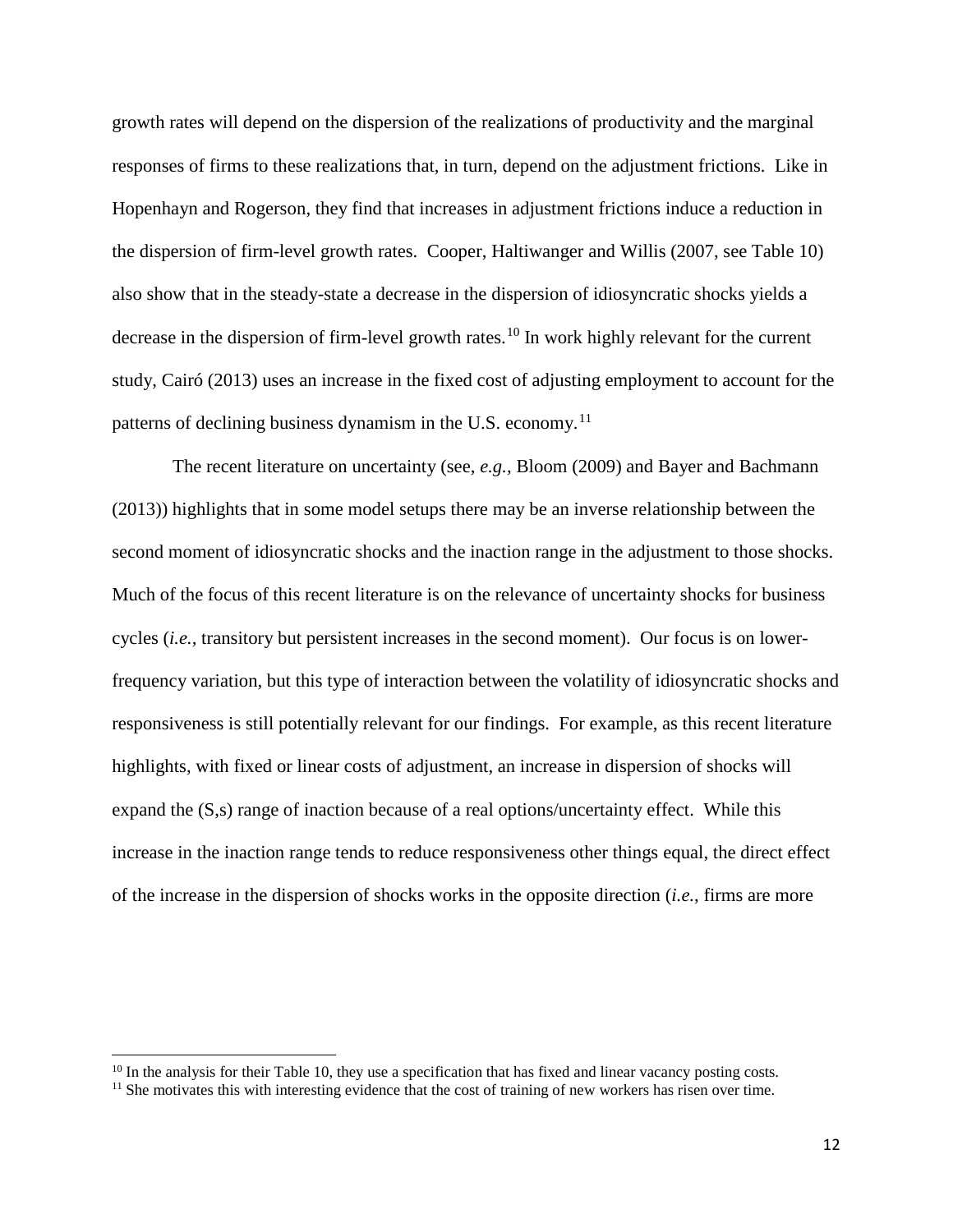likely to be hit by larger shocks and adjust more). The typical steady-state finding is that the latter direct volatility effect dominates the former real options/uncertainty effect.<sup>[12](#page-12-0)</sup>

Our empirical approach in the next section is motivated by the insights of these theoretical models. Broadly speaking, these models yield the prediction that firm-level growth in a given period will be an increasing function of the realizations of productivity/profitability shocks conditional on initial endogenous state variables (i.e., initial employment) in each period. This implies that changes in the distribution of firm-level growth rates (e.g., dispersion) can be accounted for by changes in the distribution of productivity/profitability of shocks or changes in the marginal response of firm-level growth to productivity/profitability shock. Changes in the latter may stem from several sources – changes in frictions as in the above cited papers, changes in margins of adjustment, and or structural changes in the economy that change the composition of firms. The latter may also be important for any observed changes in the distribution of productivity/profitability shocks.

Unlike the theoretical literature cited here we do not seek to identify a structural model of adjustment frictions. Given our findings below, we think this is a rich area for future research. Relative to the discussion above, we do not take a stand on the exact form of adjustment costs such as convex vs. non-convex adjustment costs (this topic has been under active investigation in the literature). One potential use of our empirical findings would be as moments to discipline

<span id="page-12-0"></span> $12$  The overall effect on responsiveness depends both on the effect on adjustment frequency and the effect on adjustment dispersion among units that do adjust. Adjustment dispersion in turn can depend heavily on the nature of the adjustment costs. The Cooper, Haltiwanger and Willis (2007) model has both fixed and linear costs of adjustment, and they find that a reduction in dispersion of shocks yields a reduction in dispersion of firm employment growth rates. Vavra (2014) suggests that the standard steady state finding is that the volatility effect from an increase in dispersion of idiosyncratic shocks dominates the real options or uncertainty effect, a fairly general result extending back to Barro (1972). We take that standard steady state view in the current paper.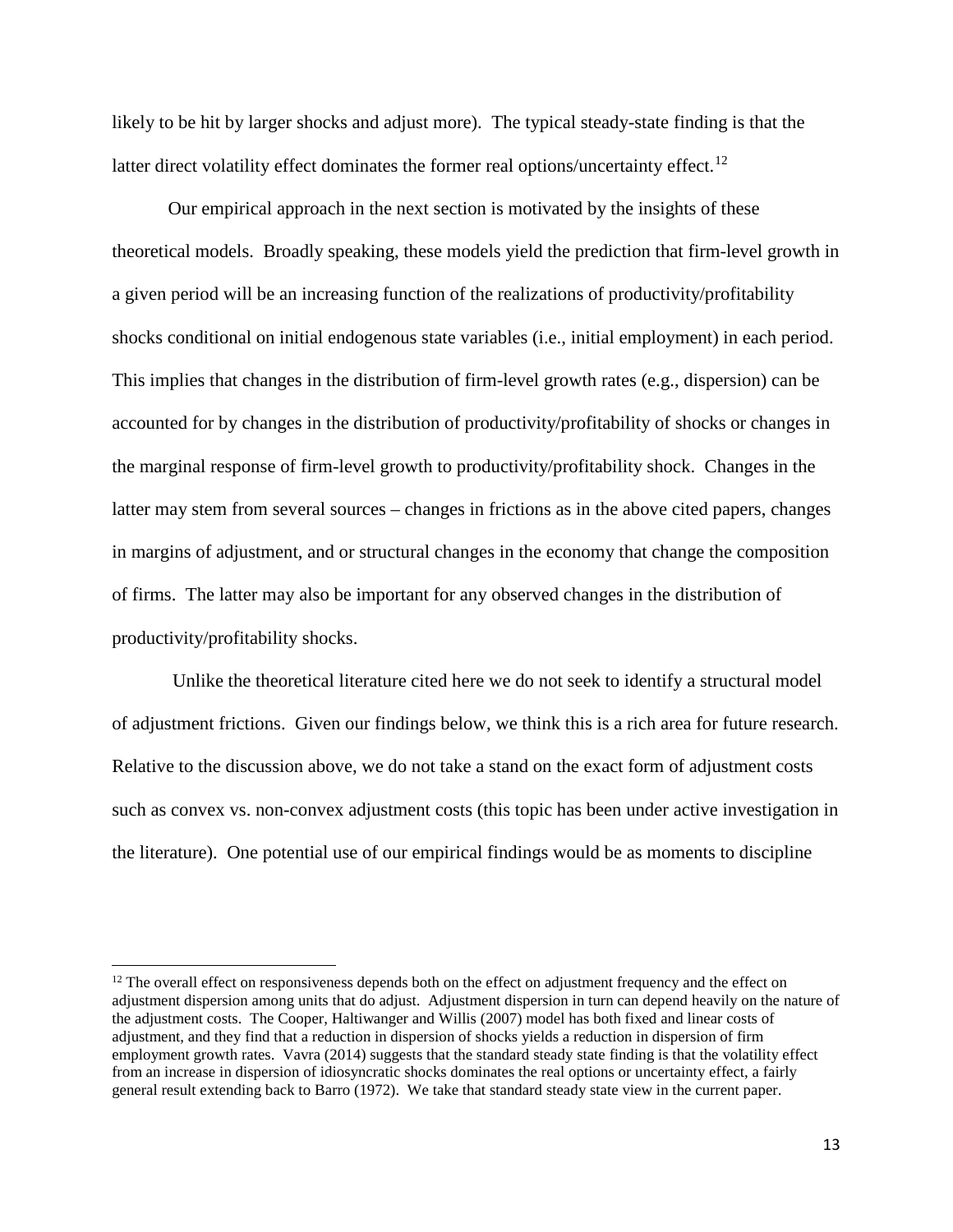such analysis.<sup>[13](#page-13-0)</sup> Our reduced form approach readily permits controlling for many different factors in a panel regression environment and allowing estimates to vary systematically by key firm characteristics such as detailed industry and firm age. In addition, we use this reduced form approach to explore potential explanations for changes in the responsiveness to shocks that we detect.

#### **B. Empirical Analysis**

l

In this section, we investigate these issues for the U.S. manufacturing sector with a focus on the High Tech component of manufacturing. In what follows, we call this the High Tech sector for short even though it is only the manufacturing component of High Tech. It includes the 4-digit sectors in Table A.1 that are in manufacturing. To help provide perspective on our findings for High Tech we also consider the rest of the manufacturing sector which for ease of exposition we call Non Tech. The focus on manufacturing is necessitated by data considerations. The manufacturing sector provides high-quality annual data to construct establishment-level measures of TFP.

For this analysis, we use a consistent and representative plant-level TFP database for all plants in the Annual Survey of Manufactures (ASM) and the Census of Manufactures (CM) from 1981 to 2010.<sup>[14](#page-13-1)</sup> The strength of these data is that we are able to measure plant-level TFP for over 2 million plant-year observations. A limitation of the ASM in non-Census years is that,

<span id="page-13-0"></span><sup>&</sup>lt;sup>13</sup> Indeed, Cooper and Haltiwanger (2000) used reduced form regressions similar to those we estimate in an indirect inference estimation of structural parameters of adjustment costs (in this case the application was capital adjustment). They also show in the numerical analysis of their structural model that the marginal responsiveness of investment to profit shocks declines with increases in adjustment costs whether from convex or non-convex adjustment costs.

<span id="page-13-1"></span><sup>&</sup>lt;sup>14</sup> We are building on the data infrastructure developed by Foster, Grim and Haltiwanger (2016) – hereafter FGH. Our empirical specification also is closely related to FGH. The latter examined the changing responsiveness of reallocation to productivity over the cycle. We use the same terms FGH used for this purpose as controls in our analysis.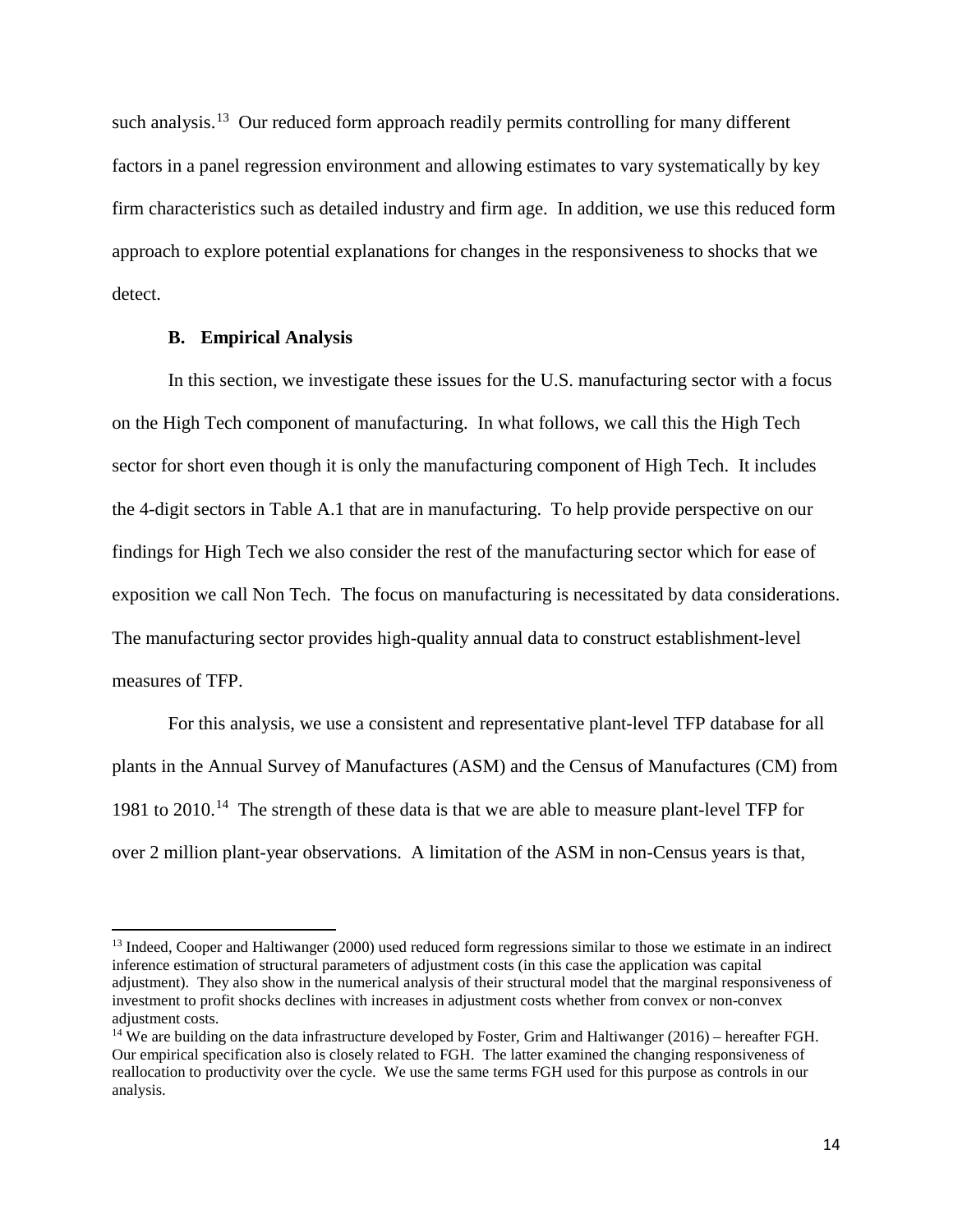while it is representative in any given year, it is a rotating sample so its longitudinal properties are inferior to those of the LBD.<sup>15</sup> Following FGH we integrate the ASM/CM TFP data into the LBD. For the LBD we have the outcomes in terms of establishment-level growth for all manufacturing establishments. For the integrated ASM/CM/LBD we have the subset of establishments from the LBD for which we can measure TFP. We use propensity score weights to adjust the ASM/CM/LBD sample so that it matches the complete LBD for manufacturing in terms of the detailed industry, size and age distributions (see FGH for details).<sup>[16](#page-14-1)</sup> A second key advantage of integrating the ASM/CM data with the LBD is that it allows us to avoid using the ASM to construct measures of growth and survival. The rotating panel nature of the ASM makes this difficult on many different dimensions. Thus, our empirical approach is to study the relationship between plant-level TFP as measured by the ASM/CM in year t and the growth and survival of plants between t and  $t+1$  as measured in the LBD.<sup>17</sup>

The plant-level TFP measure we use is an index similar to that used in Baily, Hulten and Campbell (1992) and a series of papers that built on that work.<sup>[18](#page-14-3)</sup> The index is given by:

$$
lnTFP_{et} = lnQ_{et} - \alpha_K lnK_{et} - \alpha_L lnL_{et} - \alpha_M lnM_{et}
$$
 (1)

where *Q* is real output, *K* is real capital, *L* is labor input, *M* is materials, α denotes factor elasticities, the subscript *e* denotes individual establishments and the subscript *t* denotes time. Details on measurement of output and inputs are in FGH, but we provide a brief overview here.

 $\overline{\phantom{a}}$ 

<span id="page-14-0"></span><sup>&</sup>lt;sup>15</sup> Even the CM is not fully representative of the LBD given that not all establishments receive the Census forms with the questions needed to construct measures of TFP.

<span id="page-14-1"></span><sup>&</sup>lt;sup>16</sup> The propensity score model uses a logit model to estimate the probability a plant in the LBD (the universe) is in the ASM/CM as a function of detailed industry, firm size and firm age. It allows us to make the cross sectional distribution of plants in any given year be representative of the LBD on these dimensions. Note that these weights are appropriate for making the cross sectional distribution in any given year representative but are not the ideal weights for using samples of ASM/CM that are present in both t and t-1. We discuss this further below.

<span id="page-14-2"></span> $17$  A closely related empirical strategy would be to estimate the relationship between the innovations to TFP and subsequent growth and survival. The challenge here is that the ASM/CM data does not readily yield an innovation series for all years (see discussion below).

<span id="page-14-3"></span><sup>&</sup>lt;sup>18</sup> Syverson (2011) provides an excellent summary.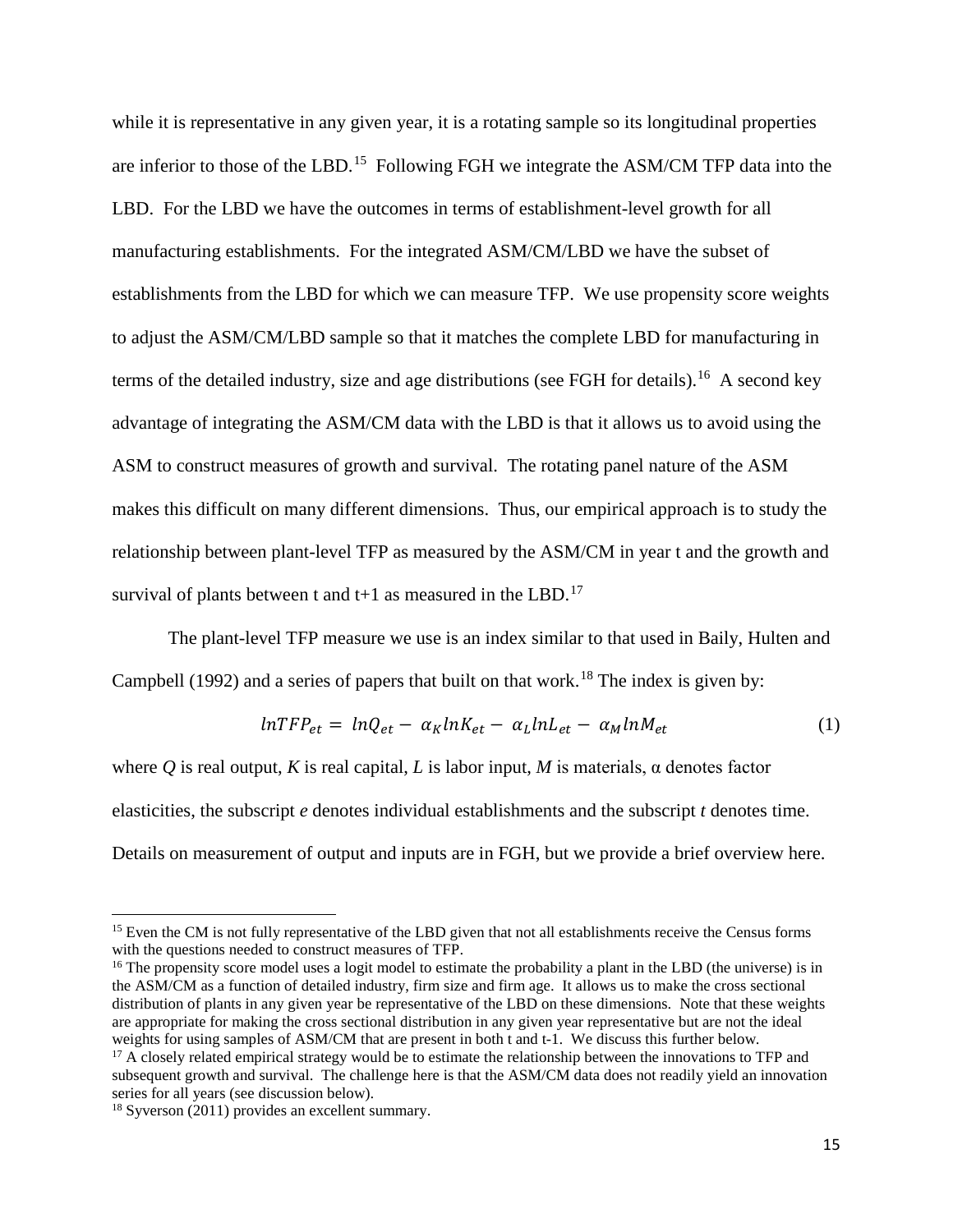Nominal output is measured as total value of shipments plus the total change in the value of inventories. Output is deflated using an industry-level deflator from the NBER-CES Manufacturing Industry Database. Capital is measured separately for structures and equipment using a perpetual inventory method. Labor is measured as total hours of production and nonproduction workers. Materials are measured separately for physical materials and energy where each is deflated by an industry-level deflator. Outputs and inputs are measured in constant 1997 dollars. Factor elasticities are estimated using industry-level cost shares (of total factor costs). A Divisia index approach is used for the latter so that industry-level cost shares are permitted to vary over time.<sup>[19](#page-15-0)</sup>

Given the large differences in output and input measures across industries (for example, steel versus food), our TFP measures need to control for industry differences in any comparison over industries. We do this by creating measures of (log) TFP that are deviations from the detailed industry-by-year average. We use detailed (e.g., 6-digit NAICS) industry effects for this purpose. We refer to this as TFP in the remainder of the paper, but it should be interpreted as the deviation of establishment-level TFP from the industry-by-year average. Given our focus on within-industry-by-year idiosyncratic shocks, this implies we are abstracting from the direct influence of aggregate and industry-specific shocks on firm growth dynamics. We refer to this idiosyncratic TFP measure as the productivity shock. The framework we have in mind is that the idiosyncratic component of TFP is a persistent process, and we model this below as an AR(1) process. The current-period realization of the idiosyncratic component of TFP is the shock, and

<span id="page-15-0"></span> $19$  Foster et al. (2015a, 2015b) find that the revenue TFP measures using cost shares are highly correlated with revenue TFP measures from estimating the revenue function using proxy methods. Foster et. al. (2015b) show that the revenue residuals from proxy methods are in principle only a function of exogenous variables such as TFPQ and demand shocks.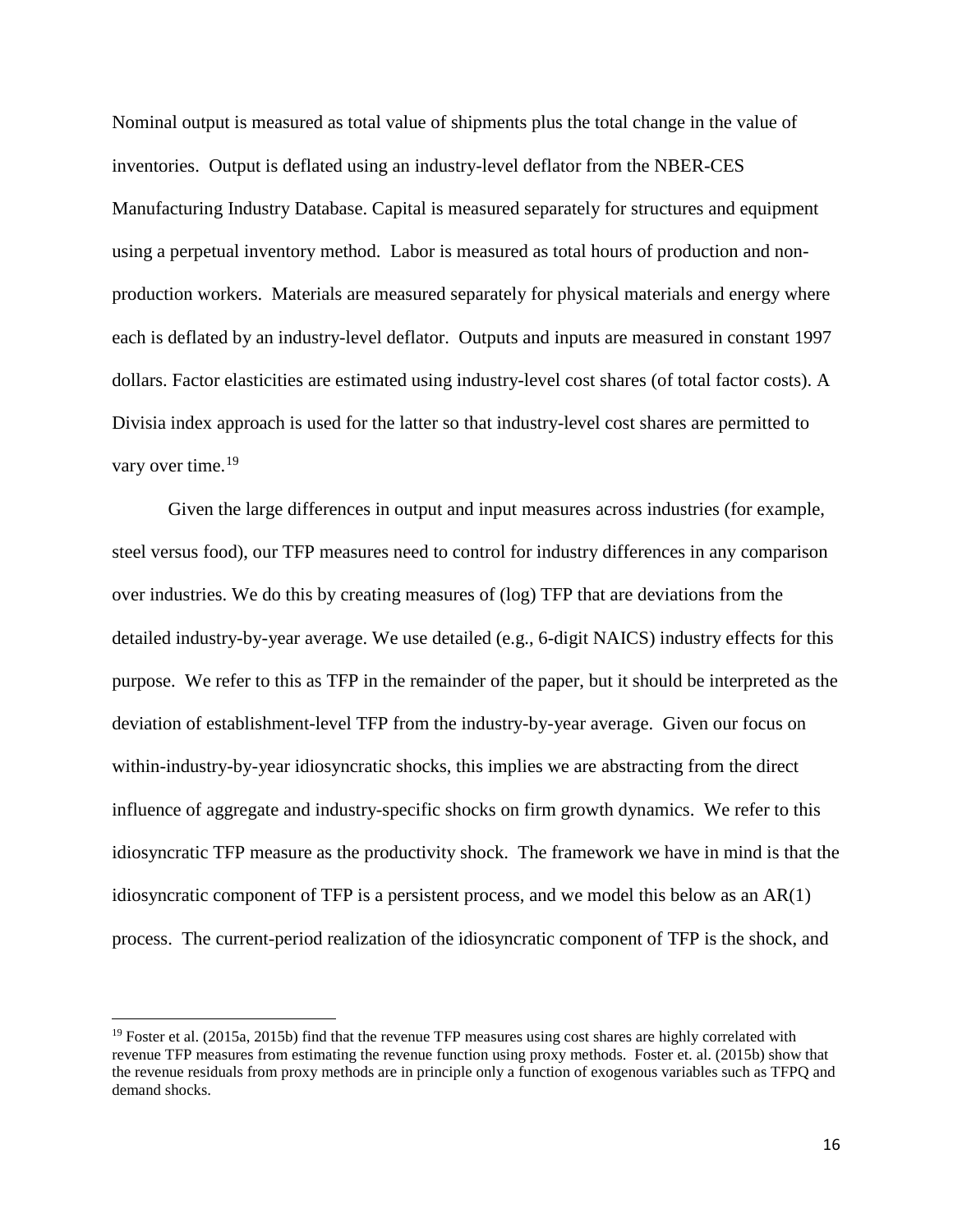we also consider innovations to these shocks by estimating the AR(1) process below. It is common in the adjustment cost literature to use the covariance between idiosyncratic shocks so defined and factor adjustments to pin down the structure of adjustment costs.<sup>20</sup>

Our measure of productivity is revenue based. In this respect, we are using a TFPR measure of productivity. This means differences in establishment-level prices are embedded in our measure of productivity. Unfortunately, the Census Bureau does not collect establishmentlevel prices on a wide scale in the ASM and CM. However, as Foster, Haltiwanger and Syverson (2008) (henceforth FHS) have shown, it is possible to measure establishment-level prices for a limited set of products in Economic Census years (years ending in "2" and "7"). FHS create a physical quantity measure of TFP (which they denote as TFPQ) removing the establishmentlevel price for establishments producing a set of 11 homogeneous goods (for example, white pan bread). The within-industry correlation between TFPR and TFPQ is high (about 0.75). However, FHS also find an inverse relationship between physical productivity and prices consistent with establishments facing a differentiated product environment. In addition, FHS find establishmentlevel prices are positively related to establishment-level demand shocks and that such demand shocks are positively correlated with TFPR. As such, our measure of establishment-level productivity should be interpreted as reflecting both technical efficiency and demand factors (including product quality factors that may be embedded in prices). For our purposes, a key finding from FHS is that the relationship between growth and survival and TFPQ and demand shocks is quite similar to the relationship between growth and survival and TFPR. It is time variation in the relationship between growth and survival and our revenue-based measure of TFP

<span id="page-16-0"></span> $20$  Cooper and Haltiwanger (2006) use the covariance between the profitability shock and investment as a key moment. This profitability shock (they denote as A) is modeled as an AR(1) process. As in our analysis they find that the profit shock has substantial persistence but the AR(1) coefficient is far from one. They focus on a balanced panel of large plants so they do not need to deal with the panel rotation issues of the ASM as we discuss below.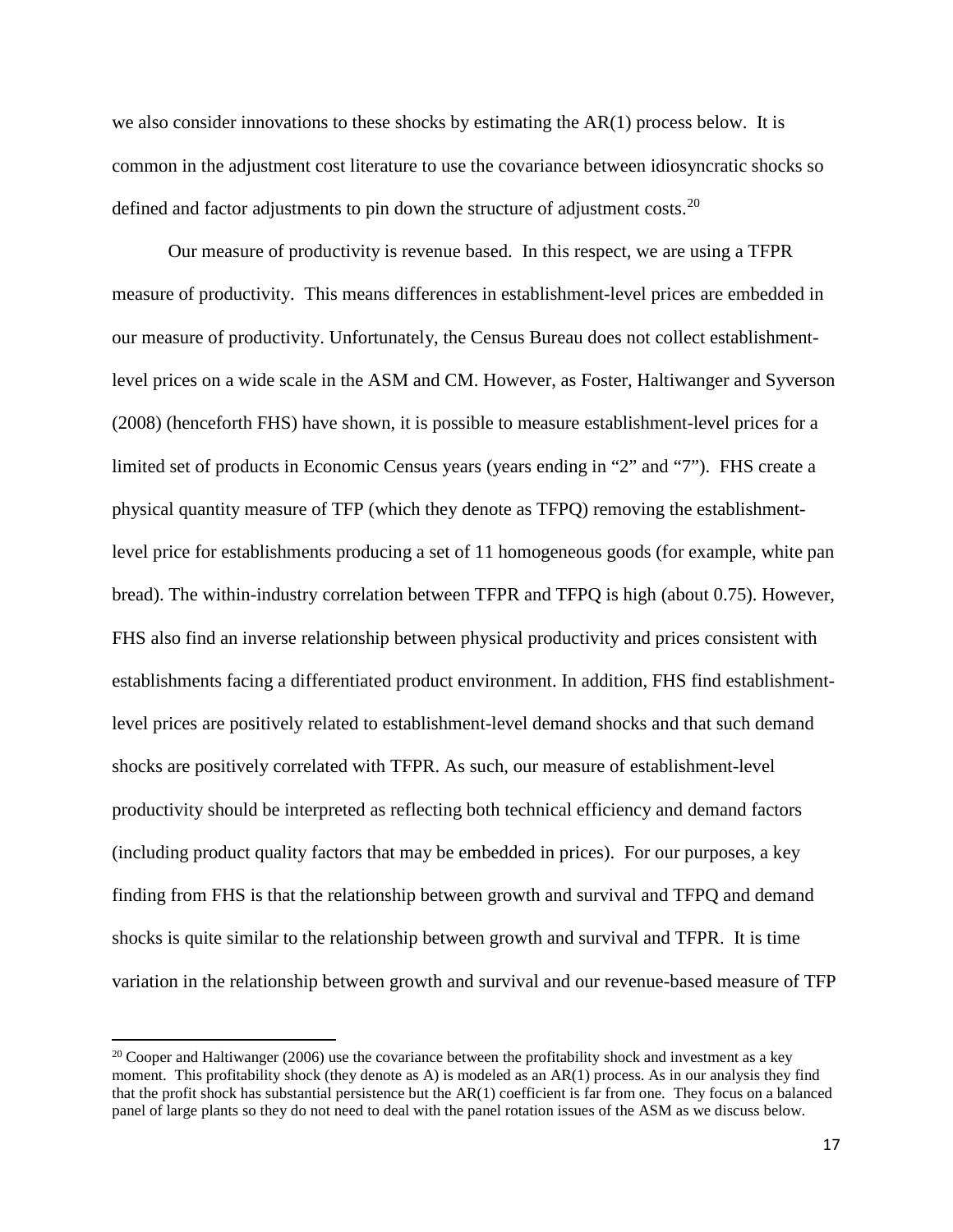that we are exploring. More recent work by FHS suggests demand conditions vary substantially by establishment age – and as such the variation in our measure of TFP across establishments of different ages may reflect demand factors more than differences in technical efficiency.<sup>21</sup>

The first exercise we consider is to explore the evolution of the within-industry dispersion in (log) TFP, where dispersion is quantified as the standard deviation of the withinindustry plant-level (log) TFP distribution. This is our measure for the dispersion of idiosyncratic productivity shocks impacting establishments. Figure 7 shows the evolution of the within-industry dispersion in productivity for all manufacturing plants as well as plants in the High Tech and Non Tech components of manufacturing. For this and all the analysis in this section, we use the propensity score weights discussed above. Given our interest in low frequency variation, we report HP trends of this measure of dispersion. Consistent with the literature, there is large dispersion in TFP across plants in the same industry (see, *e.g*., Syverson (2004, 2011)). The standard deviation of log TFP averages about 36 log points for the all manufacturing and Non Tech manufacturing samples. It averages 40 log points for the plants in the High Tech part of manufacturing. For High Tech, trend dispersion in TFPR rose mildly through 1990s and then more substantially in the post-2000 period. For the remainder of manufacturing, trend dispersion of TFP was relatively constant through the 1990s but rose in the post-2000 period.

The evidence presented earlier suggests that plants of young firms exhibit different paces of reallocation, so we also examine these patterns separately for plants owned by young firms (firm age less than 5) and mature firms. We use the LBD and its firm age measures for each plant to classify plants in the ASM/CM/LBD integrated data for this purpose. These patterns are

<span id="page-17-0"></span><sup>21</sup> See Foster, Haltiwanger and Syverson (2013).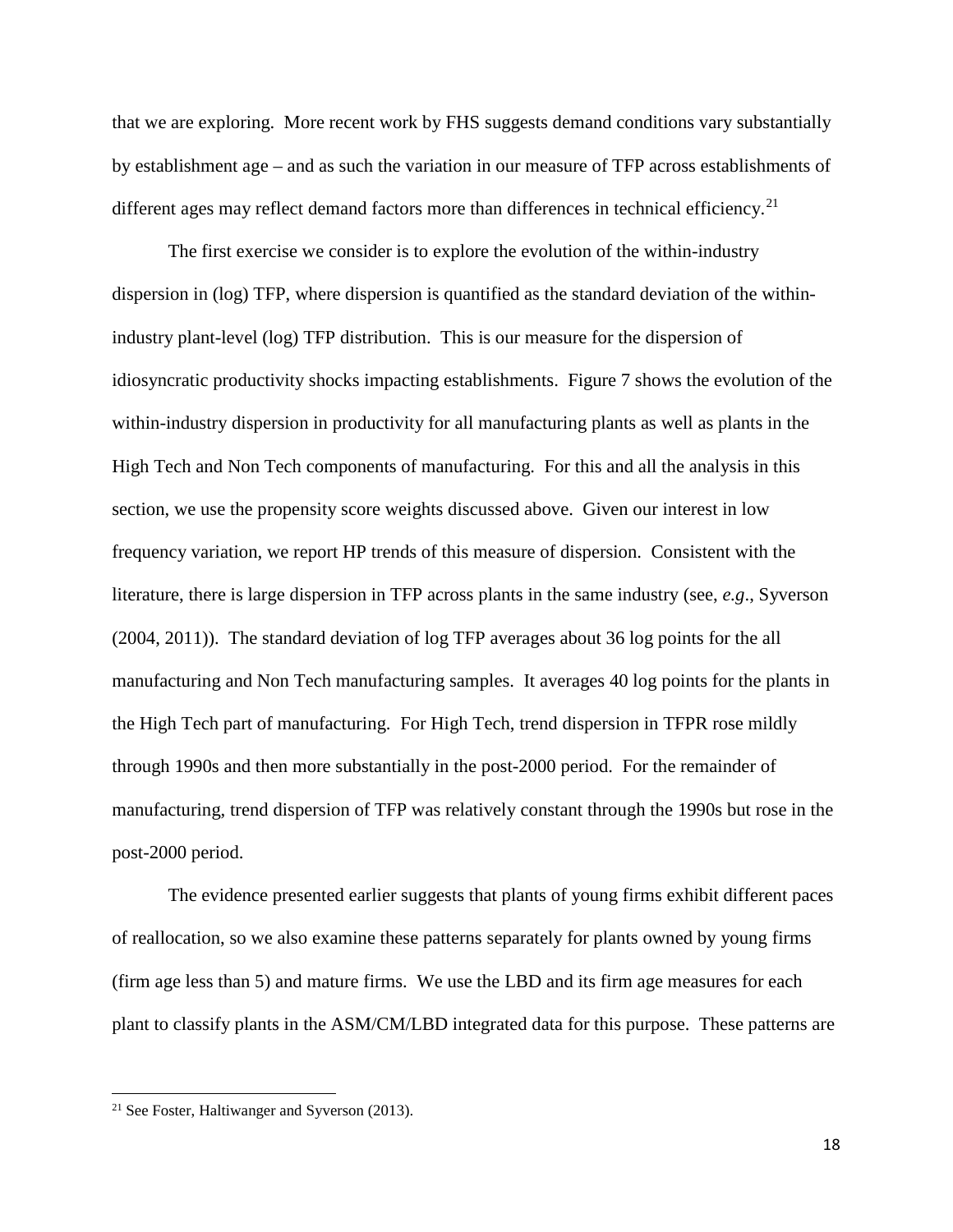depicted in Figure 8. We find that the levels of within-industry dispersion in productivity are about the same for the young and the old plants in both High Tech and Non Tech. Young and old plants exhibit a positive trend in dispersion in High Tech that roughly mimics the overall. The same holds for Non Tech.

To help understand the implications of this rising within-industry dispersion of productivity, it is also useful to examine the patterns of persistence in plant-level TFP. Much of the literature on plant-level productivity has found that plant-level productivity shocks exhibit considerable persistence but are far from a unit root process. In terms of implications of productivity shocks for plant-level dynamics, the adjustment cost literature (*e.g*., Cooper and Haltiwanger (2006) and Cooper, Haltiwanger and Willis (2007)) shows that the implied patterns of plant-level growth dynamics depend on the persistence of the idiosyncratic shocks. This is intuitive since in the face of adjustment costs plants are more likely to respond to persistent shocks.

Our data infrastructure is not ideally suited for estimating persistence since this requires relying on the longitudinal nature of the ASM/CM, which is less robust than the longitudinal properties of the LBD. That is, estimating productivity persistence parameters requires pairwise continuing plants in t-1 and t to be measured in the ASM/CM. The panel rotation of the ASM as well as Census years make this a challenge. That is, in the first years of a new ASM panel and in Census years we have a much smaller and less representative set of continuing plants than other years if we rely on linked ASM/CM data for longitudinal outcomes (for our main analysis we use the LBD for longitudinal outcomes, and we have a representative sample each year in the cross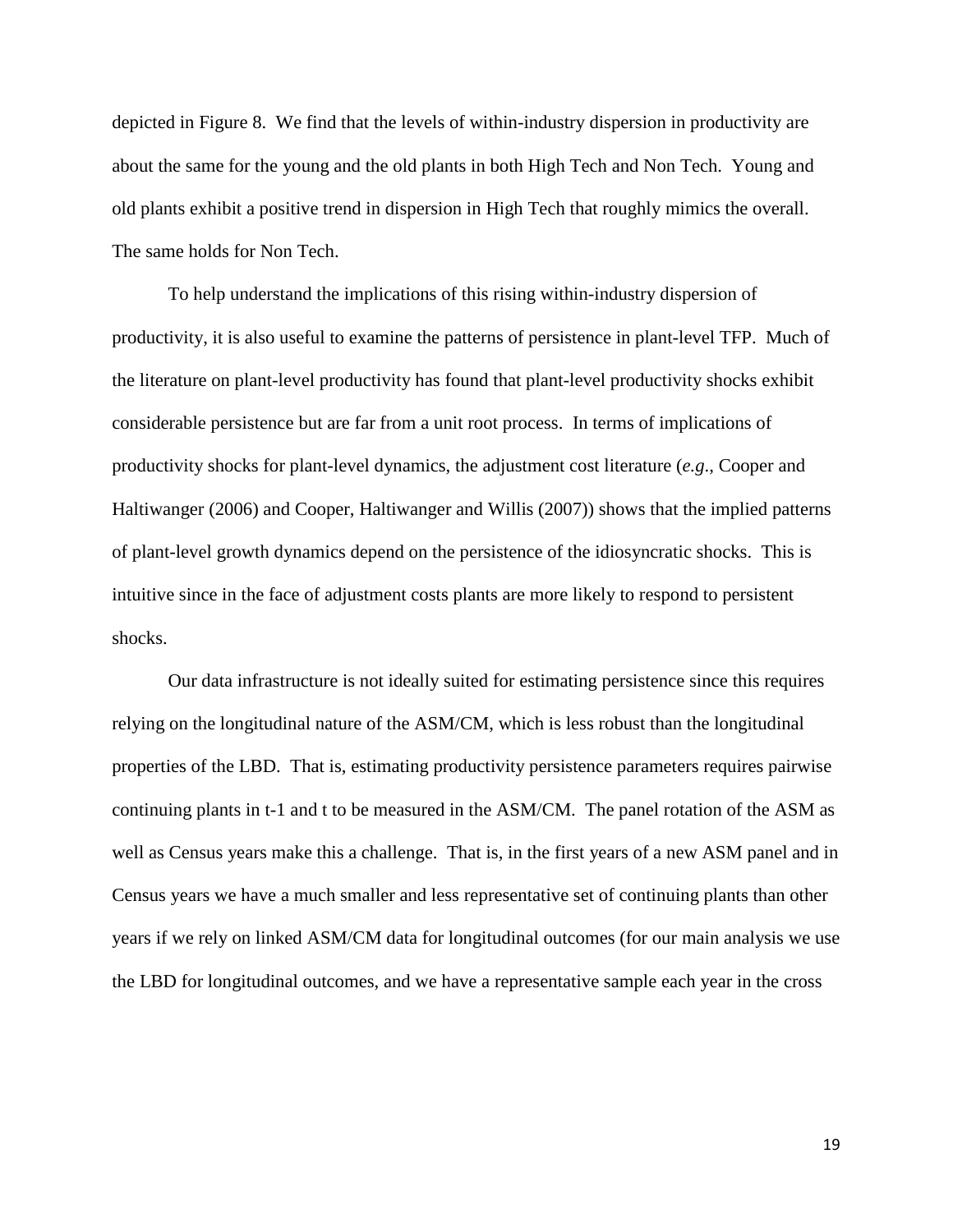section). For this exercise we exclude those years.<sup>22</sup> With these caveats in mind, Figure 9a shows the estimates from a simple AR(1) model of TFP applied to continuing plants. The estimates are presented separately for High Tech and Non Tech. We only depict averages by decades given that we have to exclude specific years as noted above. The estimates are in the 0.6 to 0.7 range. Moreover, the estimates are reasonably stable over time. For High Tech, there is a slight decrease in persistence in plant-level TFP in the 1990s, but it rebounds in the post-2000 period.

For the set of years where we can estimate the  $AR(1)$  process, we can also recover the distribution of innovations to plant-level TFP for continuing plants. Since this is for selected years we report averages of standard deviation of innovations to TFP by decades as we did with persistence. We find patterns that mimic the pattern of dispersion in TFP. That is, the dispersion of innovations for High Tech rises mildly in the 1990s and then rises more substantially in the post-2000 period.

The findings presented thus far suggest that the changing patterns of reallocation are not driven by changing patterns in the dispersion of TFP or the persistence in TFP. Consider plants in High Tech manufacturing. Figure 6 shows a pattern of rising reallocation during the 1990s and then sharply falling reallocation in the post-2000 period. For dispersion and persistence of TFP to account for these patterns we would expect dispersion and/or persistence to mimic these patterns. The patterns we present suggest that, if anything, we should see a rising pace of reallocation in the High Tech and Non Tech in the post-2000 period, which is exactly the time we have seen a decline in the pace of reallocation.

<span id="page-19-0"></span> $22$  Even for other years, our propensity score weights are not ideally suited for making the sample of continuers representative. In principle, we can develop separate propensity score weights for this restricted sample of continuing plants. Doing so is more of a challenge, but we plan to investigate this in future drafts of the paper.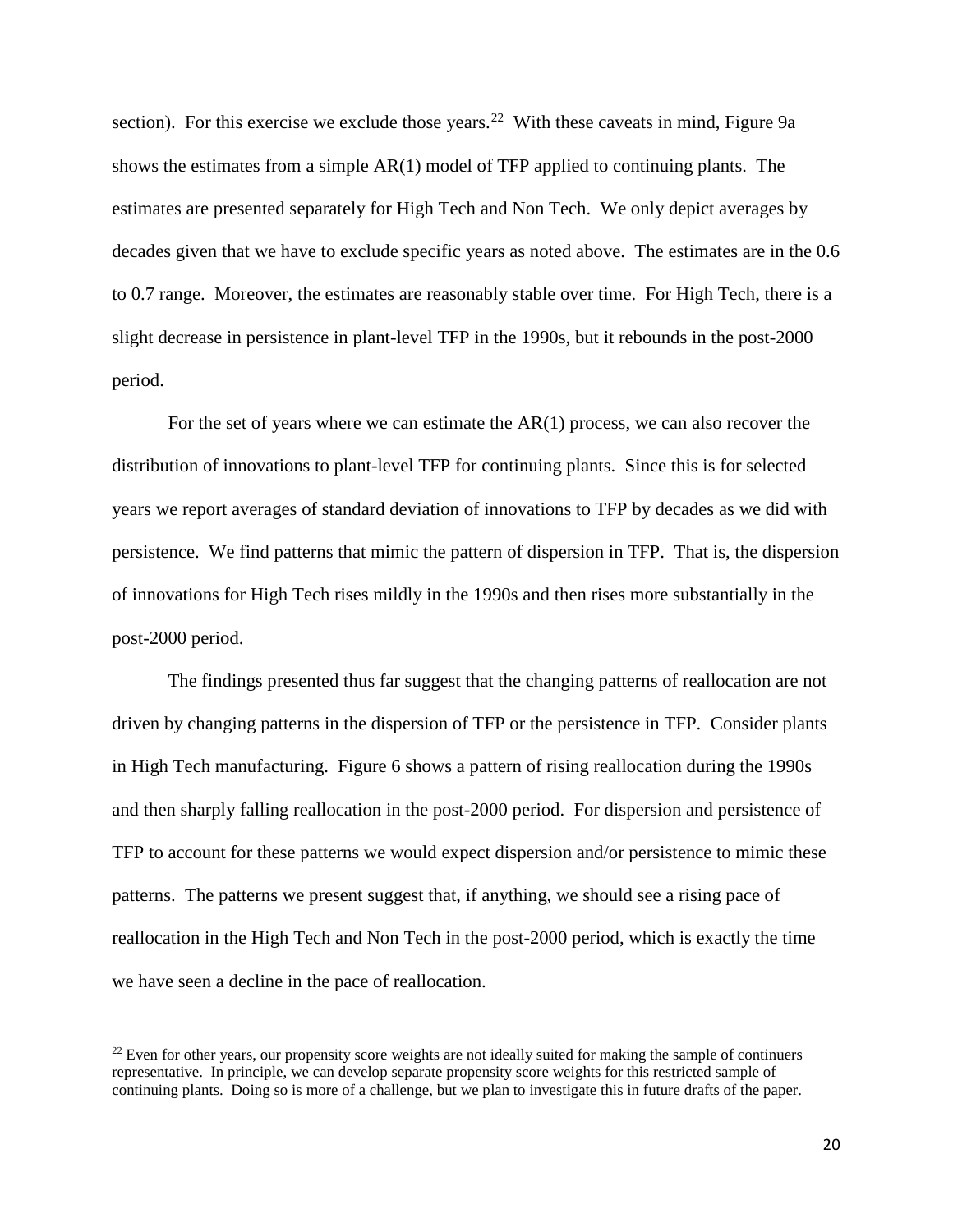We now turn to investigating whether there is a change in the responsiveness of growth and survival to idiosyncratic differences in TFP across plants.<sup>[23](#page-20-0)</sup> For this purpose, we rely on the integrated ASM/CM/LBD. The ASM/CM (along with propensity score weights) provides a representative cross sectional distribution of plant-level TFP. The LBD provides the ability to measure growth and survival from t to t+1 without relying on the ASM/CM data.

We use Davis, Haltiwanger and Schuh (1996) (hereafter DHS) growth rates so that when we compute growth rates between *t* and *t+*1 for all incumbents in year *t* we can be inclusive of plant exit  $(g_{e,t+1} = (E_{et+1} - E_{et})/(0.5 * (E_{et+1} + E_{et}))$ . Equation (2) shows our basic specification:<sup>[24](#page-20-1)</sup>

$$
g_{e,t+1} = \lambda_{t+1} + \beta_y * TFP_{et} * Young_t + \delta_{1y} * TFP_{et} * Young_t * Trend_t
$$
  
+ $\delta_{2y} * TFP_{et} * Young_t * TrendSQ_t + \beta_o * TFP_{et} * Nature_t$   
+ $\delta_{1o} * TFP_{et} * Nature_t * Trend_t + \delta_{2o} * TFP_{et} * Nature_t * TrendSQ_t + X'_{et} \Theta + \varepsilon_{e,t+1}$  (2)

where  $g_{e,t+1}$  is the DHS employment growth rate for establishment *e* between time t and time *t+1*, *TFP* is total factor productivity for establishment *e* at time *t* deviated from industry-by-year means, *Trend is* a simple linear time trend, *TrendSQ* is a quadratic trend, *Young*<sub>t</sub> is a dummy equal to 1 if the plant is young in year t,  $Mature_t$  is a dummy equal to 1 if the plant is mature in year t and  $X_{et}$  is a set of controls discussed further below. Note that trend terms are not entered as main effects since there is a full set of year effects. The latter capture general trends as well as national cyclical effects. We estimate equation (2) using our propensity score weights. All of the terms involving TFP are fully saturated with young and mature dummies, as the evidence in the

<span id="page-20-1"></span><span id="page-20-0"></span><sup>&</sup>lt;sup>23</sup> Our approach is closely related to and builds on the specifications in FGH. The latter was interested in how the response to TFP changes over the cycle. We are interested in the secular trends in the response. The specification we use relating growth and survival to TFP is common in the literature (see Syverson (2011)).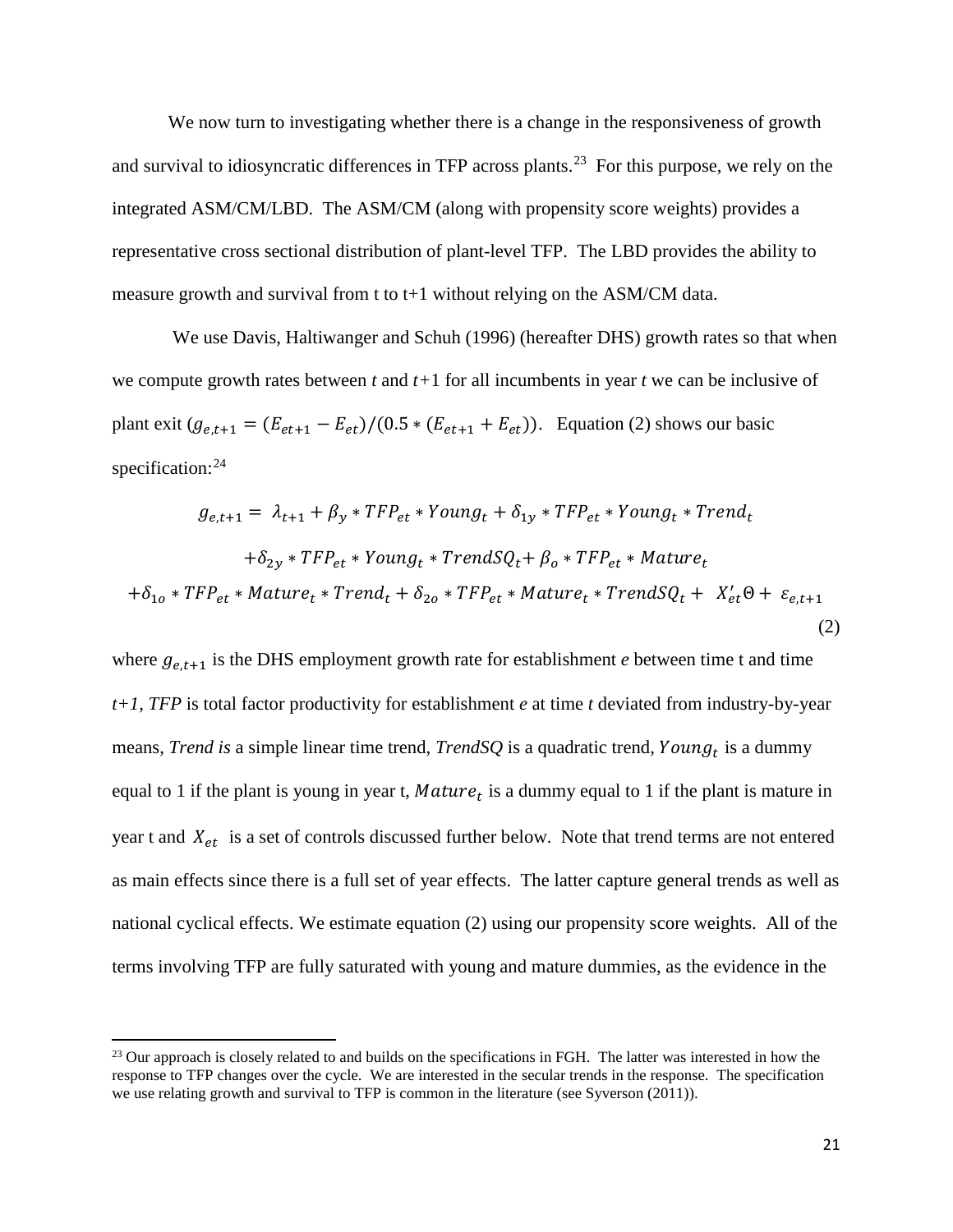prior sections suggest that the dispersion of plant-level growth dynamics differs systematically across plants owned by young and more mature firms.

While this is a reduced form specification, it is broadly consistent with the specifications of selection and growth dynamics from the literature we discussed above.<sup>[25](#page-21-0)</sup> There is already much evidence that high-productivity establishments are more likely to survive and grow (see, *e.g.,* Syverson, 2011). Put differently, standard models of exit in the literature relate the decision to exit between t and t+1 to the realization of TFP in period t along with other controls (*e.g.*, endogenous state variables such as size, which is part of our  $X_{et}$  as described below). In a similar fashion, adjustment cost models of employment growth relate the growth in employment from period t to  $t+1$  to the realization of TFP in period t along with period t size.

Our interest is in investigating whether the response to idiosyncratic productivity shocks has changed over time. We explore this in a simple fashion via the interaction between the linear and quadratic trends and TFP. We have in unreported results considered alternative ways to capture a changing trend (*e.g*., interacting a linear trend with decade dummies), and results are robust to considering such alternatives.

We estimate specification (2) for 1981-2010 with the following controls as captured by  $X_{et}$ . For the latter we include the young firm dummy, establishment size, firm size, state effects and a state-level business cycle indicator (the change in state-level unemployment rate).<sup>26</sup> We

<span id="page-21-0"></span><sup>&</sup>lt;sup>25</sup> The use of annual data is a limitation relative to the recent literature on estimating structural adjustment costs for employment dynamics. In interpreting the timing of the annual data, it is useful to note that TFP reflects TFP in the calendar year t, and growth from t to t+1 represents the growth from March of year t to March of t+1. Estimating this with innovations would also be of interest but our ability to have (i) a representative sample of innovations and (ii) innovation series for all years is limited. Also, we only have plant-level innovations for continuing plants. Our current specification has a representative distribution of all incumbents in t including those plants that just entered in t.

<span id="page-21-1"></span><sup>&</sup>lt;sup>26</sup> For firm size effects, we use firm size classes in period *t*. For establishment size effects, we have considered both establishment size classes and log employment at the establishment level in period *t*. We obtain very similar results for both cases, and in the paper we use log employment at the establishment level.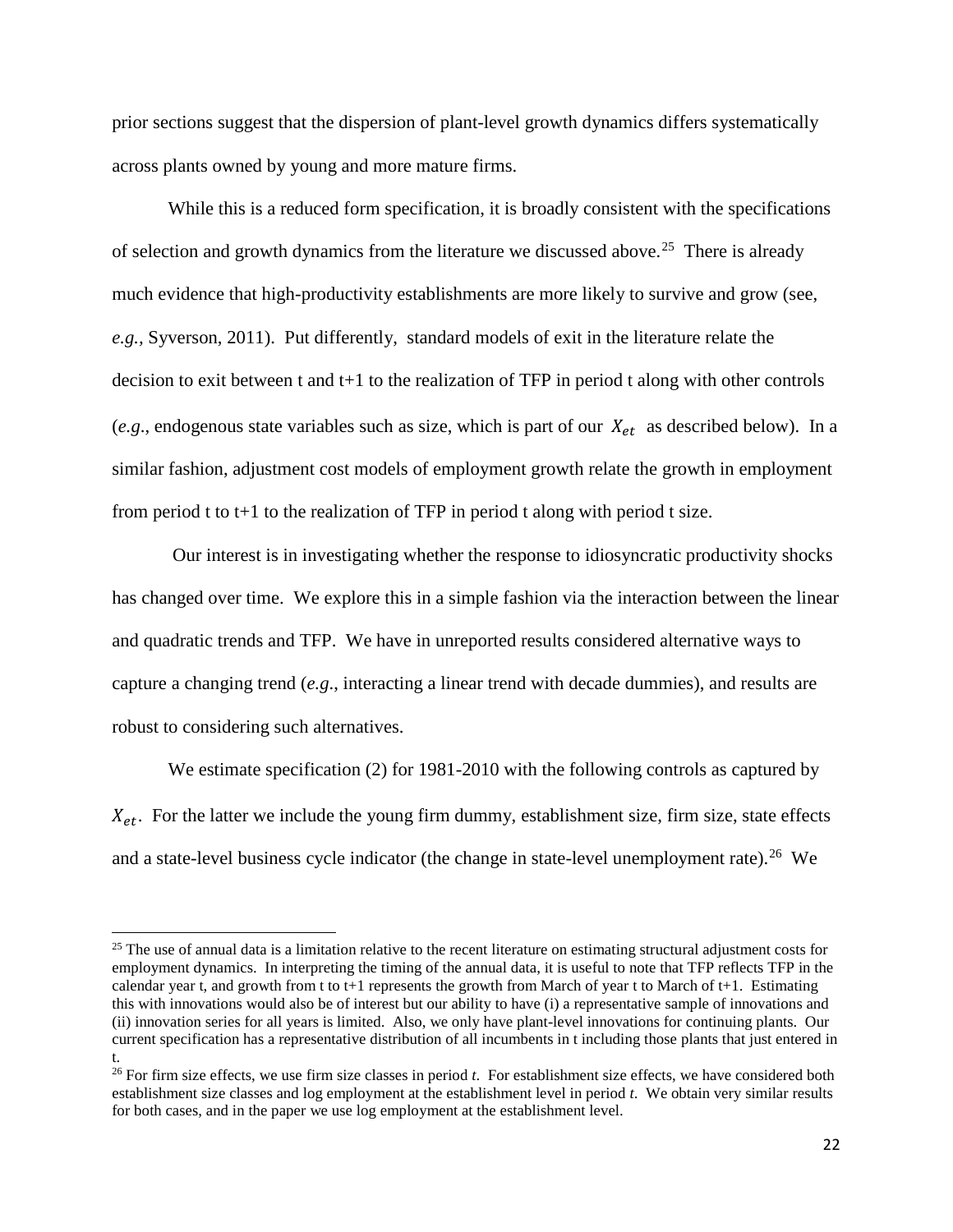interact the state-level cyclical indicator with plant-level TFP following FGH. The cyclical variables are all interacted with the young and old dummies. Since we are interested in the changing response and the Great Recession is at the end of our sample, we do not want our estimates of the changing trend responses (the main coefficients of interest) to be driven by the changes in the response to TFP over the cycle.

The first column of Table 1 shows the estimates for the plants in High Tech while the second column shows the estimates for the plants in Non Tech. We only report the main effects for TFP by firm age group and the interactions with the trend terms. Given the many interaction effects, it is easier to interpret the variation across age groups and time by sector graphically which we show in Figure 10. However, we note that all of the effects of interest for the High Tech sector in column 1 of Table 1 are statistically significant at the five percent level. For the Non Tech sector, four of the six coefficients in column 2 of Table 1 are statistically significant at the 10 percent level.

Figure 10 shows the pattern of the marginal effect of TFP on plant-level growth for young and mature plants by decade. To compute these statistics, we set the cyclical indicator (the state level change in unemployment) to zero so the effects reflect controlling for the cycle but are evaluated at a neutral cyclical state. The top and bottom panels of Figure 10 show the patterns for High Tech plants and Non Tech plants, respectively. For High Tech plants, we find that young plants are much more responsive than mature plants to idiosyncratic differences in TFP. Taken together with earlier findings, the high pace of reallocation of young plants is not driven by a high variance of TFP but rather by a high responsiveness to TFP differences. This is consistent with a learning model where young plants are especially responsive to TFP as they learn where to find themselves in the productivity distribution.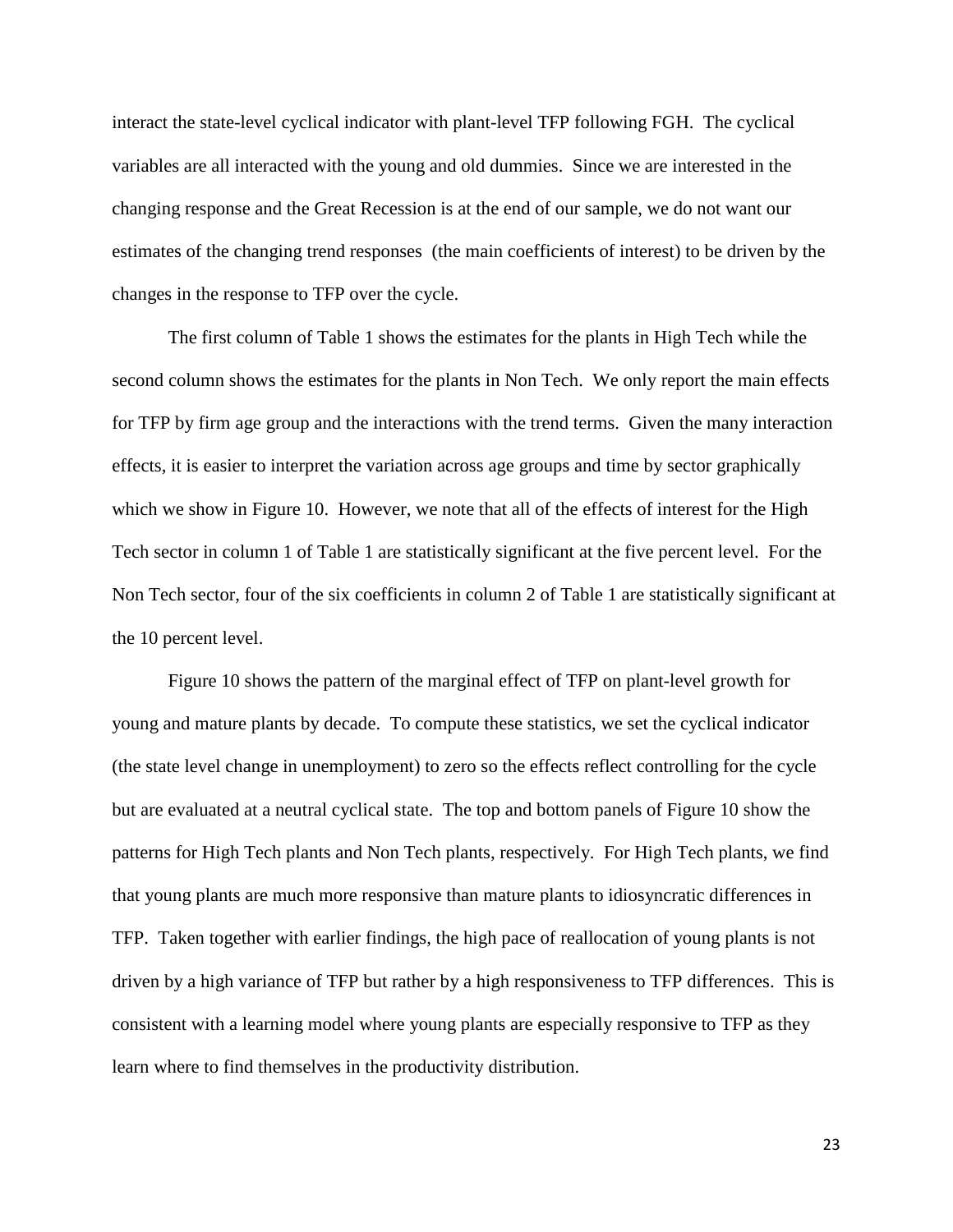Our main focus is the variation in the responsiveness over time. First, consider High Tech. The difference in responsiveness between young and mature plants implies that overall responsiveness will change given changes in the age composition. For example, the increase in the share of activity accounted for by young businesses in High Tech during the 1990s implies an increase in overall responsiveness, while the decrease during the post-2000 period implies a decrease in overall responsiveness. We also find interesting patterns within age groups. For young plants, responsiveness increases from the 1980s to the 1990s and then declines in the post-2000 period. For mature plants, responsiveness decreases throughout the time sample but accelerates during the post-2000 period.

The lower panel of Figure 10 shows the analogous patterns for Non Tech. Here again we find that young plants are more responsive to TFP than mature plants. For Non Tech there has been a decline in the share of young business activity throughout the period (this pattern mimics the overall manufacturing pattern in Figure 3) implying a decline in overall responsiveness due to composition effects. Within age groups, we find a decline throughout the period with an acceleration of the decline in the post-2000 period.

Putting the pieces together, the patterns imply an overall increase and then decline in responsiveness of growth to TFP for plants in High Tech. This is driven by a number of factors: (i) the higher responsiveness of young plants and the shifting age composition; (ii) the increase and then decrease in the responsiveness of young plants; and (iii) the acceleration of the decline in responsiveness for both young and old plants in the post-2000 period.

There may be interactions between the effects we have detected. The rising dispersion of TFP (and its innovations) in the post-2000 period may be contributing to declining responsiveness through expansion of inaction bands. But this cannot account for all of the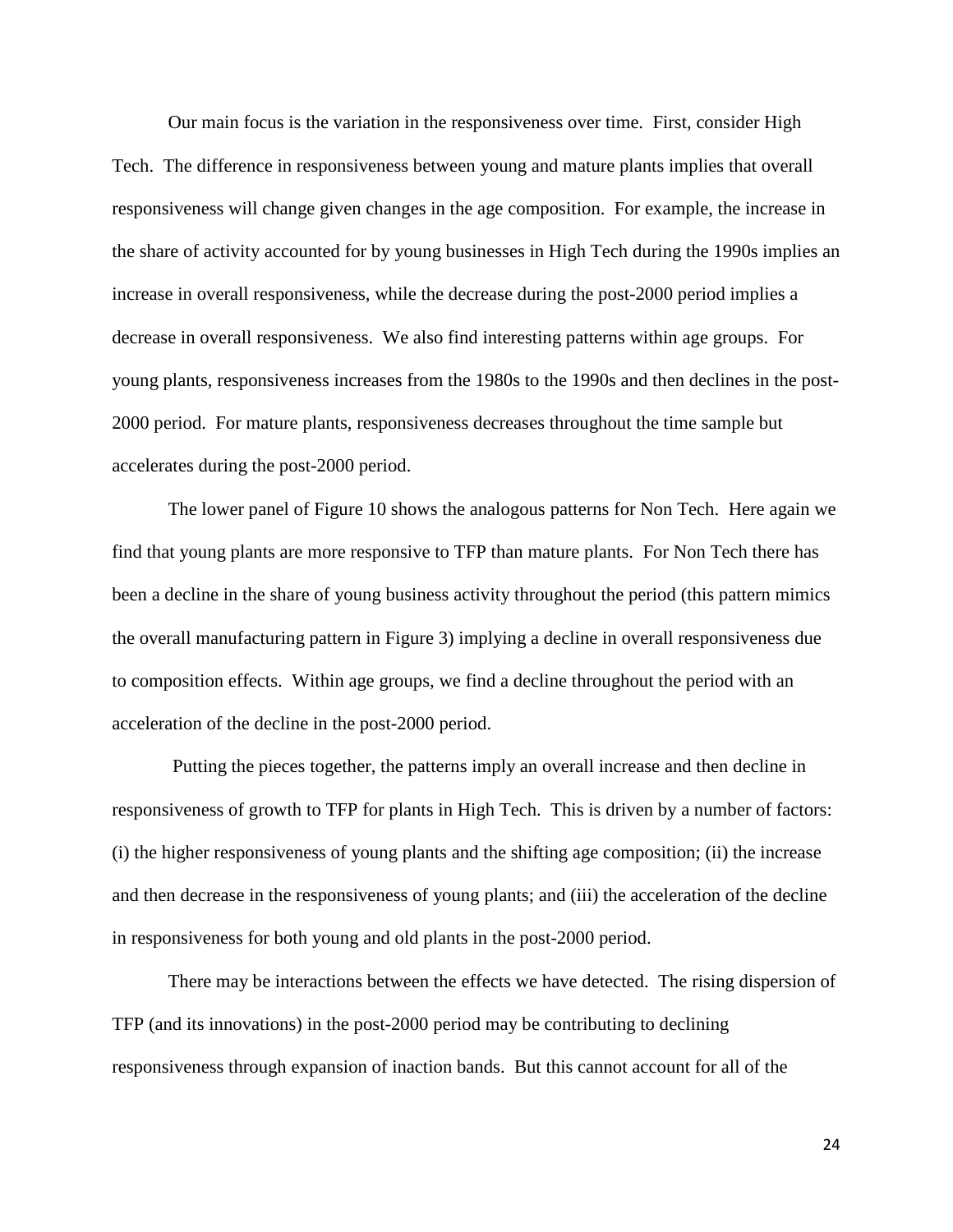declining responsiveness since rising dispersion of TFP typically should yield an increase in the pace of reallocation and we find the opposite in the post-2000 period. In addition, the 1990s exhibited a mild increase in productivity dispersion accompanied by an increase in responsiveness for young plants (and rising reallocation).

 Another potential source of interaction is the role of selection in influencing the observed dispersion in TFP. In unreported results, we find that part of our declining responsiveness in the post-2000 period is due to a declining responsiveness of exit to productivity shocks. The reduced covariance between survival and productivity can contribute to rising dispersion since low productivity plants are more likely to survive. But again the patterns over time suggest this cannot be a dominant part of the story. During the 1990s, we find increased responsiveness of exit but mild increases in dispersion in productivity.

#### **IV. Implications for Aggregate (Industry-Level) Productivity**

How important are the changes in responsiveness for aggregate fluctuations in productivity? Much of the literature on the aggregate relationship between productivity and reallocation revolves around the extent to which resources are shifted away from less productive to more productive establishments (see Syverson (2011) for a recent survey). Our micro analysis is very much about such shifts, a fact which we now exploit in a simple counterfactual exercise to provide some perspective on the aggregate implications of the findings above. In each year we first compute the following base year index using the actual data:

$$
P_t = \sum_i \theta_{it} P_{it} \tag{3}
$$

where  $\theta_{it}$  is the employment weight for plant *i* in period *t* and  $P_{it}$  is plant-level productivity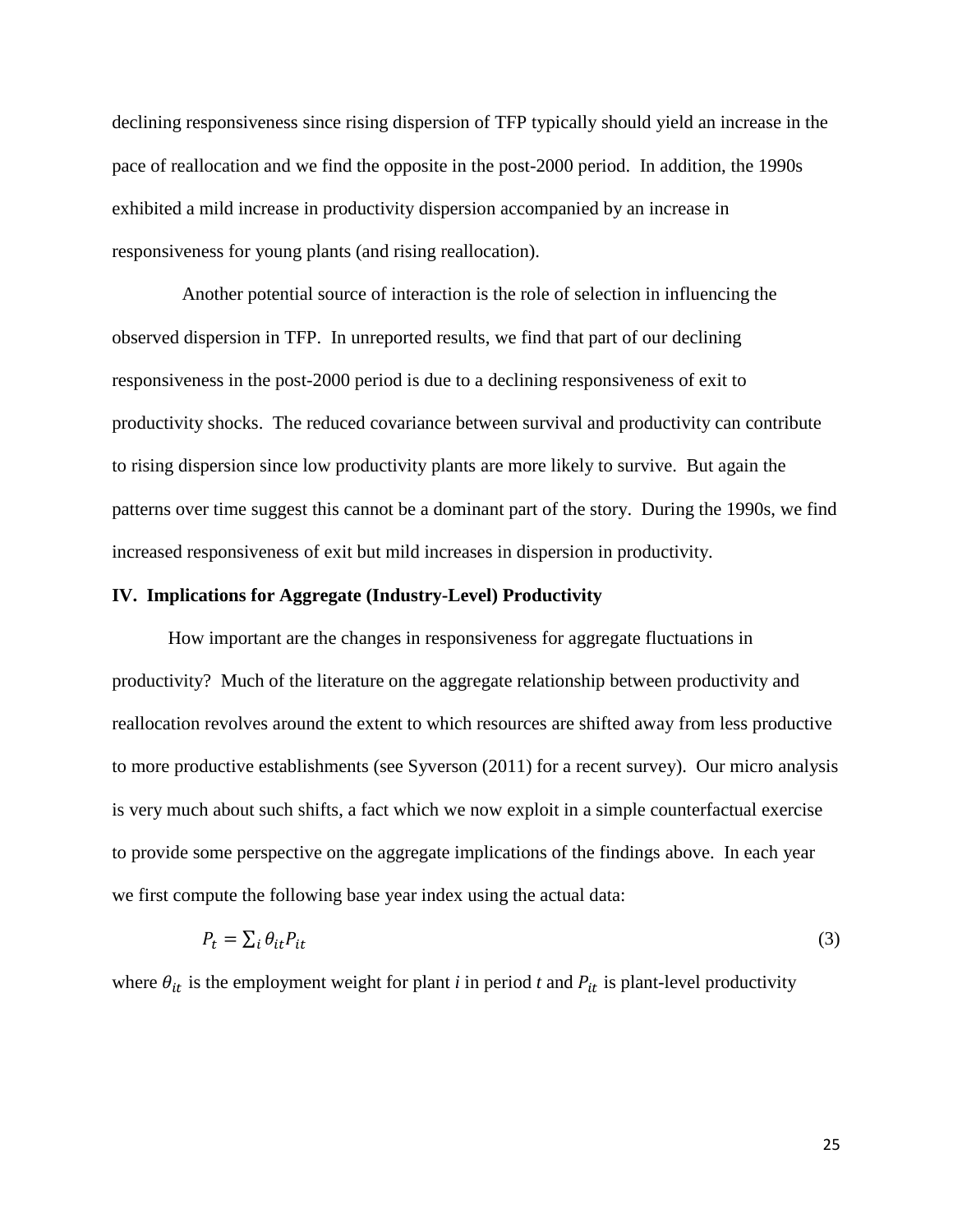(deviated from the industry-year mean).<sup>[27](#page-25-0)</sup> Then we use the model to generate a counterfactual index given by:

$$
P_{t+1}^C = \sum_i \theta_{it+1}^C P_{it} \tag{4}
$$

where  $\theta_{it+1}^C$  is the predicted employment share for plant *i* in period *t* based upon the estimated model, that is, based on the assumption that plants respond to productivity shocks by growing or shrinking according to model parameters. We compute the predicted employment share using base-year employment levels and the predicted growth rates in employment from the estimated model.<sup>[28](#page-25-1)</sup> We measure the gains from reallocation as  $P_{t+1}^C - P_t$ . We can compute the gains from reallocation under different scenarios. First, we can construct the gains from reallocation using the full model including all of the estimated trend effects. Second, we can construct the gains from reallocation that would have occurred in the absence of the trend effects. We take the difference between these two cases as the changes in the contribution of reallocation due to changing trend responses. We compute this diff-in-diff counterfactual calculation for each year.

The results of this counterfactual exercise are depicted in Figure 11. For High Tech plants, the increasing responsiveness over the 1980s and 1990s yields an implied counterfactual increase in the contribution of reallocation that peaks at about half a log point per year in the 1990s. The sharp decline in responsiveness during the post-2000 period implies a declining contribution of reallocation of as much as 2 log points per year by 2010. The magnitude of this effect is very large. Some caution needs to be used in interpreting the magnitude at the end

<span id="page-25-0"></span> $27$  FGH show that the index of industry level productivity in (4) yields fluctuations in industry level productivity that mimic the patterns of productivity from aggregated statistics. Since our plant-level TFP also reflects demand/quality effects this index of industry-level productivity should be interpreted appropriately. But as noted FGH find that the industry indices from (2) correspond fairly closely with industry indices from aggregate statistics using traditional growth accounting methods.

<span id="page-25-1"></span> $2<sup>28</sup>$  For this purpose we use the same approach as in Figures 10. We set the cyclical effects to zero by setting the state-level change in unemployment to zero.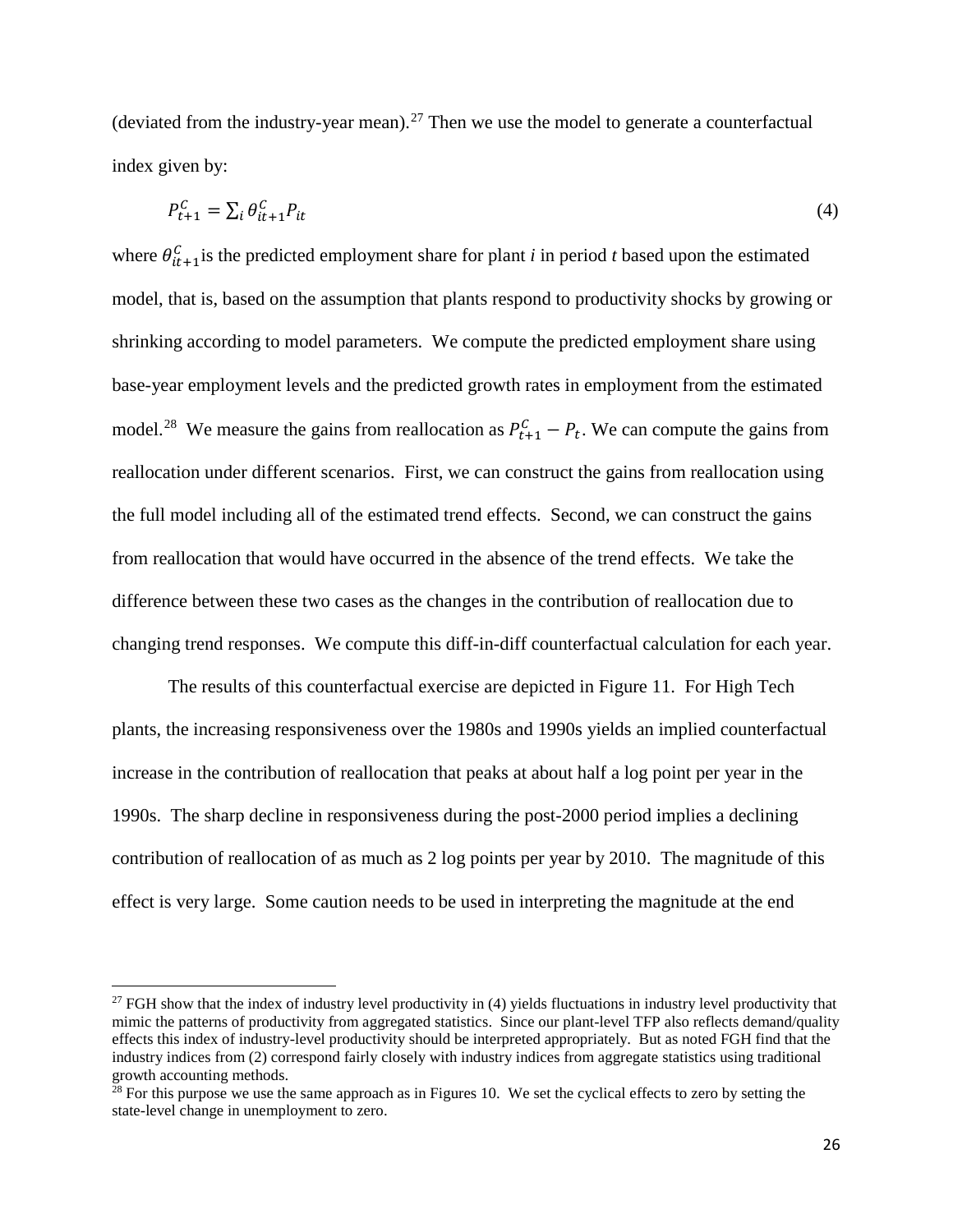points and certainly extrapolating out-of-sample since the pattern in Figure 11 is driven by fitting a quadratic trend. But we regard our findings as implying that the decline in the contribution of reallocation to productivity may be quite substantial.

It is interesting that the changing responsiveness starts to be a drag on productivity in 2003, about the time that Fernald (2014) finds a trend break in productivity growth in the IT sector. For Non Tech plants, the changing responsiveness has relatively little impact until the post-2000 period. But by 2005 the acceleration of the decline in responsiveness in this part of manufacturing yields as much as a half of a log point drag on productivity per year.

Given that we use the actual distribution in TFP in each year for these counterfactuals, the changing patterns of dispersion we have shown are also potentially contributing factors. However, since we are examining a diff-in-diff, the changing pattern of dispersion influences both the counterfactual with and without the changing trend response. We also note that some caution should be used in interpreting our counterfactual results as yielding patterns that mimic actual aggregate (industry-level) productivity growth. This is because there may be changes in the within-plant productivity components of aggregate (industry-level) manufacturing that we have not estimated in this context.<sup>29</sup>

#### V. **Concluding Remarks**

 $\overline{\phantom{a}}$ 

While there has been a decline in business dynamism in the overall U.S. economy for the last few decades, the nature and character of this decline has changed substantially over time. During the 1980s and 1990s, the decline was dominated by the Retail Trade sector. During this period, there has been a well-documented shift away from Mom and Pop retail businesses to

<span id="page-26-0"></span> $^{29}$  Investigating within-plant productivity changes is challenging because the ASM/CM data is not ideally suited for quantifying within-plant productivity changes. However, as discussed above, it may be that a representative sample of continuers can be constructed for certain years. We plan to explore this in future drafts.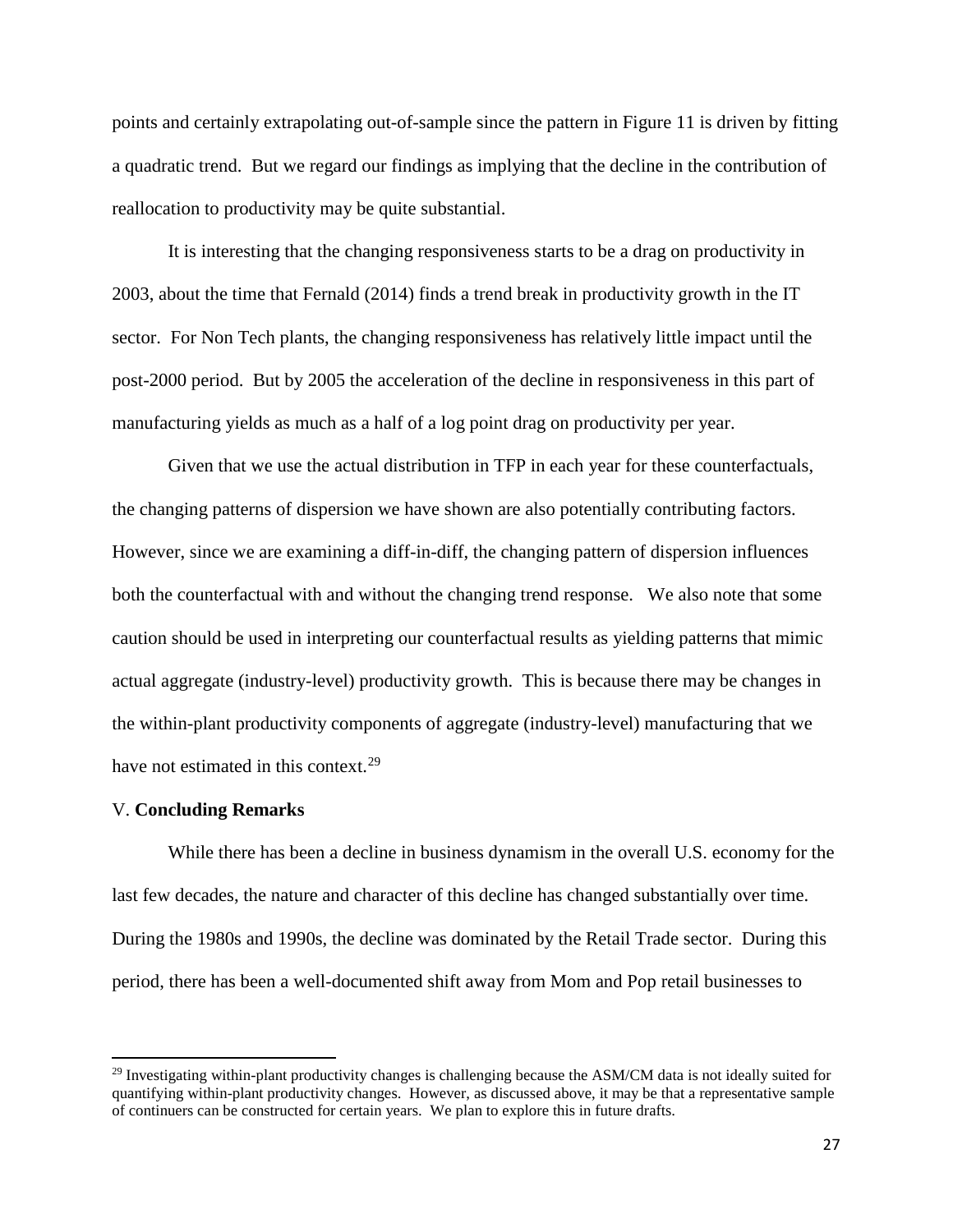large, national chains. Since the evidence also shows that the productivity of large, national chains is substantially greater than that of Mom and Pop businesses, this decline in dynamism in Retail Trade arguably reflects benign changes in the business model so that the typical Retail Trade establishment has become both more productive and more stable over time.

In the post-2000 period, however, there has been an acceleration of the overall decline in indicators of business dynamism that has been led by declines in key innovative sectors like the High Tech sector. In the 1990s, the High Tech sector exhibited increases in the pace of reallocation and indicators of entrepreneurship. Post 2000, this is the sector with the largest declines in these indicators. The current paper focuses on this sector to address basic questions about the evolution of the pace of reallocation. Canonical models of firm dynamics imply that a decline in dynamism should be from one of two sources: either a change in the volatility of shocks or a change in the responsiveness to shocks. We investigate the role of these alternative sources for the High Tech component of manufacturing. The latter exhibits patterns of reallocation that mimic those of the overall High Tech sector.

We find that the within-industry dispersion of TFP rose modestly in the 1980s and 1990s and more sharply in the post 2000 period. In addition, the persistence of the idiosyncratic component of TFP has not exhibited much variation over time. These findings suggest that it is not changes in the shock processes that account for the changing patterns of reallocation in the High Tech manufacturing sector. The patterns of reallocation are of rising reallocation in the 1990s and then sharply declining reallocation in the post-2000 period.

 Instead, we find evidence of changing responsiveness of plant-level growth and survival to idiosyncratic differences in TFP in the High Tech sector. This change in responsiveness is accounted for by a number of complementary factors. First, we find that young plants are more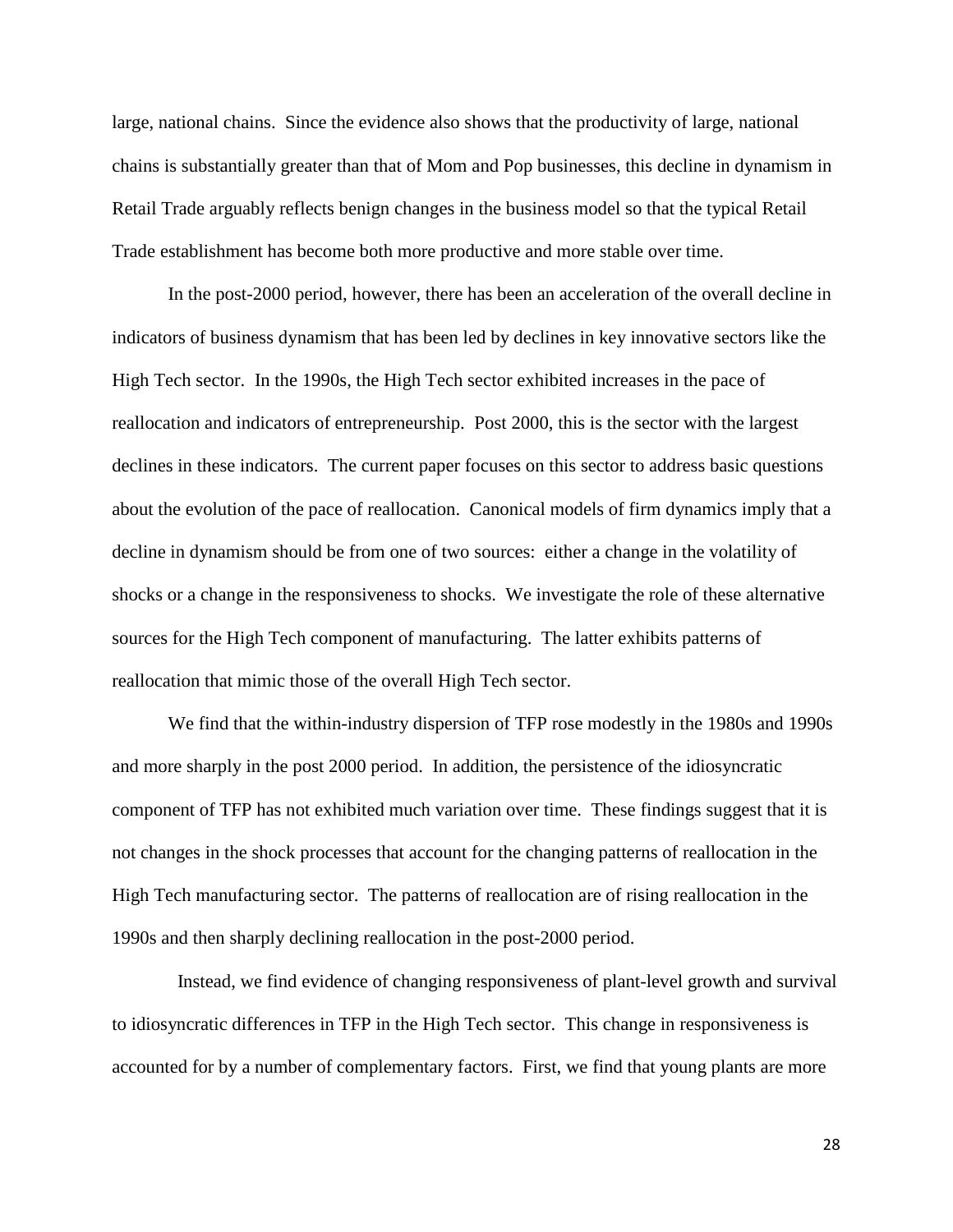responsive to idiosyncratic differences in TFP than are more mature plants. The rising share of activity accounted for by young plants in the 1990s and then the decline in the post-2000 period in High Tech helps account for a changing pace of reallocation. Second, we find that young plants first exhibit an increasing responsiveness of growth and survival to TFP through the 1990s and then a decline that accelerates in the post-2000 period. Third, mature plants exhibit a decline in responsiveness to TFP that accelerates in the post-2000 period.

The changing pattern of responsiveness of plant-level growth and survival to TFP has implications for aggregate (industry-level) productivity growth. We find that increased responsiveness of growth and survival to idiosyncratic differences in TFP in High Tech during the 1990s yielded an increase in the contribution of reallocation to industry-level productivity growth of as much as half a log point per year. In turn, we find that that the acceleration of the decline in responsiveness of plant-level growth to idiosyncratic TFP differences in High Tech yields a decline in the contribution of reallocation to industry-level productivity growth of as much as two log points per year.

The open question raised by our analysis is what has been driving these changes in the responsiveness of plant-level growth and survival to idiosyncratic differences in TFP. Part of our answer is that the changing age composition of businesses plays a role since young businesses are more responsive to TFP shocks. But this in turn raises the question as to why there have been changes in the composition of young businesses over time. For the High Tech sector, this remains an open question. Second, we find that amongst young plants in High Tech there is a change in the responsiveness of growth and survival to plant-level TFP. There is also a change in the responsiveness of more mature plants that accelerates during the post-2000 period.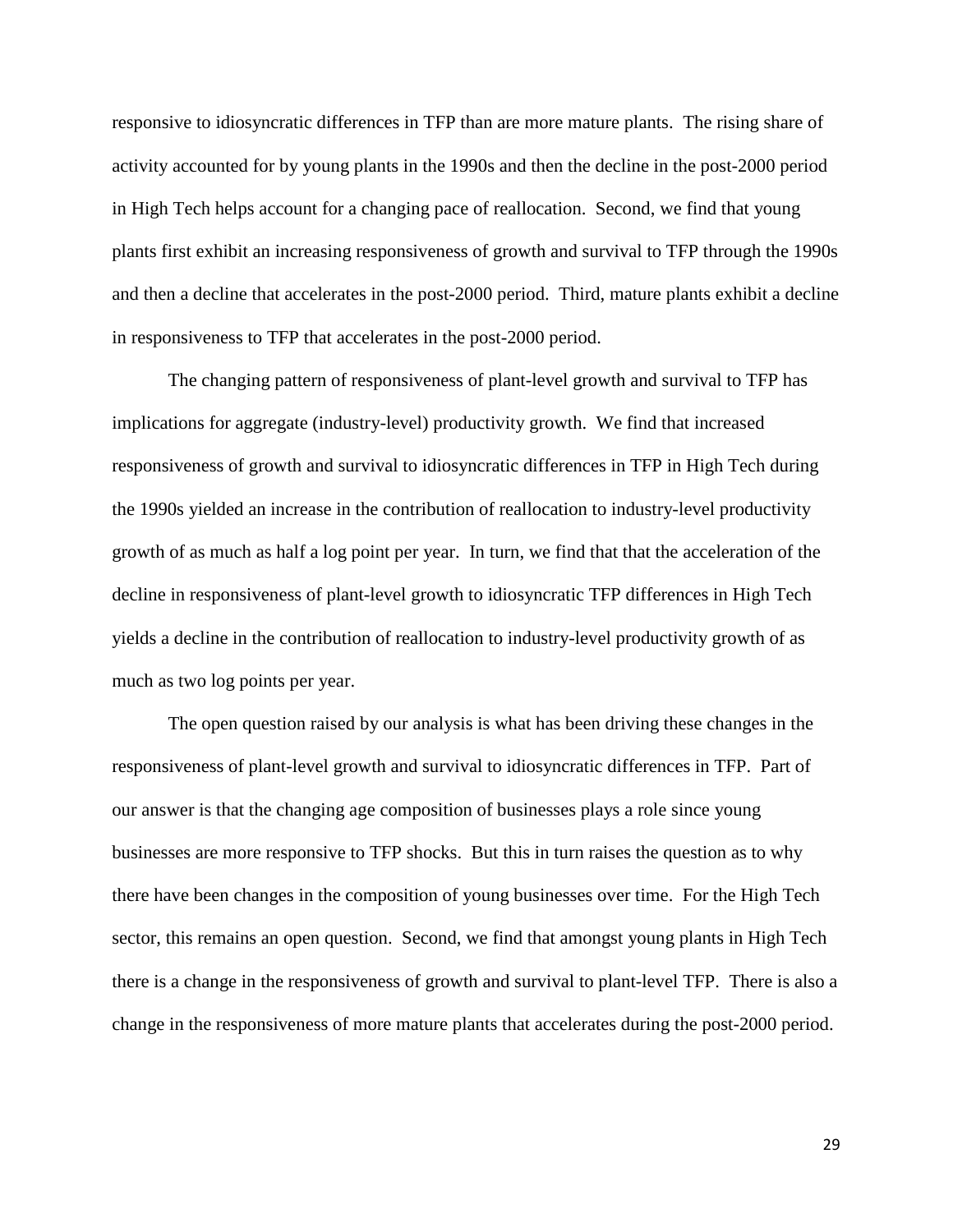The factors that underlie these changes are not yet understood. Given the potential productivity consequences, understanding those factors should be a high priority for future research.

While the current paper does not yet investigate these factors, it is useful in concluding to outline candidate factors. One candidate could be policy frictions that reduce incentives for labor adjustment, such as unlawful discharge regulations or occupational licensing.<sup>[30](#page-29-0)</sup> In the High Tech manufacturing sector, another possible cause of declining productivity responsiveness during the post 2000s is the transition from "general-purpose" to "special-purpose" equipment manufacturing in the U.S as highlighted by Byrne (2015).<sup>[31](#page-29-1)</sup> Businesses manufacturing these special-purpose products may be less responsive to productivity due to demand constraints or uncompetitive environments that reduce adjustment imperatives.

The evidence we have presented describes the response of employment growth to productivity shocks, but within-establishment employment growth is not firms' only means of adjustment. Firms may increasingly adjust to shocks through investment in physical or intangible capital given the ongoing substitution towards capital and away from labor in the economy. Globalization may be playing a role since increased exposure to foreign trade facilitates adjustment by scaling international operations. We plan to explore these and related hypotheses in future work.

<span id="page-29-1"></span><span id="page-29-0"></span> $30$  Davis and Haltiwanger (2014) review relevant studies and provide suggestive evidence.  $31$  We thank Christopher Foote for this insight.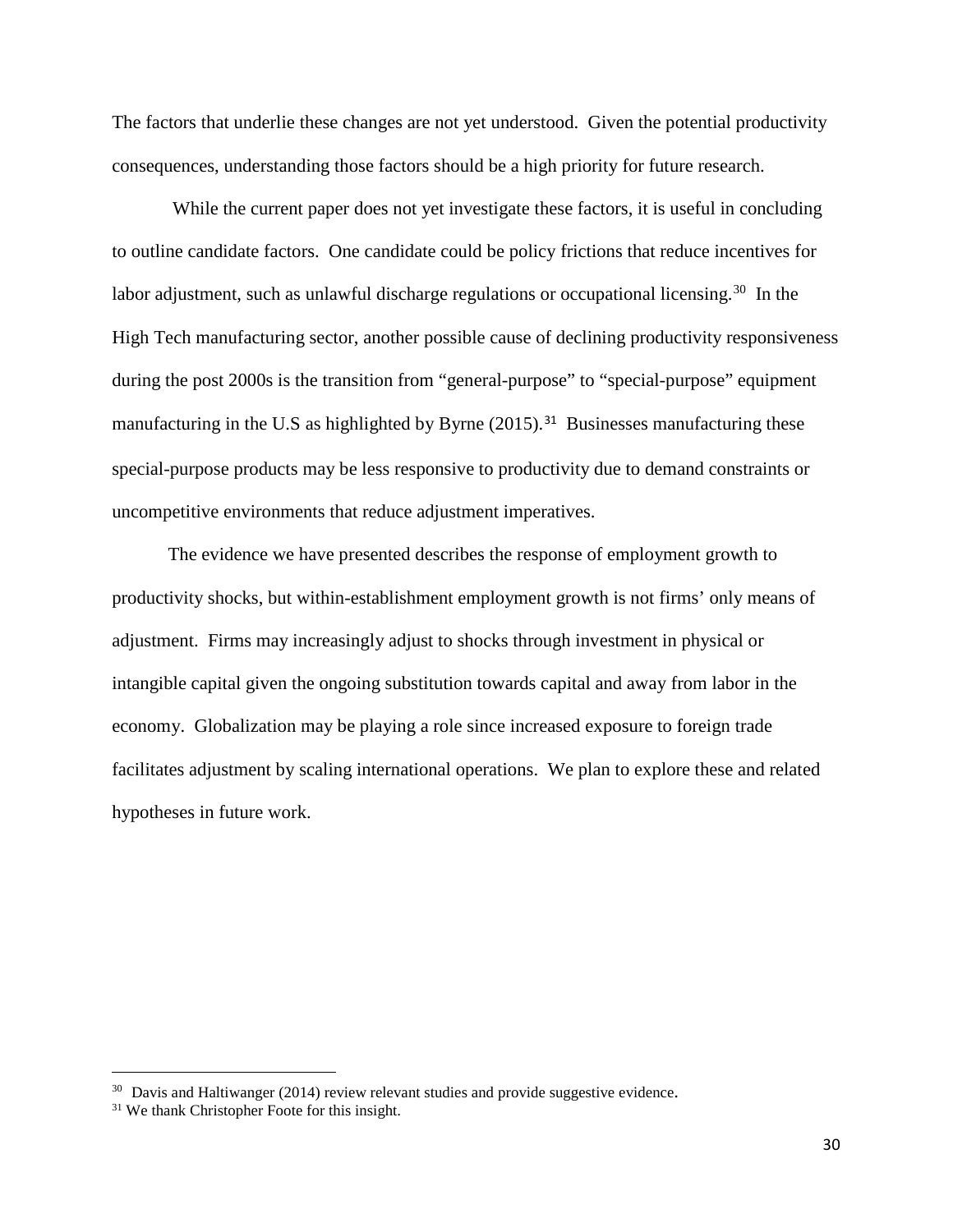### **References**

- Andrews, Dan, Chiara Criscuolo, and Peter N. Gal. 2015. "Frontier Firms, Technology Diffusion and Public Policy: Micro Evidence from OECD Countries." OECD: *The Future of Productivity: Main Background Papers.*
- Bachmann, Rüdiger and Christian Bayer. 2013. "Wait-and-See Business Cycles." *Journal of Monetary Economics* 60(6): 704-19.
- Baily, Martin Neil, Charles Hulten, and David Campbell. 1992. "Productivity Dynamics in Manufacturing Plants." In *Brookings Papers on Economic Activity: Microeconomics*, ed. Clifford Winston and Martin Neil Baily. Washington, DC: Brookings Institution Press.
- Barro, Robert J. 1972. "A Theory of Monopolistic Price Adjustment." *The Review of Economic Studies* 39(1): 17-26.
- Becker, Randy A., John Haltiwanger, Ron S. Jarmin, Shawn D. Klimek, and Daniel J. Wilson. 2006. "Micro and Macro Data Integration: The Case of Capital." Chap. 12 in *Studies in Income and Wealth* edited by Dale W. Jorgenson, J. Steven Landefeld, and William D. Nordhaus, vol. 66, *A New Architecture for the U.S. National Accounts,* pp. 541-609. Chicago, IL: National Bureau of Economic Research, University of Chicago Press.

Bloom, Nicholas. 2009. "The Impact of Uncertainty Shocks." *Econometrica*, 623-85.

Byrne, David M. 2015. "Domestic Electronics Manufacturing: Medical, Military, and Aerospace Equipment and What We Don't Know about High-Tech Productivity," FEDS Notes 2015-06-02. Board of Governors of the Federal Reserve System.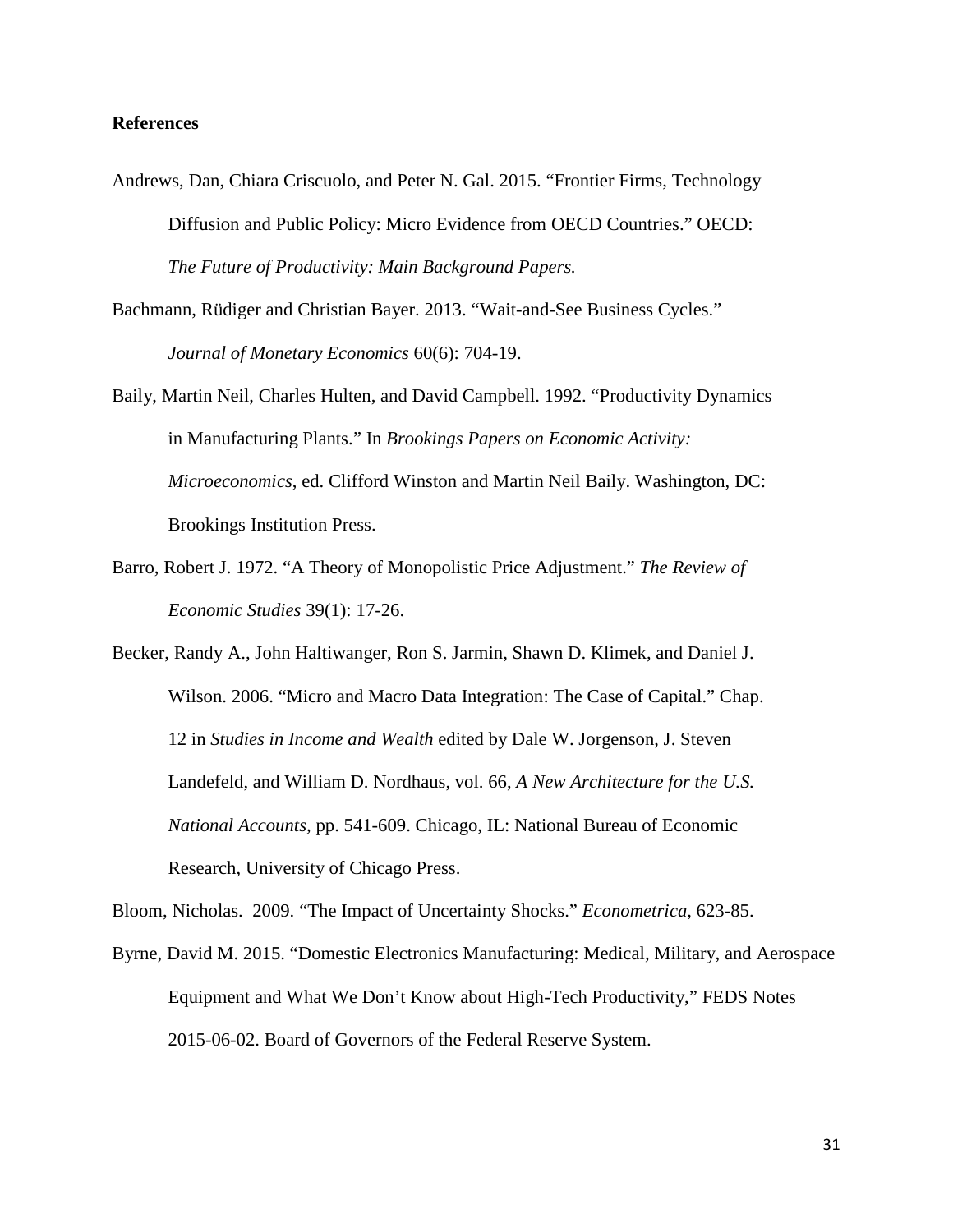- Cairó, Isabel. 2013. "The Slowdown in Business Employment Dynamics: The Role of Changing Skill Demands." *Mimeo.* At http://www.econ.upf.edu/eng/graduates /gpem/jm/cairo.html.
- Cooper, Russell and John Haltiwanger. 2000. "On the Nature of Capital Adjustment Costs." NBER Working Paper No. 7925.
- Cooper, Russell and John Haltiwanger. 2006. "On the Nature of Capital Adjustment Costs." *Review of Economic Studies* 73(3); 611-33.
- Cooper, Russell, John Haltiwanger, and Jonathan Willis. 2007. "Search Frictions: Matching Aggregate and Establishment Observations." *Journal of Monetary Economics* 54 Supplement 1: 56-78.
- Cooper, Russell, John Haltiwanger, and Jonathan Willis. 2015. "Dynamics of labor demand: Evidence from plant-level observations and aggregate implications," *Research in Economics*, 69: 39-50.
- Davis, Steven J. and John Haltiwanger. 2014. "Labor Market Fluidity and Economic Performance." NBER Working Paper 20479 (published in the 2014 Federal Reserve Bank of Kansas City Jackson Hole Conference Symposium).
- Davis, Steven J., R. Jason Faberman, and John Haltiwanger. 2012. "Labor Market Flows in the Cross Section and Over Time." *Journal of Monetary Economics* 59(1): 1- 18.
- Davis, Steven J., John Haltiwanger, Ron Jarmin, and Javier Miranda. 2007. "Volatility and Dispersion in Business Growth Rates: Publicly Traded versus Privately Held Firms." Chap. 2 in *NBER Macroeconomics Annual 2006* edited by Daron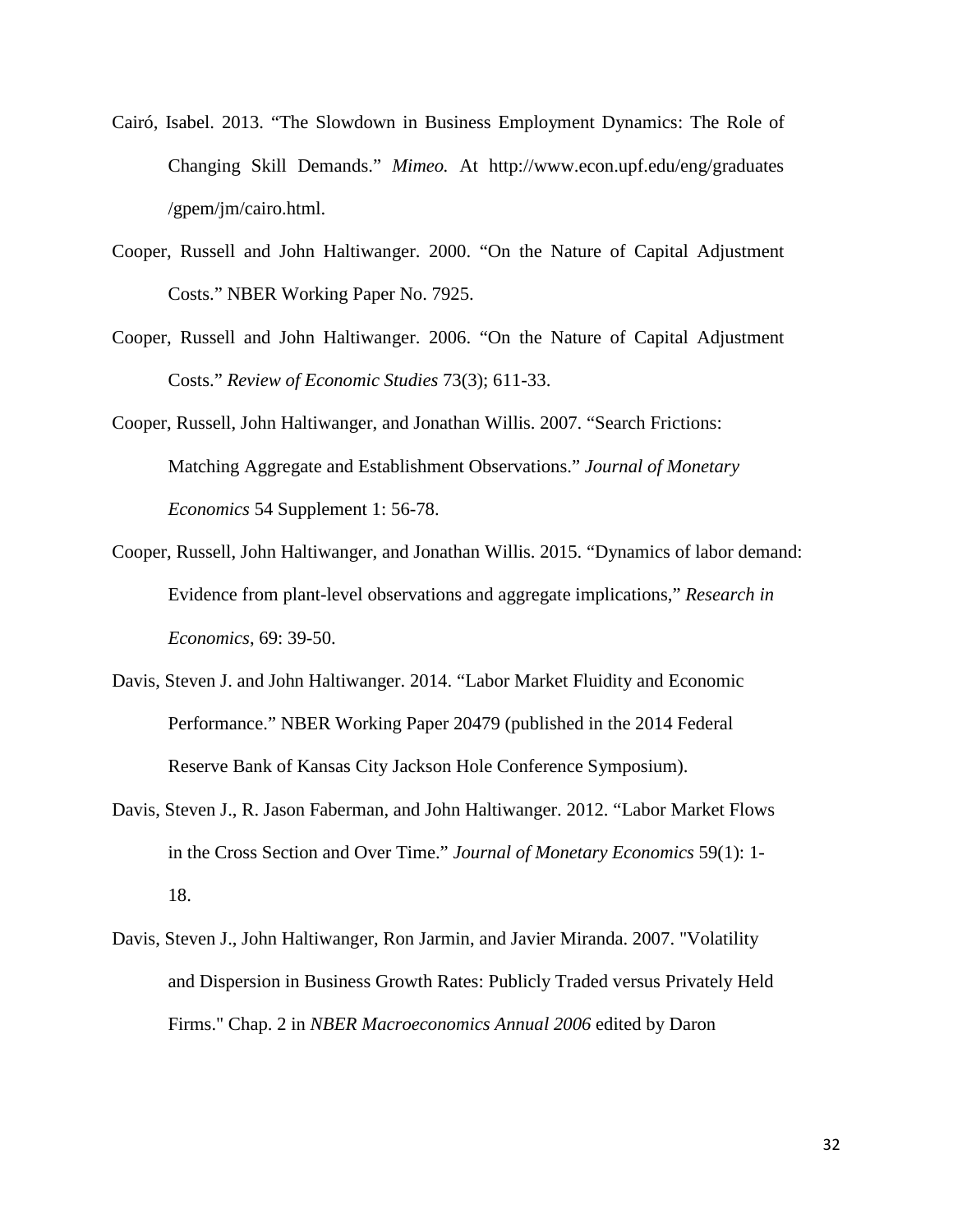Acemoglu, Kenneth Rogoff, and Michael Woodford, vol. 21, pp. 107-80. Cambridge, MA: MIT Press.

- Davis, Steven J., John C. Haltiwanger, and Scott Schuh. 1996. *Job Creation and Destruction.* Cambridge, MA: MIT Press.
- Decker, Ryan, John Haltiwanger, Ron Jarmin and Javier Miranda. 2014. "The Role of Entrepreneurship in US Job Creation and Economic Dynamism" *Journal of Economic Perspectives* 28(3) 3-24.
- Decker, Ryan A., John Haltiwanger, Ron S. Jarmin, and Javier Miranda. 2015. "Where Has All the Skewness Gone? The Decline in High-Growth (Young) Firms in the U.S*." European Economic Review* (forthcoming).
- Ericson, Richard, and Ariel Pakes. 1995. "Markov-Perfect Industry Dynamics: A Framework for Empirical Work." *Review of Economic Studies* 62(1): 53–82.
- Fernald, John. 2014. "Productivity and Potential Output Before, During, and After the Great Recession." Chap. 1 in *NBER Macroeconomics Annual 2014* edited by Jonathan A. Parker and Michael Woodford, vol. 29, pp. 1-51. Cambridge, MA: MIT Press.
- Fort, Teresa. 2013. "NAICS 2002 Code Assignments to the Longitudinal Business Database." Mimeo, Center for Economic Studies.
- Foster, Lucia, Cheryl Grim, and John Haltiwanger. 2016. "Reallocation in the Great Recession: Cleansing or Not?" *Journal of Labor Economics.*
- Foster, Lucia, Cheryl Grim, John Haltiwanger, and Zoltan Wolf. 2015a. "From Devilish Details to Insights: Micro and Macro Productivity," mimeo.
- Foster, Lucia, Cheryl Grim, John Haltiwanger and Zoltan Wolf. 2015b. "Firm-Level Dispersion in Productivity: Is the Devil in the Details" mimeo.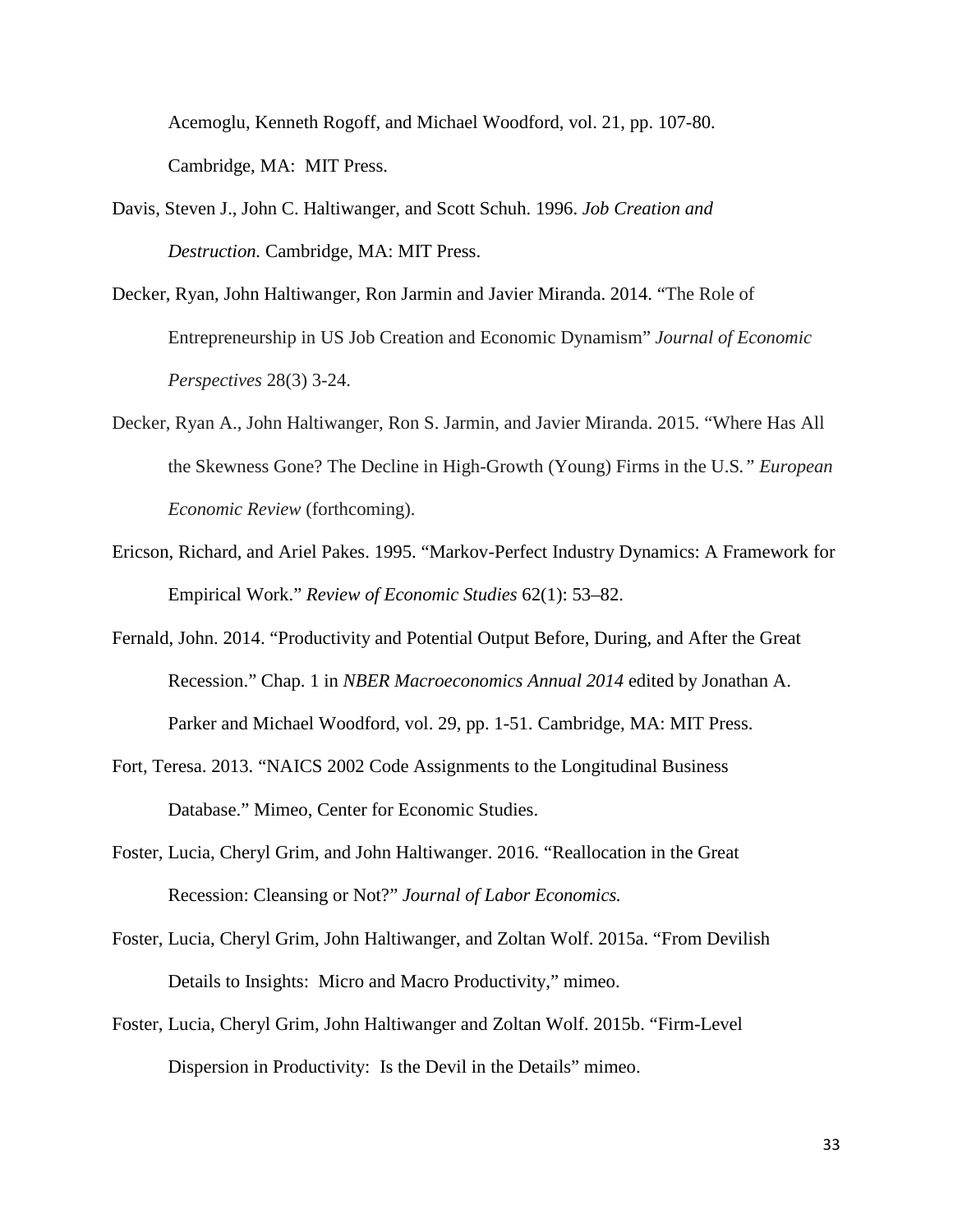- Foster, Lucia, John Haltiwanger, Shawn Klimek, C.J. Krizan and Scott Ohlmacher. 2015c. "The Evolution of National Chains: How we got here", Center for Economic Studies Working Paper No. CES-WP-15-10.
- Foster, Lucia, John Haltiwanger, and C.J. Krizan. 2006. "Market Selection, Reallocation and Restructuring in the U.S. Retail Trade Sector in the 1990s." *The Review of Economics and Statistics* 88(4): 748-58.
- Foster, Lucia, John Haltiwanger, and Chad Syverson, 2008. "Reallocation, Firm Turnover, and Efficiency: Selection on Productivity or Profitability?" *American Economic Review*, 98(1): 394-425.
- Foster, Lucia, John Haltiwanger, and Chad Syverson. 2014. "The Slow Growth of New Plants: Learning about Demand?" Forthcoming, *Economica.*
- Haltiwanger, John, Ian Hathaway, and Javier Miranda. 2014. "Declining Business Dynamism in the U.S. High-Technology Sector." The Kauffman Foundation.
- Haltiwanger, John, Jarmin, Ron, and Javier Miranda. 2009. "Business Dynamics Statistics: An Overview." Kauffman Foundation: Other Research. At http://www.kauffman.org/uploadedFiles/BDS\_handout\_011209.pdf.
- Haltiwanger, John, Ron Jarmin, and Javier Miranda. 2011. "Historically Large Decline in Job Creation from Startups and Existing Firms in the 2008-09 Recession." Business Dynamics Statistics Briefing No. 5, The Kauffman Foundation.
- Haltiwanger, John, Ron S. Jarmin, and Javier Miranda. 2013. "Who Creates Jobs? Small vs. Large vs. Young." *Review of Economics and Statistics* 95(2): 347-61.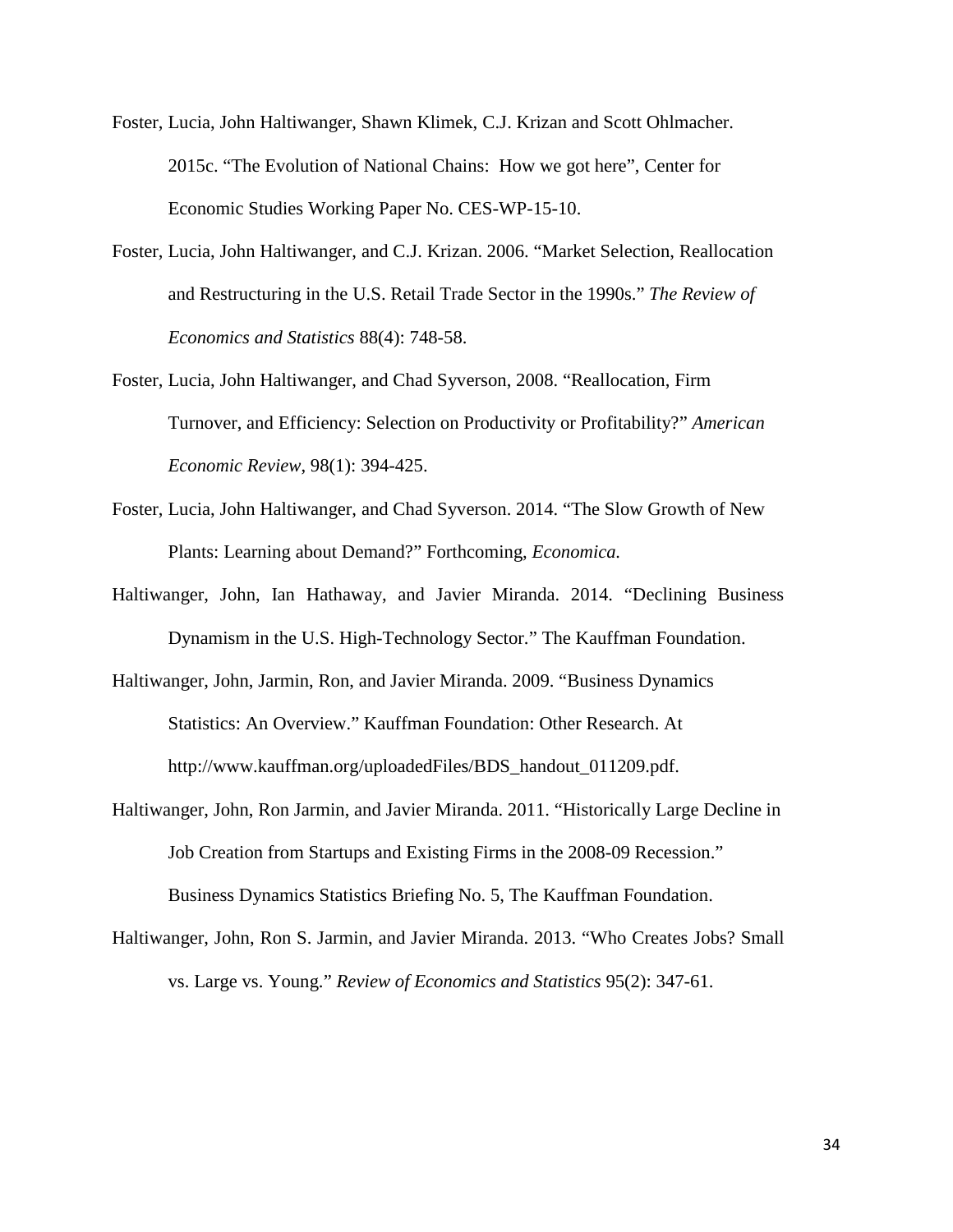- Hecker, Daniel. 2005. "High-technology employment: a NAICS-based update," *Monthly Labor Review* (U.S. Dept. of Labor and U.S. Bureau of Labor Statistics), Volume 128, Number 7, July 2005: 58.
- Hugo A. Hopenhayn. 1992. "Entry, Exit, and firm Dynamics in Long Run Equilibrium." *Econometrica*, Vol. 60(5): 1127-50
- Hopenhayn, Hugo and Richard Rogerson. 1993. "Job Turnover and Policy Evaluation: A General Equilibrium Analysis." *Journal of Political Economy* 101(5): 915-38.
- Hyatt, Henry R. and James Spletzer. 2013. "The Recent Decline in Employment Dynamics." *IZA Journal of Labor Economics* 2(3): 1-21.
- Jarmin, Ron S., Shawn Klimek, and Javier Miranda. 2009. "The Role of Retail Chains: National, Regional and Industry Results." Chap. 6 in *Studies in Income and Wealth* edited by Timothy J. Dunne, J. Bradford Jensen, and Mark J. Roberts, vol. 68, *Producer Dynamics: New Evidence from Micro Data,* pp. 237-62. Chicago, IL: National Bureau of Economic Research, University of Chicago Press.
- Jarmin, Ron S., and Javier Miranda. 2002. "The Longitudinal Business Database." CES Working Paper no. 02-17. Washington, D.C.: Center for Economic Studies, U.S. Census Bureau.
- Jovanovic, Boyan. 1982. "Selection and the evolution of industry." *Econometrica*, 50(3): 649– 70.
- Reedy, E.J. and Robert E. Litan. 2011. "Starting Smaller; Staying Smaller: America's Slow Leak in Job Creation." Kauffman Foundation Research Series: Firm Foundation and Economic Growth. At http://www.kauffman.org/research-andpolicy/starting-smaller-staying-smaller-americas-slow-leak-in-job-creation.aspx.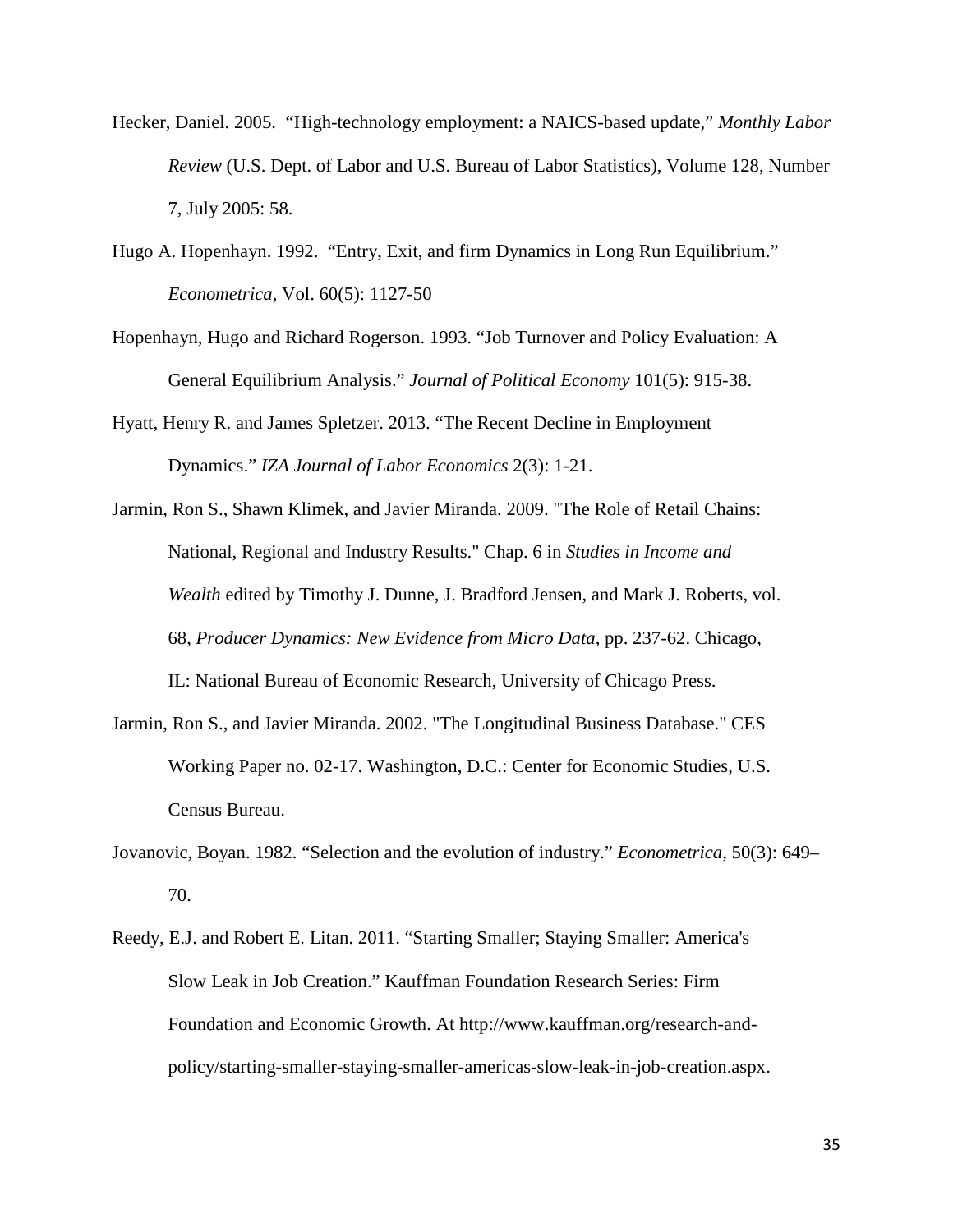- Syverson, Chad. 2004. "Product Substitutability and Productivity Dispersion." *Review of Economics and Statistics* 86(2): 534-50.
- Syverson, Chad. 2011. "What Determines Productivity?" *Journal of Economic Literature* 49(2): 326-65.
- Vavra, Joseph. 2014. "Inflation Dynamics and Time-Varying Volatility: New Evidence and SS Interpretation." *Quarterly Journal of Economics* 129(1): 215-58.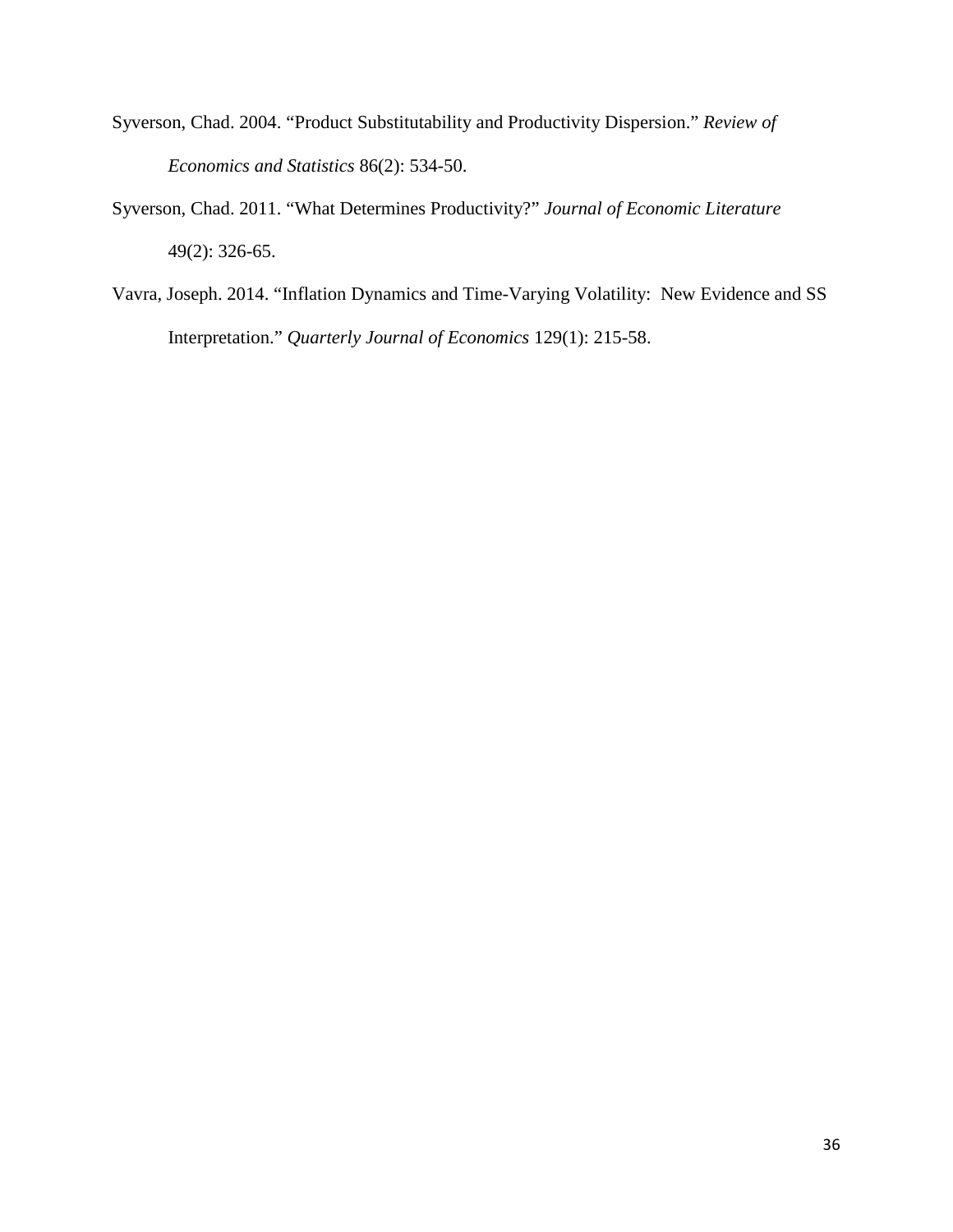

Figure 1a: Decline in Dynamism (Annual Job Reallocation)

Note: Y axis does not start at zero. Dashed line indicates HP trend with parameter set to 100. Author calculations from Business Dynamics Statistics.



Figure 1b: Quarterly Job Reallocation for the U.S. Private Non-Farm Sector, 1990:2-2014:4

Note: Y axis does not start at zero. Gray bars indicate NBER recession dates. Dashed line indicates HP trend with parameter set to 1600. Source: BLS Business Employment Dynamics extended back to 1990:2 by Davis, Faberman and Haltiwanger (2012).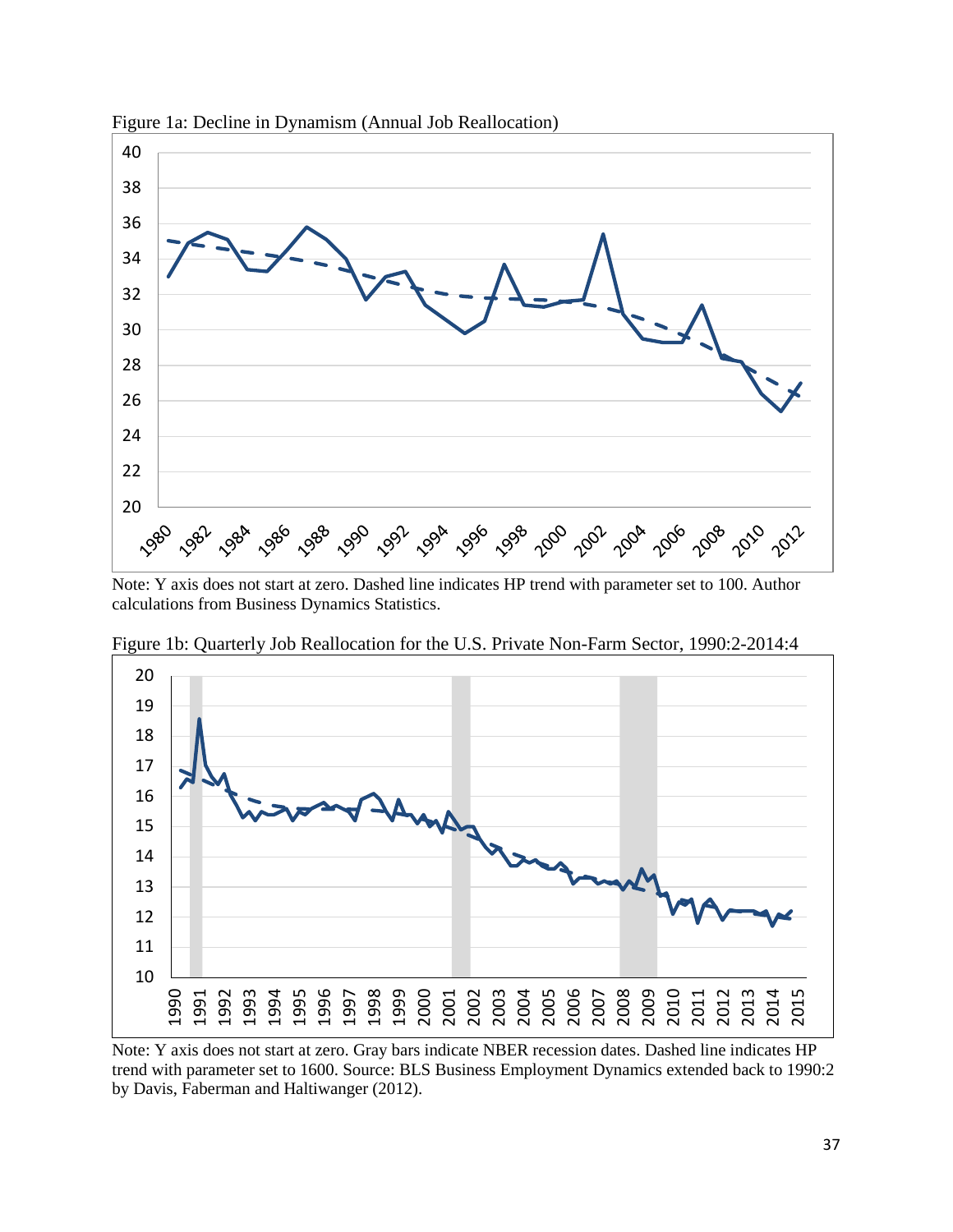

Figure 2: Sectoral Trends in Reallocation

Note: Data are HP trends using parameter set to 100. Industries are defined on a consistent NAICS basis. Data include all firms (new entrants, continuers, and exiters). Author calculations from the Longitudinal Business Database.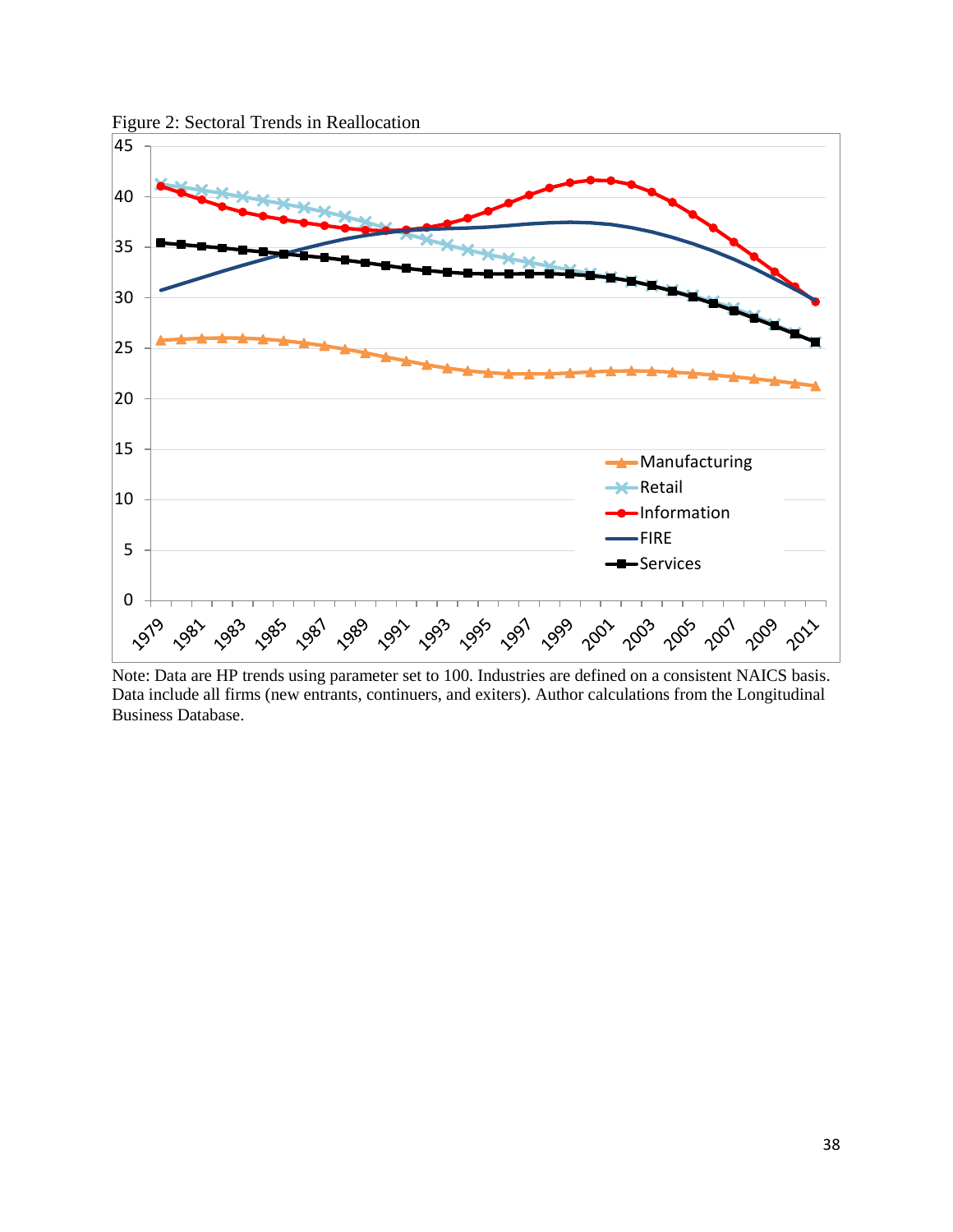

Figure 3: Employment shares for Young (<5) Firms by Broad Sector

Note: Young firms have age less than 5. Industries are defined on a consistent NAICS basis. Data include all firms (new entrants, exiters, and continuers). Author calculations from the Longitudinal Business Database.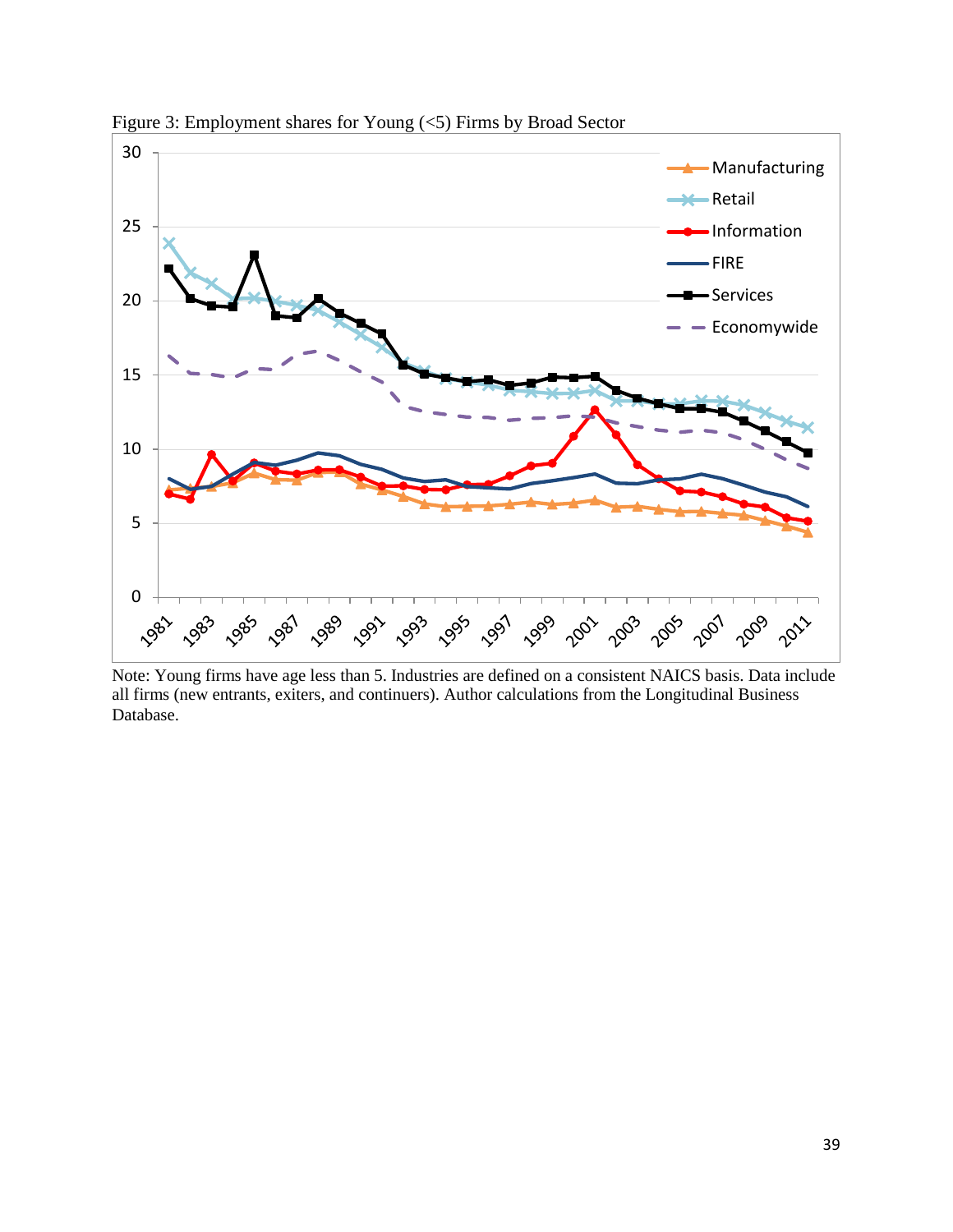

Figure 4a: Annual Change in Reallocation Rate from 1987/99 to 1997/99 by Sector: Actual and Holding Age Composition Constant





Note: Sectors are defined on a consistent NAICS basis. Author calculations from the Longitudinal Business Database.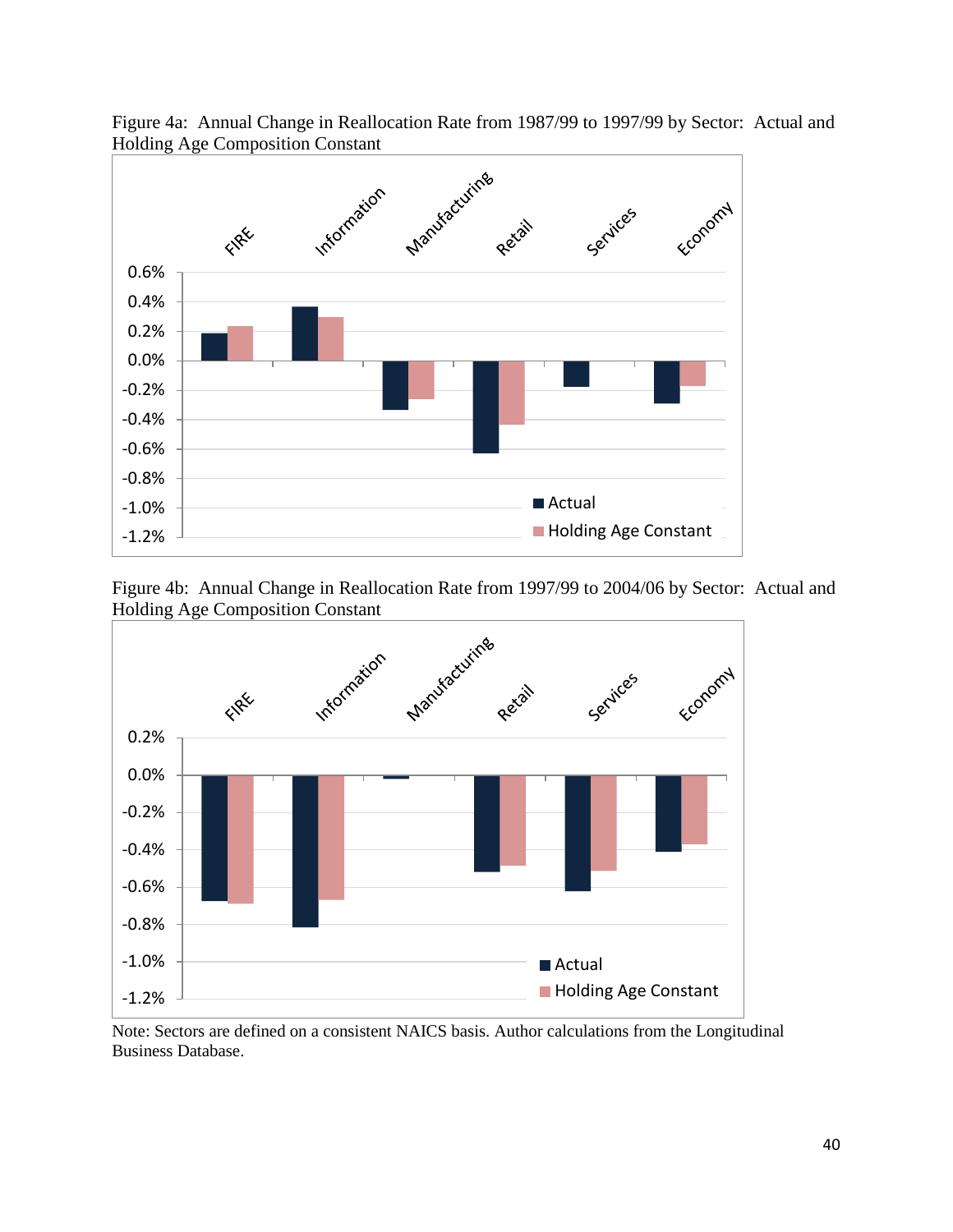

Figure 5: High Tech, Information, High Tech Manufacturing and Manufacturing Reallocation Trends

Note: Y axis does not start at zero. High Tech is defined as in Hecker (2005). Information and Manufacturing sectors are defined on a consistent NAICS basis. Author calculations from the Longitudinal Business Database.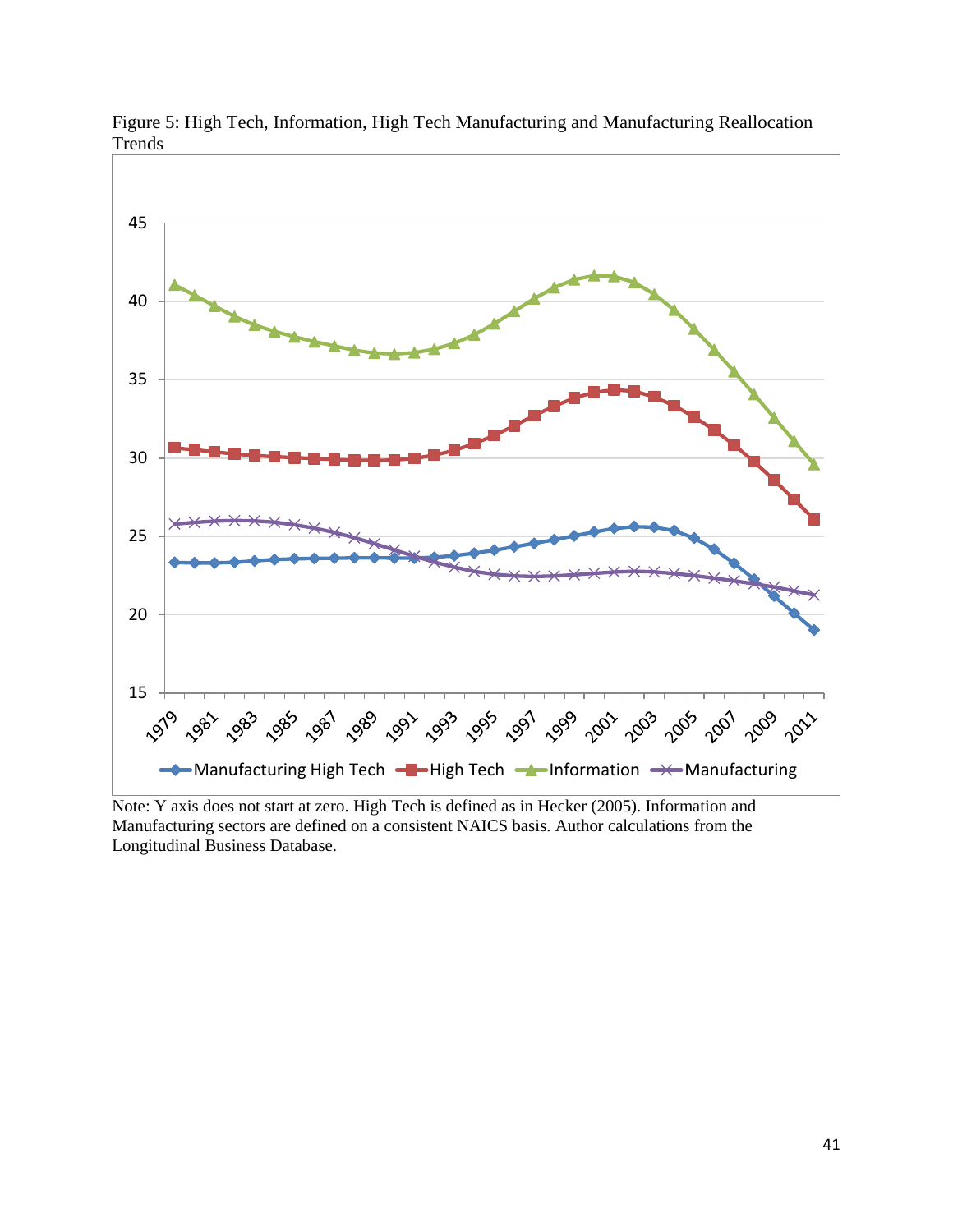

Figure 6: Employment shares for Young Firms for Information, High Tech and Manufacturing High Tech

Note: Young firms have age less than 5. High Tech is defined as in Hecker (2005). Information and Manufacturing sectors are defined on a consistent NAICS basis. Author calculations from the Longitudinal Business Database.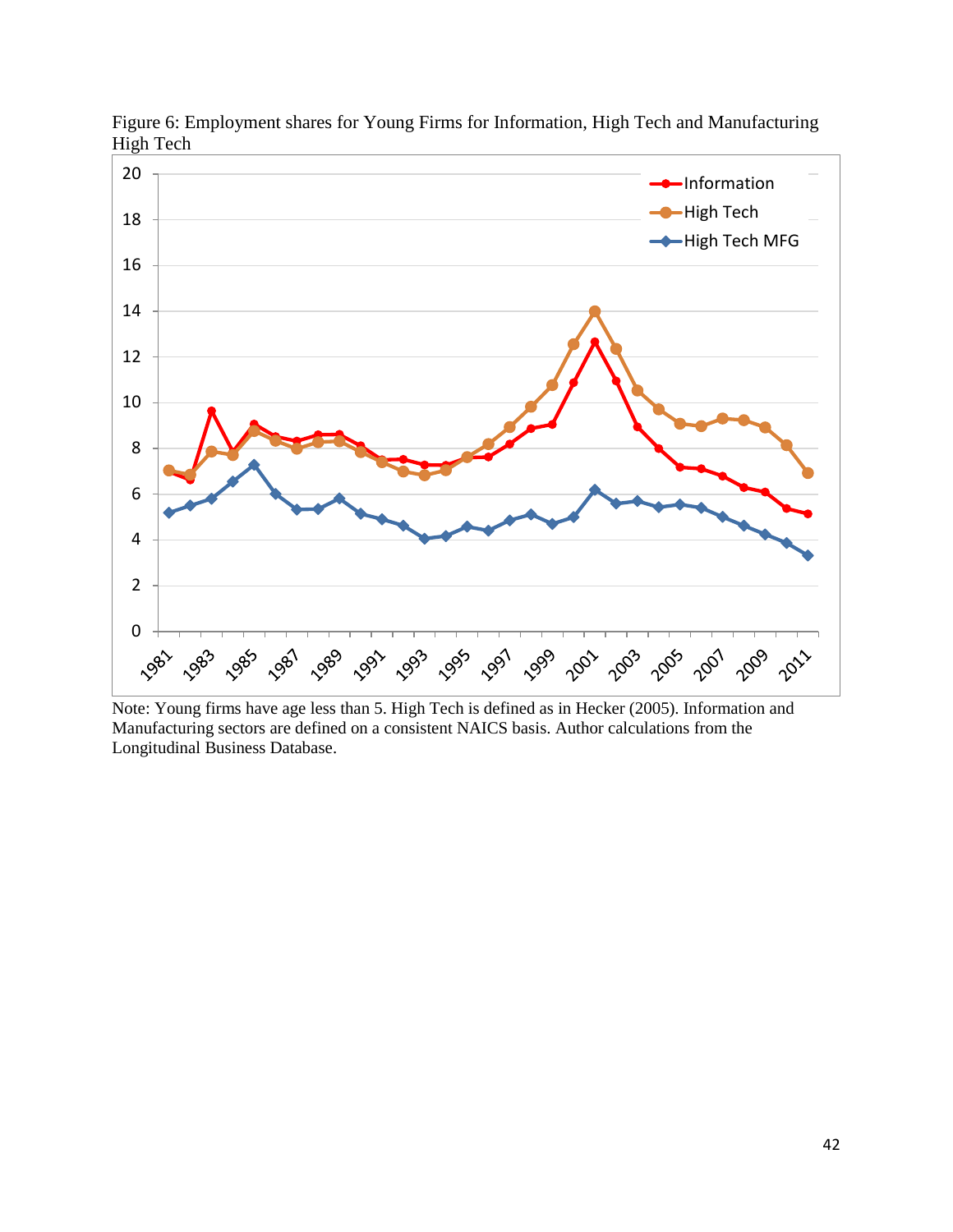

Figure 7: Within-Industry TFP Dispersion (Std Deviation) in Total Manufacturing, High Tech Manufacturing and Non Tech Manufacturing (HP Trends)

Note: The standard deviation is the based on within-detailed industry log TFP. High Tech is defined as in Hecker (2005). Manufacturing is defined on a consistent NAICS basis. Author calculations from the Longitudinal Business Database, the Annual Survey of Manufacturers, and the Census of Manufacturers. Hodrick Prescott Trends depicted.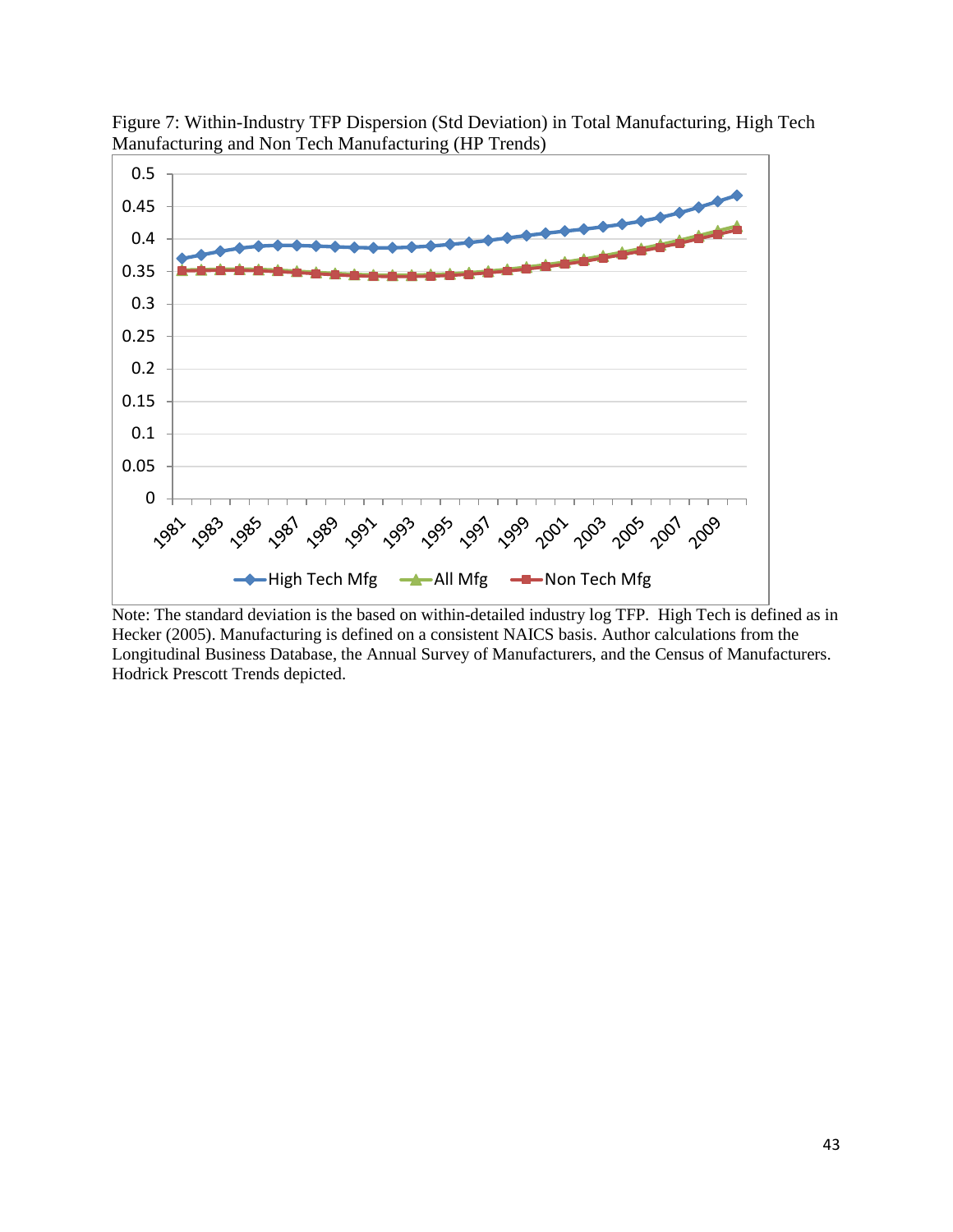

Figure 8a: Within-Industry TFP Dispersion (Std Dev) for High Tech: Young vs. Mature

Figure 8b: Within-Industry TFP Dispersion (Std Dev) in Non Tech Manufacturing: Young vs. Mature



Note: Young firms have age less than 5. The standard deviation is the based on within-detailed industry log TFP. High Tech is defined as in Hecker (2005). Author calculations from the Longitudinal Business Database, the Annual Survey of Manufacturers, and the Census of Manufacturers. HP Trends Depicted.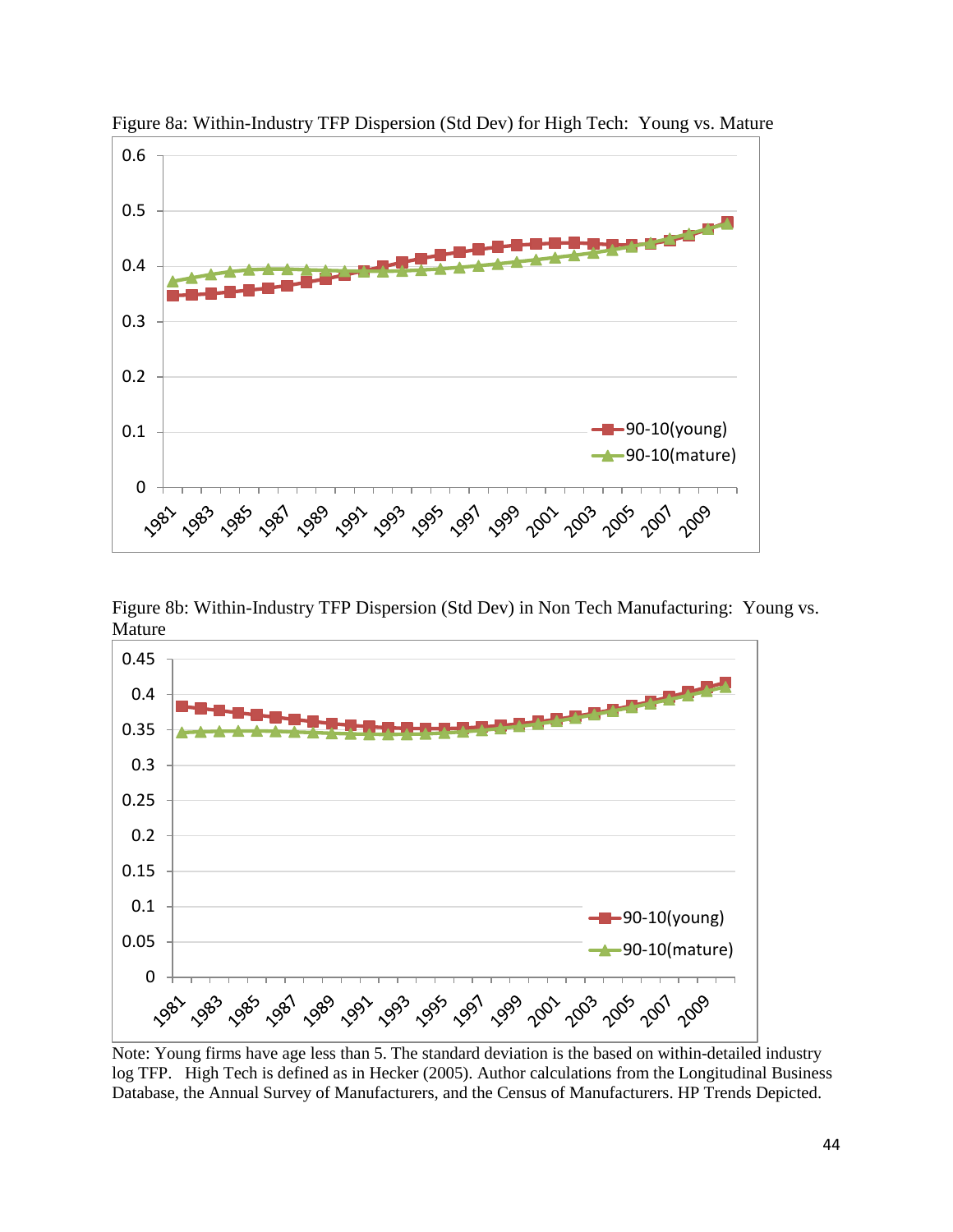

Figure 9a: Persistence of TFP for Plants: High Tech vs. Non Tech

Note: High Tech is defined as in Hecker (2005). Author calculations from the Longitudinal Business Database, the Annual Survey of Manufacturers, and the Census of Manufacturers.



Figure 9b: Standard Deviations of Innovations to TFP for Plants: High Tech vs Non Tech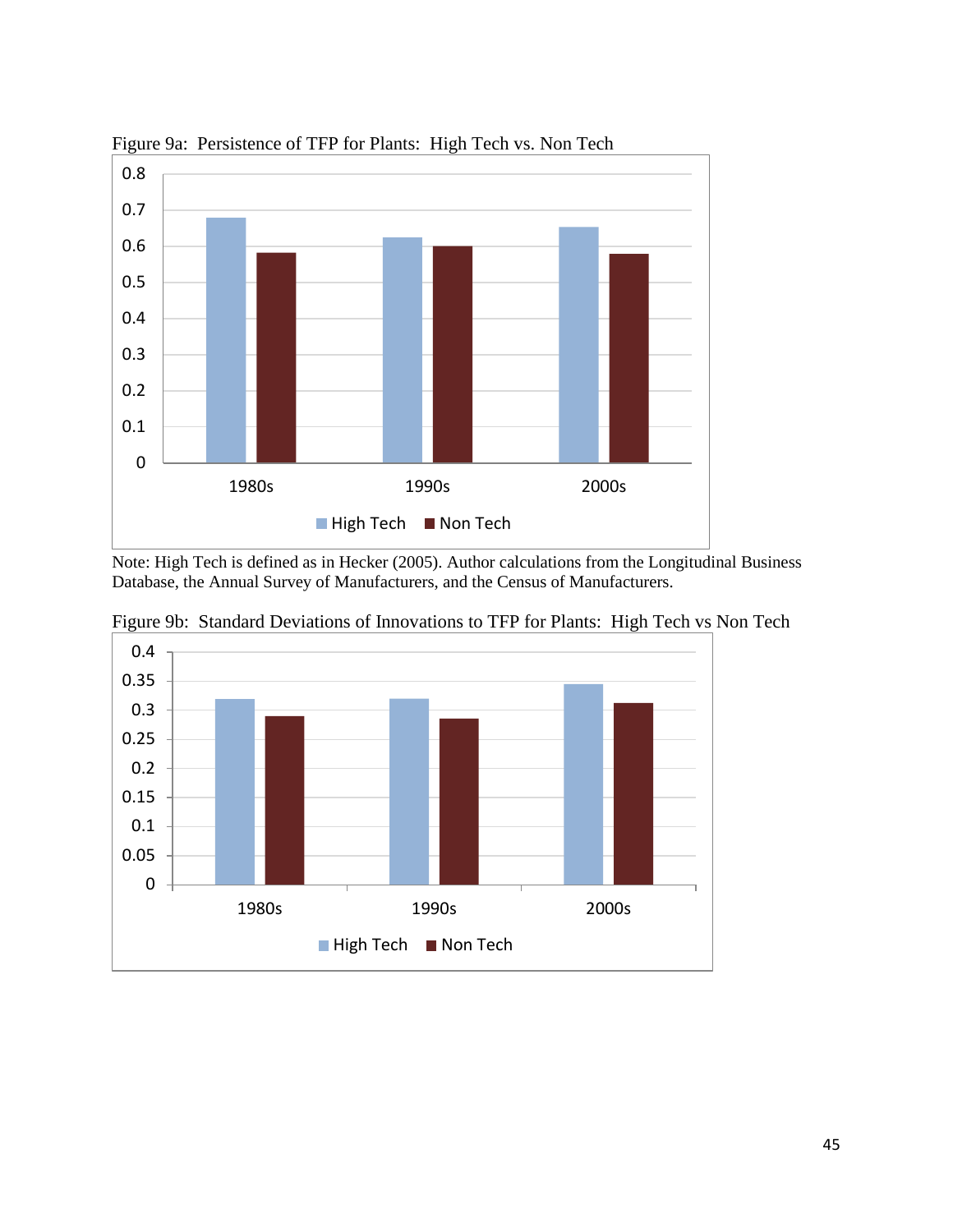

Figure 10: Marginal Effect of TFP on Plant-Level Net Growth: Young vs. Mature

(a) High Tech Plants

Note: Young firms have age less than 5. High Tech is defined as in Hecker (2005). Author calculations from the Longitudinal Business Database, the Annual Survey of Manufacturers, and the Census of Manufacturers.

1980s 1990s 2000s

**N**Young **Mature** 

0.00 0.05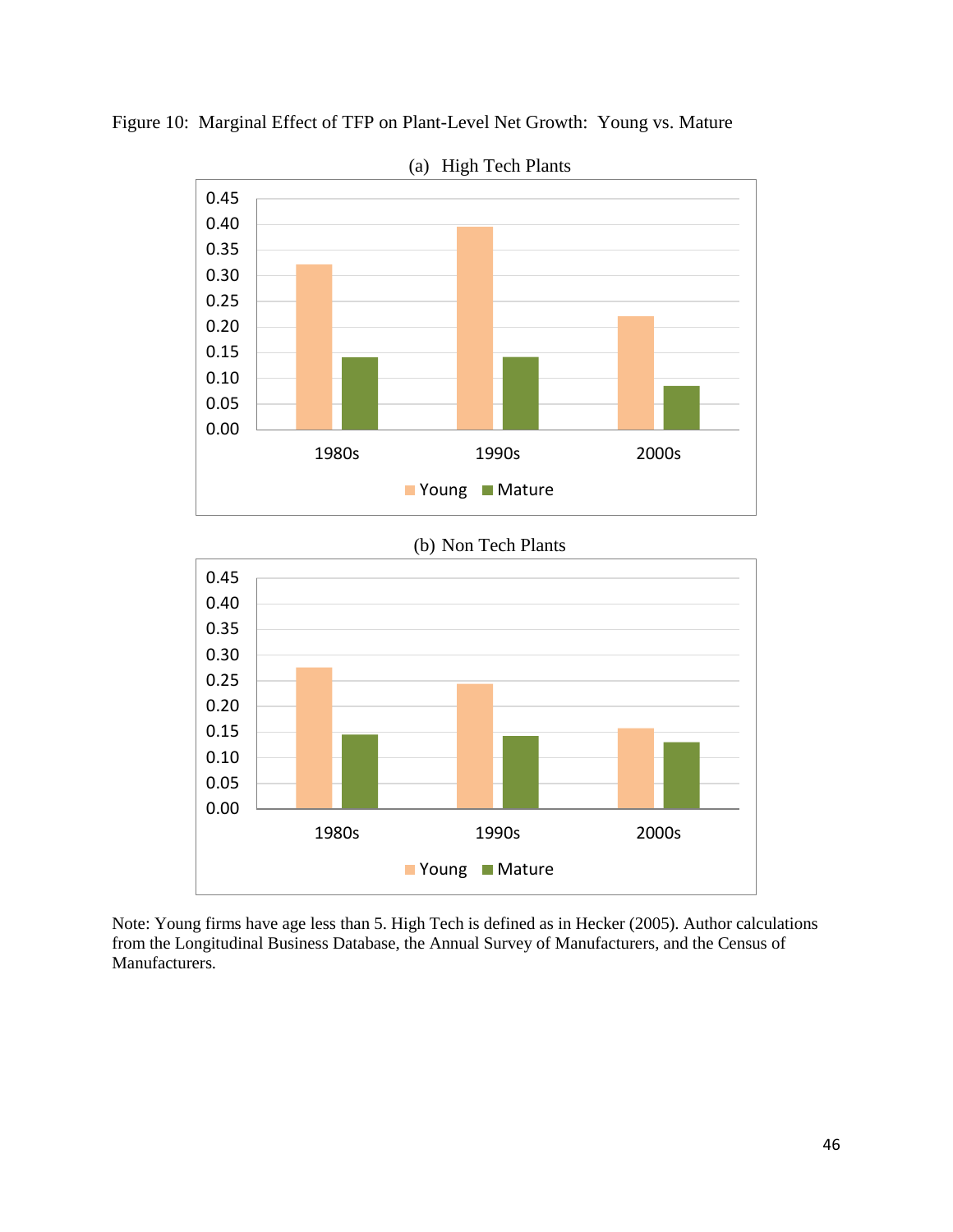

Figure 11: Diff-in-Diff Counterfactual Change in Productivity Due to Changing Trend Response

Note: High Tech is defined as in Hecker (2005). Author calculations from the Longitudinal Business Database, the Annual Survey of Manufacturers, and the Census of Manufacturers.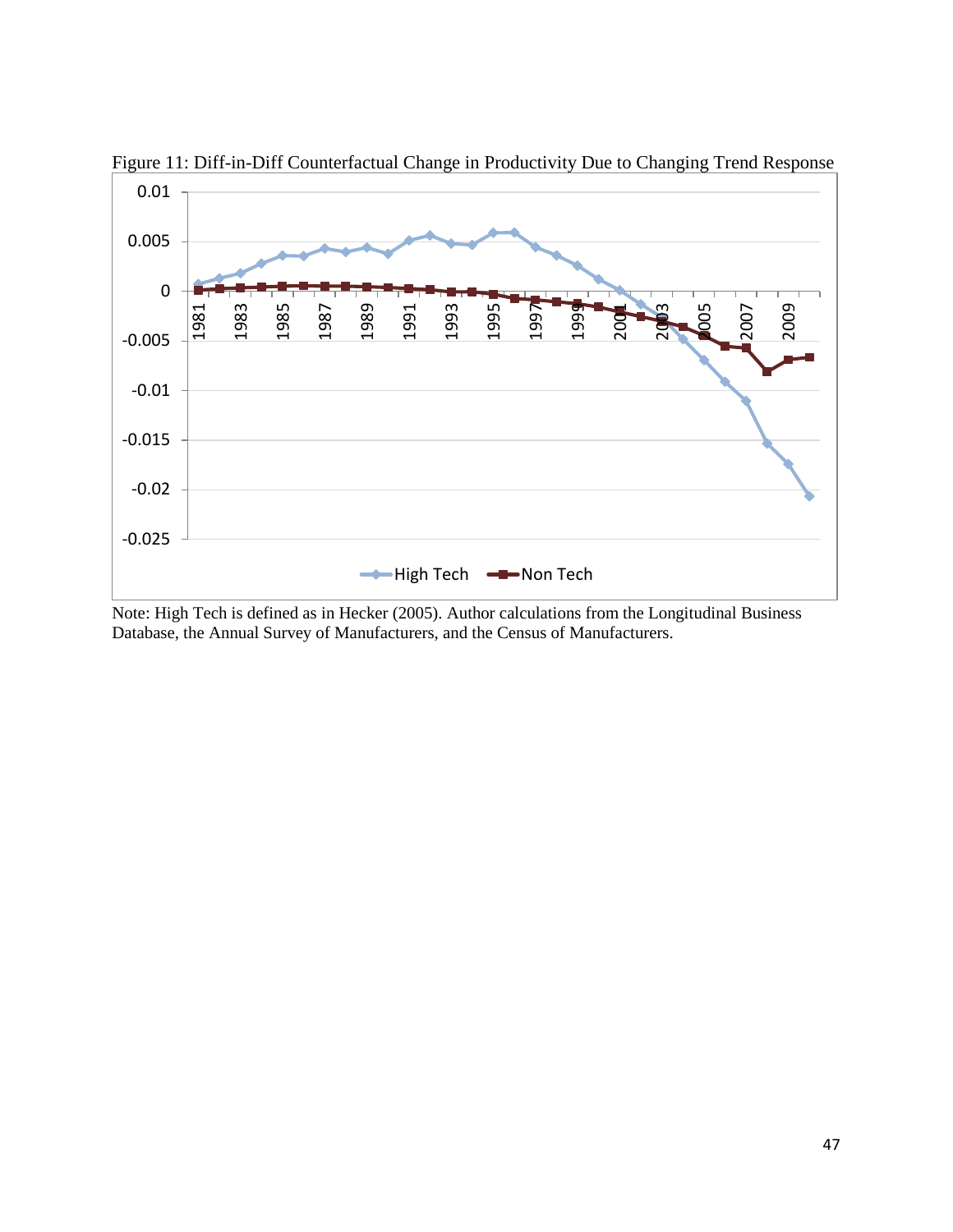Table 1: Estimated Impact of Lagged Productivity on Plant-Level Growth (Using DHS Growth Rate Including Exiting Plants)

|                    | High Tech    | Non Tech      |
|--------------------|--------------|---------------|
| TFP*Young          | $0.2025***$  | $0.2767***$   |
|                    | (0.0390)     | (0.0090)      |
| TFP*Young*Trend    | $0.0317***$  | 0.0014        |
|                    | (0.0061)     | (0.0014)      |
| TFP*Young*TrendSQ  | $-0.0012***$ | $-0.00024***$ |
|                    | (0.0002)     | (0.00005)     |
| TFP*Mature         | $0.1228***$  | $0.1439***$   |
|                    | (0.0174)     | (0.0043)      |
| TFP*Mature*Trend   | $0.0054**$   | 0.0005        |
|                    | (0.0026)     | (0.0007)      |
| TFP*Mature*TrendSQ | $-0.0003***$ | $-0.00004*$   |
|                    | (0.0001)     | (0.00002)     |

 $\mathbf{I}$ 

Notes: Standard Errors in Parentheses. Tech Sample is more than 120000 plant-year observations from 1981-2010. Non Tech Sample has more than 2 million observations. Young firms have age less than 5. Unreported are estimates of controls including year effects, state effects, firm age dummies, firm size dummies, log plant level employment in period t, state cyclical indicators (change in state level unemployment rate), state cyclical indicators interacted with TFP. All variables that use TFP including all interactions are fully interacted with firm age dummies.  $p < 0.1$ ,  $\binom{4}{3} p < 0.05$ ,  $\binom{4}{3} p < 0.01$ .